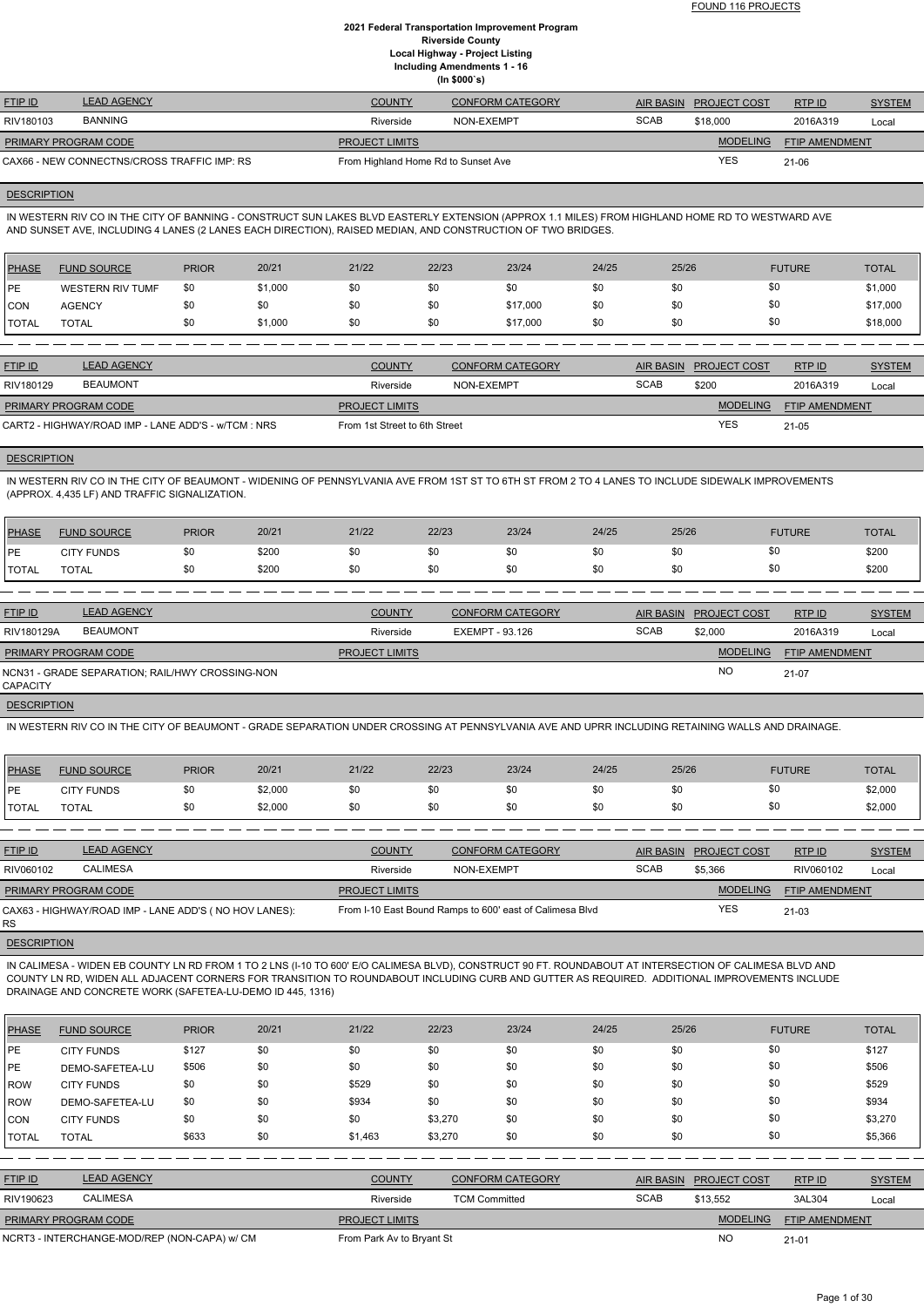# **DESCRIPTION**

IN WESTERN RIVERSIDE COUNTY FOR THE CITY OF CALIMESA (JOINT PROJECT WITH CITY OF YUCAIPA) - ON COUNTY LINE RD B/W PARK AV AND BRYANT ST, CONSTRUCT 4 SINGLE-LANE AND 1 MULTI-LANE ROUNDABOUTS; AND IMPROVEMENTS TO STREET, PEDESTRIAN FACILITIES, AND BICYCLE FACILITIES.

| <b>PHASE</b> | <b>FUND SOURCE</b>              | <b>PRIOR</b> | 20/21   | 21/22 | 22/23 | 23/24 | 24/25 | 25/26 | <b>FUTURE</b> | <b>TOTAL</b> |
|--------------|---------------------------------|--------------|---------|-------|-------|-------|-------|-------|---------------|--------------|
| PE           | <b>CITY FUNDS</b>               | \$1,878      | \$0     | \$0   | \$0   | \$0   | \$0   | \$0   | \$0           | \$1,878      |
| <b>ROW</b>   | <b>CITY FUNDS</b>               | \$2,548      | \$0     | \$0   | \$0   | \$0   | \$0   | \$0   | \$0           | \$2,548      |
| <b>CON</b>   | <b>CITY FUNDS</b>               | \$0          | \$5,379 | \$0   | \$0   | \$0   | \$0   | \$0   | \$0           | \$5,379      |
| <b>CON</b>   | SB1 LOCAL<br><b>PARTNERSHIP</b> | \$0          | \$3,747 | \$0   | \$0   | \$0   | \$0   | \$0   | \$0           | \$3,747      |
| <b>TOTAL</b> | <b>TOTAL</b>                    | \$4,426      | \$9,126 | \$0   | \$0   | \$0   | \$0   | \$0   | \$0           | \$13,552     |

| <b>FTIP ID</b>                                     | <b>LEAD AGENCY</b> | <b>COUNTY</b>                 | <b>CONFORM CATEGORY</b> | <b>AIR BASIN</b> | <b>PROJECT COST</b> | RTP ID         | <b>SYSTEM</b> |
|----------------------------------------------------|--------------------|-------------------------------|-------------------------|------------------|---------------------|----------------|---------------|
| RIV110501                                          | CATHEDRAL CITY     | Riverside                     | NON-EXEMPT              | <b>SSAB</b>      | \$6,791             | 3A07028        | Local         |
| PRIMARY PROGRAM CODE                               |                    | <b>PROJECT LIMITS</b>         |                         |                  | <b>MODELING</b>     | FTIP AMENDMENT |               |
| CAXT2 - HIGHWAY/ROAD IMP - LANE ADD'S - w/TCM : RS |                    | From I-10 north to Varner Rd. |                         |                  | <b>YES</b>          | 21-07          |               |

### **DESCRIPTION**

IN COACHELLA VALLEY IN THE CITY OF CATHEDRAL CITY - DATE PALM DR WIDENING FROM I-10 TO VARNER RD.: WIDENING OF DATE PALM DR. FROM 2 TO 6 LNS (3 LNS IN EA DIR) FROM I-10 TO VARNER RD INCLUDING A BOX CULVERT SPANNING THE LONG CANYON WASH. OTHER IMPROVEMENTS INCLUDE ADDITIONAL TURNING LANES AT INTERSECTION OF DATE PALM DR. & VARNER RD., TRAFFIC SIGNALIZATION, SIDEWALKS, MEDIANS AND BIKE LANES.

| PHASE       | <b>FUND SOURCE</b>      | <b>PRIOR</b> | 20/21   | 21/22   | 22/23 | 23/24 | 24/25 | 25/26 | <b>FUTURE</b> | <b>TOTAL</b> |
|-------------|-------------------------|--------------|---------|---------|-------|-------|-------|-------|---------------|--------------|
| PE          | <b>CITY FUNDS</b>       | \$462        | \$0     | \$0     | \$0   | \$0   | \$0   | \$0   | \$0           | \$462        |
| PE          | <b>EASTERN RIV TUMF</b> | \$1,385      | \$0     | \$0     | \$0   | \$0   | \$0   | \$0   | \$0           | \$1,385      |
| <b>IROW</b> | <b>CITY FUNDS</b>       | \$0          | \$250   | \$0     | \$0   | \$0   | \$0   | \$0   | \$0           | \$250        |
| ROW         | <b>EASTERN RIV TUMF</b> | \$0          | \$750   | \$0     | \$0   | \$0   | \$0   | \$0   | \$0           | \$750        |
| <b>CON</b>  | <b>CITY FUNDS</b>       | \$0          | \$0     | \$986   | \$0   | \$0   | \$0   | \$0   | \$0           | \$986        |
| ICON        | <b>EASTERN RIV TUMF</b> | \$0          | \$0     | \$2,958 | \$0   | \$0   | \$0   | \$0   | \$0           | \$2,958      |
| I TOTAL     | <b>TOTAL</b>            | \$1,847      | \$1,000 | \$3,944 | \$0   | \$0   | \$0   | \$0   | \$0           | \$6,791      |

| <b>FTIP ID</b>              | <b>LEAD AGENCY</b>                                | <b>COUNTY</b>                       | CONFORM CATEGORY | AIR BASIN   | <b>PROJECT COST</b> | RTPID                 | <b>SYSTEM</b> |
|-----------------------------|---------------------------------------------------|-------------------------------------|------------------|-------------|---------------------|-----------------------|---------------|
| RIV180106                   | CATHEDRAL CITY                                    | Riverside                           | NON-EXEMPT       | <b>SSAB</b> | \$14,300            | 3A01CV091             | Local         |
| <b>PRIMARY PROGRAM CODE</b> |                                                   | <b>PROJECT LIMITS</b>               |                  |             | <b>MODELING</b>     | <b>FTIP AMENDMENT</b> |               |
|                             | CAR63 - HWY/RD IMP-LANE ADD w/ NO HOV LANE(S):NRS | From Date Palm Drive to Bob Hope Dr |                  |             | <b>YES</b>          | $21 - 00$             |               |

#### **DESCRIPTION**

IN COACHELLA VALLEY FOR CITY OF CATHEDRAL CITY - WIDENING OF VARNER ROAD FROM 2 TO 4 LANES (2 LANES EA DIRECTION) WITH CENTER MEDIAN FROM DATE PALM DR TO BOB HOPE DR.

| PHASE        | <b>FUND SOURCE</b> | <b>PRIOR</b> | 20/21 | 21/22 | 22/23   | 23/24   | 24/25   | 25/26 | <b>FUTURE</b> | <b>TOTAL</b> |
|--------------|--------------------|--------------|-------|-------|---------|---------|---------|-------|---------------|--------------|
| <b>IPE</b>   | <b>AGENCY</b>      | \$0          | \$0   | \$0   | \$1,500 | \$0     | \$0     | \$0   | \$0           | \$1,500      |
| ROW          | <b>AGENCY</b>      | \$0          | \$0   | \$0   | \$0     | \$4,800 | \$0     | \$0   | \$0           | \$4,800      |
| <b>CON</b>   | <b>AGENCY</b>      | \$0          | \$0   | \$0   | \$0     | \$0     | \$8,000 | \$0   | \$0           | \$8,000      |
| <b>TOTAL</b> | TOTAL              | \$0          | \$0   | \$0   | \$1,500 | \$4,800 | \$8,000 | \$0   | \$0           | \$14,300     |

| <b>FTIP ID</b>                                    | <b>LEAD AGENCY</b> | <b>COUNTY</b>                      | <b>CONFORM CATEGORY</b> |             | AIR BASIN PROJECT COST | RTP ID                | <b>SYSTEM</b> |
|---------------------------------------------------|--------------------|------------------------------------|-------------------------|-------------|------------------------|-----------------------|---------------|
| RIV180107                                         | CATHEDRAL CITY     | Riverside                          | NON-EXEMPT              | <b>SSAB</b> | \$21.135               | 3A01CV089             | Local         |
| <b>PRIMARY PROGRAM CODE</b>                       |                    | <b>PROJECT LIMITS</b>              |                         |             | <b>MODELING</b>        | <b>FTIP AMENDMENT</b> |               |
| CAR63 - HWY/RD IMP-LANE ADD w/ NO HOV LANE(S):NRS |                    | From Palm Drive to Date Palm Drive |                         |             | YES                    | $21 - 04$             |               |

### **DESCRIPTION**

IN COACHELLA VALLEY FOR CITY OF CATHEDRAL CITY - WIDENING OF VARNER ROAD FROM 2 TO 6 LANES (3 LANES EA DIRECTION) WITH CENTER MEDIAN FROM PALM DRIVE TO DATE PALM DRIVE INCLUDING BOX CULVERTS AT LONGS CREEK CROSSING.

| <b>PHASE</b>   | <b>FUND SOURCE</b> | <b>PRIOR</b> | 20/21   | 21/22   | 22/23    | 23/24 | 24/25 | 25/26 | <b>FUTURE</b> | <b>TOTAL</b> |
|----------------|--------------------|--------------|---------|---------|----------|-------|-------|-------|---------------|--------------|
| PE             | <b>AGENCY</b>      | \$0          | \$2,235 | \$0     | \$0      | \$0   | \$0   | \$0   |               | \$2,235      |
| <b>IROW</b>    | <b>AGENCY</b>      | \$0          | \$0     | \$3,900 | \$0      | \$0   | \$0   | \$0   |               | \$3,900      |
| CON            | <b>AGENCY</b>      | \$0          | \$0     | \$0     | \$15,000 | \$0   | \$0   | \$0   |               | \$15,000     |
| <b>I</b> TOTAL | TOTAL              | \$0          | \$2,235 | \$3,900 | \$15,000 | \$0   | \$0   | \$0   | \$0           | \$21,135     |

| <b>FTIP ID</b>              | <b>LEAD AGENCY</b>                          | <b>COUNTY</b>         | <b>CONFORM CATEGORY</b> |             | AIR BASIN PROJECT COST | RTP ID                | <b>SYSTEM</b> |
|-----------------------------|---------------------------------------------|-----------------------|-------------------------|-------------|------------------------|-----------------------|---------------|
| RIV210628                   | CATHEDRAL CITY                              | Riverside             | EXEMPT - 93.126         | <b>SSAB</b> | \$5,556                | 3NL04                 | Local         |
| <b>PRIMARY PROGRAM CODE</b> |                                             | <b>PROJECT LIMITS</b> |                         |             | <b>MODELING</b>        | <b>FTIP AMENDMENT</b> |               |
|                             | NCN25 - BICYCLE & PEDESTRAIN FACILITIES-NEW |                       |                         |             | <b>NO</b>              | $21 - 06$             |               |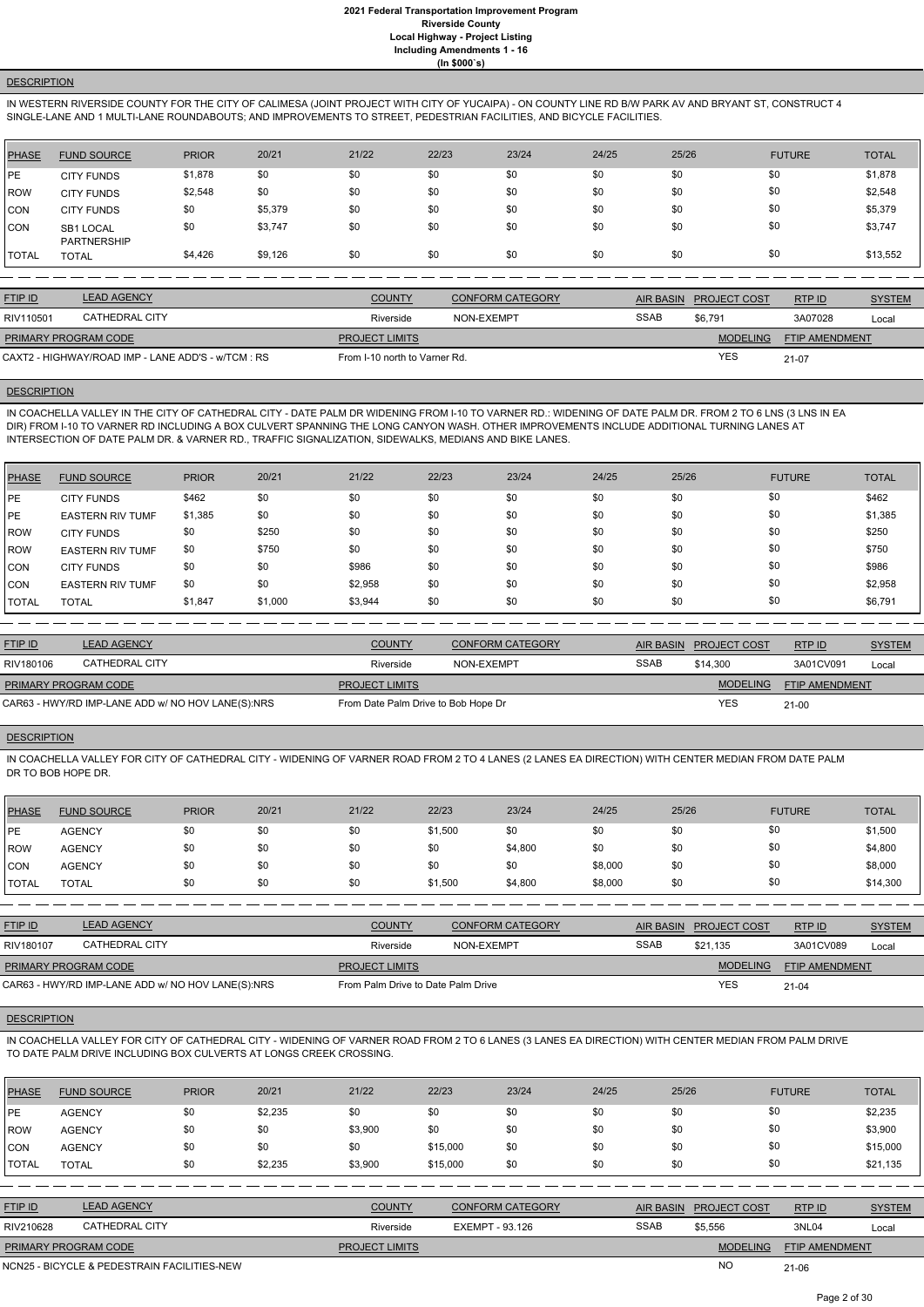# **DESCRIPTION**

In Coachella Valley for Cathedral City - Install bike lanes on E Palm Cnyn Dr frm west city limits to Cathedral Cnyn Dr; bike lane and multi-use path on Cathedral Cnyn Dr from Dinah Shore Dr to Canyon Shores Dr; bike lane on Date Palm Dr from Perez Rd to E Palm Canyon Dr; additionally high-visibility crosswalks, pedestrian hybrid beacon, mid-block crossing, ADA curb ramps, and bridge widening will be installed. Overall total output: bike lns 18,760 ft; sidewalk 4,330 ft; multi-use path 3,450 ft.

| <b>PHASE</b> | <b>FUND SOURCE</b>                     | <b>PRIOR</b> | 20/21 | 21/22 | 22/23   | 23/24 | 24/25 | 25/26 | <b>FUTURE</b> | <b>TOTAL</b> |
|--------------|----------------------------------------|--------------|-------|-------|---------|-------|-------|-------|---------------|--------------|
| <b>IPE</b>   | <b>AGENCY</b>                          | \$543        | \$0   | \$0   | \$0     | \$0   | \$0   | \$0   | \$0           | \$543        |
| <b>IPE</b>   | <b>CITY FUNDS</b>                      | \$181        | \$0   | \$0   | \$0     | \$0   | \$0   | \$0   | \$0           | \$181        |
| <b>IROW</b>  | <b>AGENCY</b>                          | \$46         | \$0   | \$0   | \$0     | \$0   | \$0   | \$0   | \$0           | \$46         |
| ROW          | <b>CITY FUNDS</b>                      | \$65         | \$0   | \$0   | \$0     | \$0   | \$0   | \$0   | \$0           | \$65         |
| ICON         | <b>ACTIVE</b><br><b>TRANSPORTATION</b> | \$0          | \$0   | \$0   | \$4,383 | \$0   | \$0   | \$0   | \$0           | \$4,383      |
| <b>CON</b>   | TDA ARTICLE #3                         | \$0          | \$0   | \$338 | \$0     | \$0   | \$0   | \$0   | \$0           | \$338        |
| <b>TOTAL</b> | <b>TOTAL</b>                           | \$835        | \$0   | \$338 | \$4,383 | \$0   | \$0   | \$0   | \$0           | \$5,556      |

| <b>FTIP ID</b>                                 | <b>LEAD AGENCY</b> | <b>COUNTY</b>                                  | CONFORM CATEGORY |             | AIR BASIN PROJECT COST | RTPID                 | <b>SYSTEM</b> |
|------------------------------------------------|--------------------|------------------------------------------------|------------------|-------------|------------------------|-----------------------|---------------|
| RIV180114                                      | CITY OF EASTVALE   | Riverside                                      | NON-EXEMPT       | <b>SCAB</b> | \$36,308               | 3A01WT124             | Local         |
| <b>PRIMARY PROGRAM CODE</b>                    |                    | <b>PROJECT LIMITS</b>                          |                  |             | <b>MODELING</b>        | <b>FTIP AMENDMENT</b> |               |
| CAX76 - ADDING A LANE THROUGH A BOTTLENECK: RS |                    | From San Bernardino County Line to 65th Street |                  |             | YES                    | $21-00$               |               |

# **DESCRIPTION**

IN WESTERN RIV CO IN THE CITY OF EASTVALE - WIDENING OF ARCHIBALD AVE FROM 2 TO 4 LANES (2-LANES EA DIR) BETWEEN SAN BERNARDINO COUNTY LINE TO 65TH ST

| PHASE        | <b>FUND SOURCE</b> | <b>PRIOR</b> | 20/21 | 21/22   | 22/23 | 23/24    | 24/25 | 25/26 | <b>FUTURE</b> | <b>TOTAL</b> |
|--------------|--------------------|--------------|-------|---------|-------|----------|-------|-------|---------------|--------------|
| <b>IPE</b>   | <b>CITY FUNDS</b>  |              | \$0   | \$4,736 |       | \$0      | \$0   | \$0   | \$0           | \$4,736      |
| <b>CON</b>   | <b>CITY FUNDS</b>  |              | \$0   | \$0     |       | \$31,572 | \$0   | \$0   | \$0           | \$31,572     |
| <b>TOTAL</b> | TOTAL              |              | \$0   | \$4,736 | \$0   | \$31,572 | \$0   | \$0   | \$0           | \$36,308     |

| <b>FTIP ID</b>                                 | <b>LEAD AGENCY</b> | <b>COUNTY</b>                                | <b>CONFORM CATEGORY</b> | AIR BASIN   | <b>PROJECT COST</b> | RTPID                 | <b>SYSTEM</b> |
|------------------------------------------------|--------------------|----------------------------------------------|-------------------------|-------------|---------------------|-----------------------|---------------|
| RIV180115                                      | CITY OF EASTVALE   | Riverside                                    | NON-EXEMPT              | <b>SCAB</b> | \$14,542            | 3A01WT158             | Local         |
| <b>PRIMARY PROGRAM CODE</b>                    |                    | <b>PROJECT LIMITS</b>                        |                         |             | <b>MODELING</b>     | <b>FTIP AMENDMENT</b> |               |
| CAX76 - ADDING A LANE THROUGH A BOTTLENECK: RS |                    | From Cantu Galleano Ranch Rd to Limonite Ave |                         |             | <b>YES</b>          | $21 - 00$             |               |

# **DESCRIPTION**

IN WESTERN RIV CO IN THE CITY OF EASTVALE - WIDENING OF HAMNER AVE FROM 2 TO 6 LANES (3-LANES EA DIR) BETWEEN CANTU GALLEANO RANCH RD AND LIMONITE AVE

| <b>PHASE</b> | <b>FUND SOURCE</b> | <b>PRIOR</b> | 20/21 | 21/22   | 22/23 | 23/24    | 24/25 | 25/26 | <b>FUTURE</b> | <b>TOTAL</b> |
|--------------|--------------------|--------------|-------|---------|-------|----------|-------|-------|---------------|--------------|
| <b>IPE</b>   | <b>CITY FUNDS</b>  |              |       | \$1,897 | \$0   | \$0      | \$0   | \$0   | \$0           | \$1,897      |
| <b>CON</b>   | <b>CITY FUNDS</b>  | \$0          |       | \$0     | \$0   | \$12,645 | \$0   | \$0   | \$0           | \$12,645     |
| <b>TOTAL</b> | <b>TOTAL</b>       |              | \$0   | \$1,897 | \$0   | \$12,645 | \$0   | \$0   | \$0           | \$14,542     |

| <b>FTIP ID</b>                                 | <b>LEAD AGENCY</b> | <b>COUNTY</b>                    | <b>CONFORM CATEGORY</b> |             | AIR BASIN PROJECT COST | RTPID                 | <b>SYSTEM</b> |
|------------------------------------------------|--------------------|----------------------------------|-------------------------|-------------|------------------------|-----------------------|---------------|
| RIV180116                                      | CITY OF EASTVALE   | Riverside                        | NON-EXEMPT              | <b>SCAB</b> | \$8,034                | 3120002               | Local         |
| <b>PRIMARY PROGRAM CODE</b>                    |                    | <b>PROJECT LIMITS</b>            |                         |             | <b>MODELING</b>        | <b>FTIP AMENDMENT</b> |               |
| CAX76 - ADDING A LANE THROUGH A BOTTLENECK: RS |                    | From Archibald Ave to Hamner Ave |                         |             | <b>YES</b>             | $21 - 00$             |               |

**DESCRIPTION** 

IN WESTERN RIV CO IN THE CITY OF EASTVALE - WIDENING OF LIMONITE AVE FROM 4 TO 6 LANES (3-LANES EA DIR) BETWEEN 1) ARCHIBALD AVE AND HARRISON AVE AND 2)

#### HAMNER AVE AND SCHOLAR WAY

| PHASE          | <b>FUND SOURCE</b>                             | <b>PRIOR</b> | 20/21                          | 21/22         | 22/23      | 23/24                   | 24/25       | 25/26            |                       | <b>FUTURE</b> | <b>TOTAL</b>  |
|----------------|------------------------------------------------|--------------|--------------------------------|---------------|------------|-------------------------|-------------|------------------|-----------------------|---------------|---------------|
| <b>IPE</b>     | <b>CITY FUNDS</b>                              | \$0          | \$0                            | \$1,048       | \$0        | \$0                     | \$0         | \$0              | \$0                   |               | \$1,048       |
| ICON           | <b>CITY FUNDS</b>                              | \$0          | \$0                            | \$0           | \$0        | \$6,986                 | \$0         | \$0              | \$0                   |               | \$6,986       |
| <b>I</b> TOTAL | <b>TOTAL</b>                                   | \$0          | \$0                            | \$1,048       | \$0        | \$6,986                 | \$0         | \$0              | \$0                   |               | \$8,034       |
|                |                                                |              |                                |               |            |                         |             |                  |                       |               |               |
| FTIP ID        | <b>LEAD AGENCY</b>                             |              |                                | <b>COUNTY</b> |            | <b>CONFORM CATEGORY</b> |             | <b>AIR BASIN</b> | <b>PROJECT COST</b>   | RTP ID        | <b>SYSTEM</b> |
| RIV180118      | CITY OF EASTVALE                               |              |                                | Riverside     | NON-EXEMPT |                         | <b>SCAB</b> |                  | \$9,782               | 3A04WT188     | Local         |
|                | PRIMARY PROGRAM CODE                           |              | <b>PROJECT LIMITS</b>          |               |            |                         |             | <b>MODELING</b>  | <b>FTIP AMENDMENT</b> |               |               |
|                | CAX76 - ADDING A LANE THROUGH A BOTTLENECK: RS |              | From Sumner Ave to SCHOLAR WAY |               |            |                         |             | <b>YES</b>       | $21 - 00$             |               |               |

### **DESCRIPTION**

IN WESTERN RIV CO IN THE CITY OF EASTVALE - WIDENING OF SCHLEISMAN RD FROM 2 TO 4 LANES (2-LANES EA DIR) BETWEEN SUMNER AVE AND SCHOLAR WAY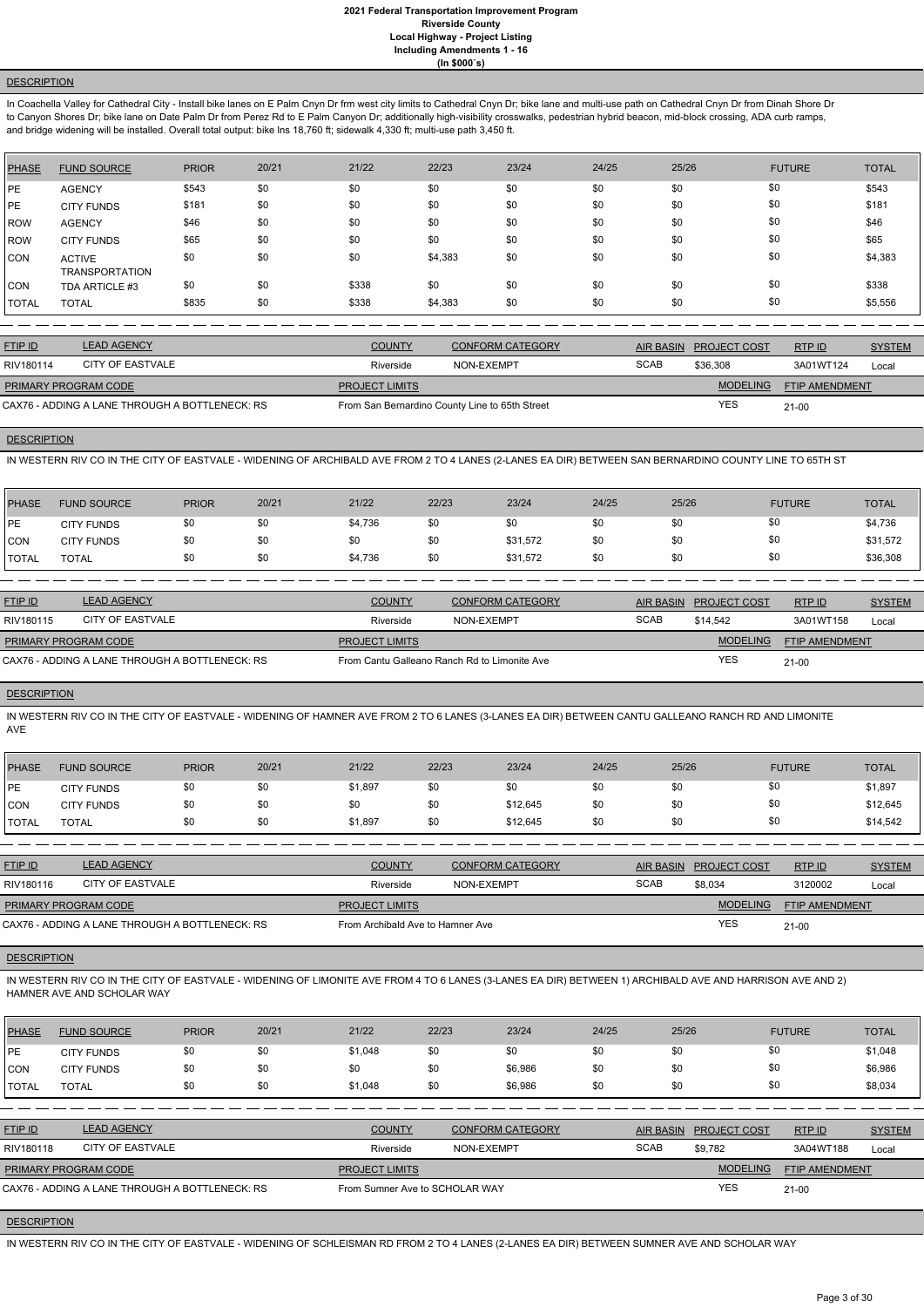| <b>PHASE</b>   | <b>FUND SOURCE</b>                                | <b>PRIOR</b> | 20/21 | 21/22                             | 22/23 | 23/24                             | 24/25            | 25/26               | <b>FUTURE</b> |                       | <b>TOTAL</b>  |
|----------------|---------------------------------------------------|--------------|-------|-----------------------------------|-------|-----------------------------------|------------------|---------------------|---------------|-----------------------|---------------|
| IPE.           | <b>CITY FUNDS</b>                                 | \$0          | \$0   | \$1,276                           | \$0   | \$0                               | \$0              | \$0                 | \$0           |                       | \$1,276       |
| <b>CON</b>     | <b>CITY FUNDS</b>                                 | \$0          | \$0   | \$0                               | \$0   | \$8,506                           | \$0              | \$0                 | \$0           |                       | \$8,506       |
| <b>TOTAL</b>   | <b>TOTAL</b>                                      | \$0          | \$0   | \$1,276                           | \$0   | \$8,506                           | \$0              | \$0                 | \$0           |                       | \$9,782       |
|                |                                                   |              |       |                                   |       |                                   |                  |                     |               |                       |               |
| <b>FTIP ID</b> | <b>LEAD AGENCY</b>                                |              |       | <b>COUNTY</b>                     |       | <b>CONFORM CATEGORY</b>           | <b>AIR BASIN</b> | <b>PROJECT COST</b> |               | RTPID                 | <b>SYSTEM</b> |
| RIV181050      | <b>CITY OF EASTVALE</b>                           |              |       | Riverside                         |       | NON-REPORTABLE TCM COMMITTED SCAB |                  | \$24,240            |               | 3120002               | Local         |
|                | PRIMARY PROGRAM CODE                              |              |       | <b>PROJECT LIMITS</b>             |       |                                   |                  | <b>MODELING</b>     |               | <b>FTIP AMENDMENT</b> |               |
|                | CAR63 - HWY/RD IMP-LANE ADD w/ NO HOV LANE(S):NRS |              |       | From Archibald Ave to Hellman Ave |       |                                   |                  | <b>YES</b>          | $21 - 06$     |                       |               |

### **DESCRIPTION**

IN WESTERN RIV CO IN THE CITY OF EASTVALE - CONSTRUCT THE LIMONITE AVE GAP CLOSURE AND CONSTRUCT BRIDGE OVER CUCAMONGA CREEK INCLUDING CAPACITY ENHANCEMENT. CREATE DIVIDED FOUR LANE ARTERIAL WITH RAISED MEDIAN SEPARATED CLASS I BIKE LANES ON BOTH THE NORTH AND SOUTH SIDE OF THE BRIDGE CLOSING THE GAP ALONG LIMONITE AVENUE FOR PEDESTRIAN, BICYCLE AND VEHICULAR TRAFFIC.

| <b>PHASE</b> | <b>FUND SOURCE</b>              | <b>PRIOR</b> | 20/21   | 21/22    | 22/23 | 23/24 | 24/25 | 25/26 | <b>FUTURE</b> | <b>TOTAL</b> |
|--------------|---------------------------------|--------------|---------|----------|-------|-------|-------|-------|---------------|--------------|
| <b>IPE</b>   | <b>AGENCY</b>                   | \$0          | \$1,310 | \$0      | \$0   | \$0   | \$0   | \$0   | \$0           | \$1,310      |
| <b>IPE</b>   | <b>WESTERN RIV TUMF</b>         | \$1,540      | \$0     | \$0      | \$0   | \$0   | \$0   | \$0   | \$0           | \$1,540      |
| ROW          | <b>AGENCY</b>                   | \$0          | \$422   | \$0      | \$0   | \$0   | \$0   | \$0   | \$0           | \$422        |
| <b>IROW</b>  | <b>WESTERN RIV TUMF</b>         | \$0          | \$210   | \$0      | \$0   | \$0   | \$0   | \$0   | \$0           | \$210        |
| CON          | <b>AGENCY</b>                   | \$0          | \$0     | \$9,205  | \$0   | \$0   | \$0   | \$0   | \$0           | \$9,205      |
| <b>CON</b>   | SB1 LOCAL<br><b>PARTNERSHIP</b> | \$0          | \$0     | \$9,475  | \$0   | \$0   | \$0   | \$0   | \$0           | \$9,475      |
| CON          | <b>WESTERN RIV TUMF</b>         | \$0          | \$0     | \$2,078  | \$0   | \$0   | \$0   | \$0   | \$0           | \$2,078      |
| <b>TOTAL</b> | <b>TOTAL</b>                    | \$1,540      | \$1,942 | \$20,758 | \$0   | \$0   | \$0   | \$0   | \$0           | \$24,240     |

| <b>FTIP ID</b>              | <b>LEAD AGENCY</b>               | <b>COUNTY</b>         | CONFORM CATEGORY                                 | <b>AIR BASIN</b> | <b>PROJECT COST</b> | RTP ID                | <b>SYSTEM</b> |
|-----------------------------|----------------------------------|-----------------------|--------------------------------------------------|------------------|---------------------|-----------------------|---------------|
| RIV200702                   | CITY OF EASTVALE                 | Riverside             | EXEMPT - 93.126                                  | <b>SCAB</b>      | \$8,091             | 3NL04                 | Local         |
| <b>PRIMARY PROGRAM CODE</b> |                                  | <b>PROJECT LIMITS</b> |                                                  |                  | <b>MODELING</b>     | <b>FTIP AMENDMENT</b> |               |
|                             | NCR77 – Road Diet Rehab – Safety |                       | From County Line to the North to Santa Ana Trail |                  | <b>YES</b>          | $21 - 04$             |               |

### **DESCRIPTION**

IN WESTERN RIVERSIDE CO. FOR THE CITY OF EASTVALE - NORTH/SOUTH BIKE NETWORK GAP CLOSURE AND CONNECTIVITY TO NORTH EASTVALE: INSTALLATION OF 4.7 MILES OF ROAD DIET AND PROTECTED BIKEWAYS (CLASS IV) ALONG SCHOLAR WAY AND HARRISON AVE, FROM THE COUNTY LINE TO THE SANTA ANA RIVER TRAIL, ADJACENT TO SIX SCHOOLS; INCL EDUCATION AND ENCOURAGEMENT CAMPAIGNS (STATE ONLY FUNDS: SB1 & SHA).

| <b>PHASE</b> | <b>FUND SOURCE</b>                     | <b>PRIOR</b> | 20/21 | 21/22 | 22/23 | 23/24   | 24/25 | 25/26 | <b>FUTURE</b> | <b>TOTAL</b> |
|--------------|----------------------------------------|--------------|-------|-------|-------|---------|-------|-------|---------------|--------------|
| PE           | <b>ACTIVE</b><br><b>TRANSPORTATION</b> | \$114        | \$0   | \$457 | \$0   | \$0     | \$0   | \$0   | \$0           | \$571        |
| <b>CON</b>   | <b>ACTIVE</b><br><b>TRANSPORTATION</b> | \$0          | \$0   | \$300 | \$0   | \$5,600 | \$0   | \$0   | \$0           | \$5,900      |
| CON          | <b>AGENCY</b>                          | \$0          | \$0   | \$0   | \$0   | \$1,620 | \$0   | \$0   | \$0           | \$1,620      |
| <b>TOTAL</b> | <b>TOTAL</b>                           | \$114        | \$0   | \$757 | \$0   | \$7,220 | \$0   | \$0   | \$0           | \$8,091      |
|              |                                        |              |       |       |       |         |       |       |               |              |

| <b>FTIP ID</b>       | <b>LEAD AGENCY</b>                | <b>COUNTY</b>         | <b>CONFORM CATEGORY</b> | <b>AIR BASIN</b> | <b>PROJECT COST</b> | RTPID                 | <b>SYSTEM</b> |
|----------------------|-----------------------------------|-----------------------|-------------------------|------------------|---------------------|-----------------------|---------------|
| RIV210402            | CITY OF EASTVALE                  | Riverside             | <b>TCM Committed</b>    | <b>SCAB</b>      | \$553               | 3NL04                 | Local         |
| PRIMARY PROGRAM CODE |                                   | <b>PROJECT LIMITS</b> |                         |                  | <b>MODELING</b>     | <b>FTIP AMENDMENT</b> |               |
|                      | NCN27 - PEDESTRIAN FACILITIES-NEW |                       |                         |                  | <b>NC</b>           | $21 - 06$             |               |

in the City of Eastvale: Pedestrian Safety Improvement Project - Construction of sidewalk along Hall Avenue between Chandler Street and Walters (approximately 2,000 sf), Citrus Street between Scholar Way and Carrollton Place (1,420 ft) and handicap ramp at the intersection of Schleisman Road and Sumner Avenue.

| <b>PHASE</b>   | <b>FUND SOURCE</b>                          | <b>PRIOR</b> | 20/21 | 21/22                          | 22/23      | 23/24                   | 24/25       | 25/26            |                 | <b>FUTURE</b>         | <b>TOTAL</b>  |
|----------------|---------------------------------------------|--------------|-------|--------------------------------|------------|-------------------------|-------------|------------------|-----------------|-----------------------|---------------|
| <b>CON</b>     | Community<br>Development Block              | \$0          | \$414 | \$0                            | \$0        | \$0                     | \$0         | \$0              | \$0             |                       | \$414         |
| ICON           | TDA ARTICLE #3                              | \$0          | \$139 | \$0                            | \$0        | \$0                     | \$0         | \$0              | \$0             |                       | \$139         |
| <b>I</b> TOTAL | <b>TOTAL</b>                                | \$0          | \$553 | \$0                            | \$0        | \$0                     | \$0         | \$0              | \$0             |                       | \$553         |
|                |                                             |              |       |                                |            |                         |             |                  |                 |                       |               |
| <b>FTIP ID</b> | <b>LEAD AGENCY</b>                          |              |       | <b>COUNTY</b>                  |            | <b>CONFORM CATEGORY</b> |             | <b>AIR BASIN</b> | PROJECT COST    | RTP ID                | <b>SYSTEM</b> |
| RIV210627      | <b>CITY OF EASTVALE</b>                     |              |       | Riverside                      | <b>TCM</b> |                         | <b>SCAB</b> |                  | \$1.420         | 3NL04                 | Local         |
|                | PRIMARY PROGRAM CODE                        |              |       | <b>PROJECT LIMITS</b>          |            |                         |             |                  | <b>MODELING</b> | <b>FTIP AMENDMENT</b> |               |
|                | NCN25 - BICYCLE & PEDESTRAIN FACILITIES-NEW |              |       | From Summer Ave to Scholar Way |            |                         |             |                  | <b>NO</b>       | $21 - 06$             |               |

# **DESCRIPTION**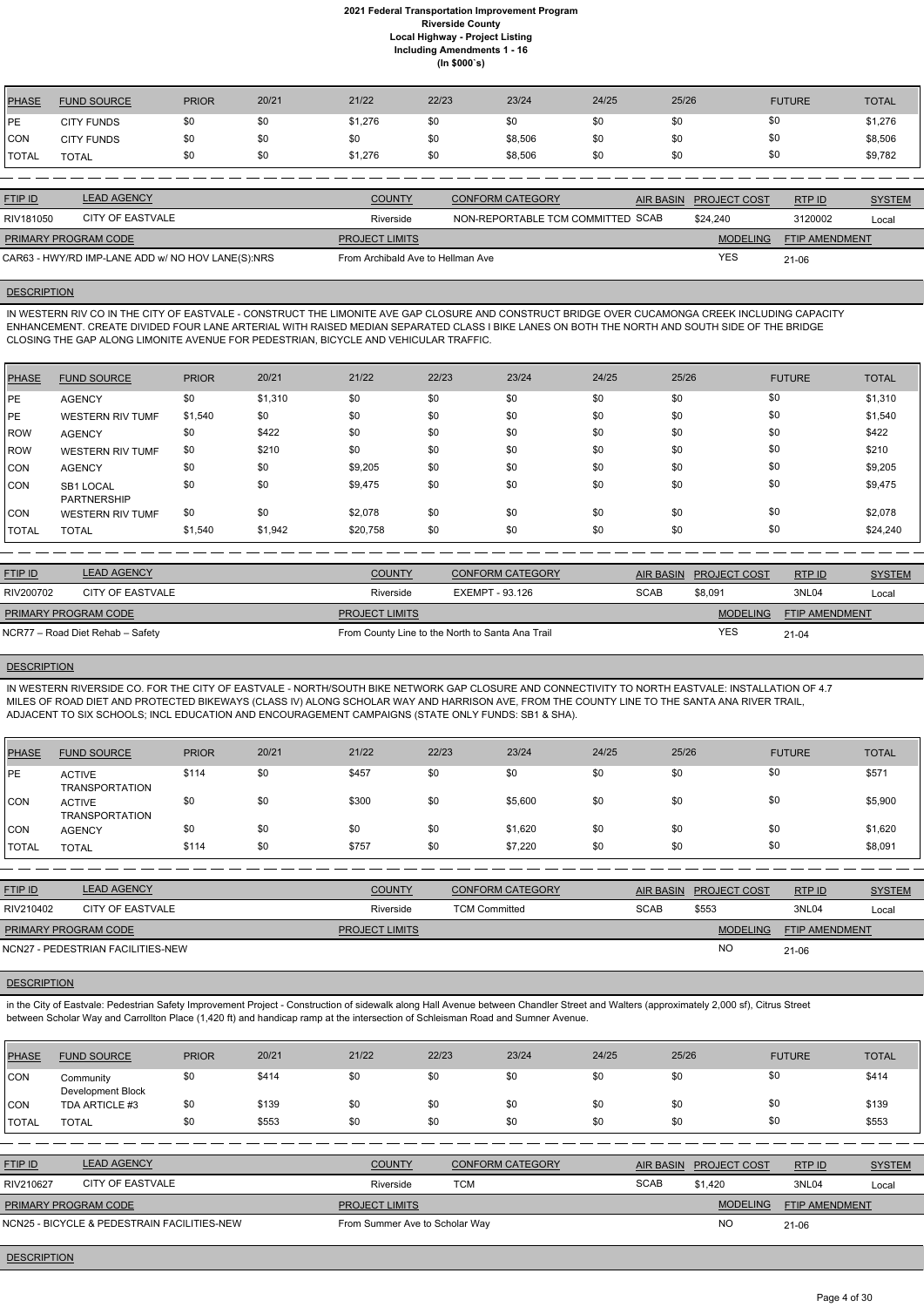In Western Riverside County in the City of Eastvale - Southeast Eastvale Safe Routes to School Equitable Access Project - Construct: 1 lane mile of Class II bikeway along Orange Street from Summer Ave to Scholar Way; a pedestrian signal with bulb-outs & pedestrian refuge island; 3 additional crossing improvements for existing Class 1 path; 4 bulb-outs.

| <b>PHASE</b> | <b>FUND SOURCE</b>                     | <b>PRIOR</b> | 20/21 | 21/22 | 22/23   | 23/24 | 24/25 | 25/26 | <b>FUTURE</b> | <b>TOTAL</b> |
|--------------|----------------------------------------|--------------|-------|-------|---------|-------|-------|-------|---------------|--------------|
| PE           | <b>ACTIVE</b><br><b>TRANSPORTATION</b> | \$0          | \$0   | \$150 | \$0     | \$0   | \$0   | \$0   | \$0           | \$150        |
| CON          | <b>ACTIVE</b><br><b>TRANSPORTATION</b> | \$0          | \$0   | \$0   | \$1,270 | \$0   | \$0   | \$0   | \$0           | \$1,270      |
| TOTAL        | <b>TOTAL</b>                           | \$0          | \$0   | \$150 | \$1,270 | \$0   | \$0   | \$0   | \$0           | \$1,420      |

| <b>FTIP ID</b>              | <b>LEAD AGENCY</b>                                    | <b>COUNTY</b>         | <b>CONFORM CATEGORY</b>                 |             | AIR BASIN PROJECT COST | <b>RTPID</b>          | <b>SYSTEM</b> |
|-----------------------------|-------------------------------------------------------|-----------------------|-----------------------------------------|-------------|------------------------|-----------------------|---------------|
| RIV181111                   | CITY OF JURUPA VALLEY                                 | Riverside             | NON-EXEMPT                              | <b>SCAB</b> | \$6.130                | 3200L015              | Local         |
| <u>PRIMARY PROGRAM CODE</u> |                                                       | <b>PROJECT LIMITS</b> |                                         |             | <b>MODELING</b>        | <b>FTIP AMENDMENT</b> |               |
| <b>RS</b>                   | CAX63 - HIGHWAY/ROAD IMP - LANE ADD'S (NO HOV LANES): |                       | From LIMONITE AVENUE to SANTA ANA RIVER |             | <b>YES</b>             | $21-07$               |               |

# **DESCRIPTION**

IN THE CITY OF JURUPA VALLEY, WIDEN VAN BUREN BLVD FROM 4 TO 6 LANES FROM LIMONITE AVENUE TO SANTA ANA RIVER.

| <b>PHASE</b>  | <b>FUND SOURCE</b>      | <b>PRIOR</b> | 20/21 | 21/22   | 22/23 | 23/24 | 24/25 | 25/26 | <b>FUTURE</b> | <b>TOTAL</b> |
|---------------|-------------------------|--------------|-------|---------|-------|-------|-------|-------|---------------|--------------|
| <b>IPE</b>    | <b>DEVELOPER FEES</b>   | \$150        | \$0   | \$0     | \$0   | \$0   | \$0   | \$0   | \$0           | \$150        |
| <b>IPE</b>    | <b>WESTERN RIV TUMF</b> | \$455        | \$0   | \$0     | \$0   | \$0   | \$0   | \$0   | \$0           | \$455        |
| <b>IROW</b>   | <b>WESTERN RIV TUMF</b> | \$1,000      | \$0   | \$0     | \$0   | \$0   | \$0   | \$0   | \$0           | \$1,000      |
| <b>CON</b>    | <b>WESTERN RIV TUMF</b> | \$0          | \$0   | \$4,525 | \$0   | \$0   | \$0   | \$0   | \$0           | \$4,525      |
| <b>ITOTAL</b> | <b>TOTAL</b>            | \$1,605      | \$0   | \$4,525 | \$0   | \$0   | \$0   | \$0   | \$0           | \$6,130      |

| <b>FTIP ID</b>              | <b>LEAD AGENCY</b>                | <b>COUNTY</b>         | <b>CONFORM CATEGORY</b> |             | AIR BASIN PROJECT COST | RTPID                 | <b>SYSTEM</b> |
|-----------------------------|-----------------------------------|-----------------------|-------------------------|-------------|------------------------|-----------------------|---------------|
| RIV200703                   | CITY OF JURUPA VALLEY             | Riverside             | TCM                     | <b>SCAB</b> | \$3.173                | 3NL04                 | Local         |
| <b>PRIMARY PROGRAM CODE</b> |                                   | <b>PROJECT LIMITS</b> |                         |             | MODELING               | <b>FTIP AMENDMENT</b> |               |
|                             | NCN27 - PEDESTRIAN FACILITIES-NEW |                       |                         |             | <b>NO</b>              | $21 - 15$             |               |

# **DESCRIPTION**

IN WESTERN RIVERSIDE CO. FOR THE CITY OF JURUPA VALLEY - SRTS SIDEWALK GAP CLOSURE ON VARIOUS STREETS NEAR SUNNYSLOPE ELEMENTARY SCHOOL: CONSTRUCT 9,715 LF OF SIDEWALKS, 15 CROSSWALKS (11 NEW & 4 UPGRADES), 19 ADA RAMPS, SOLAR FLASHING BEACONS AT 2 AWSC INTERECTIONS AND RRFB CONTROLLED CROSSWALK (STATE-ONLY FUNDS: SB1 & SHA).

| PHASE        | <b>FUND SOURCE</b>                     | <b>PRIOR</b> | 20/21 | 21/22   | 22/23 | 23/24 | 24/25 | 25/26 | <b>FUTURE</b> | <b>TOTAL</b> |
|--------------|----------------------------------------|--------------|-------|---------|-------|-------|-------|-------|---------------|--------------|
| PE           | <b>ACTIVE</b><br>TRANSPORTATION        | \$1          | \$388 | \$0     | \$0   | \$0   | \$0   | \$0   | \$0           | \$389        |
| l PE         | <b>AGENCY</b>                          | \$1          | \$43  | \$0     | \$0   | \$0   | \$0   | \$0   | \$0           | \$44         |
| <b>CON</b>   | <b>ACTIVE</b><br><b>TRANSPORTATION</b> | \$0          | \$0   | \$2,466 | \$0   | \$0   | \$0   | \$0   | \$0           | \$2,466      |
| <b>CON</b>   | <b>AGENCY</b>                          | \$0          | \$0   | \$274   | \$0   | \$0   | \$0   | \$0   | \$0           | \$274        |
| <b>TOTAL</b> | <b>TOTAL</b>                           | \$2          | \$431 | \$2,740 | \$0   | \$0   | \$0   | \$0   | \$0           | \$3,173      |

| <b>FTIP ID</b>              | <b>LEAD AGENCY</b>                             | <b>COUNTY</b>         | CONFORM CATEGORY                                       | <b>AIR BASIN</b> | <b>PROJECT COST</b> | RTPID                 | <b>SYSTEM</b> |
|-----------------------------|------------------------------------------------|-----------------------|--------------------------------------------------------|------------------|---------------------|-----------------------|---------------|
| RIV110825                   | <b>COACHELLA</b>                               | Riverside             | NON-EXEMPT                                             | <b>SSAB</b>      | \$52.365            | RIV110825             | Local         |
| <b>PRIMARY PROGRAM CODE</b> |                                                | <b>PROJECT LIMITS</b> |                                                        |                  | <b>MODELING</b>     | <b>FTIP AMENDMENT</b> |               |
|                             | CAXT8 - NEW OVERCROSS OR UNDERCROSS W/TCM : RS |                       | From 300-ft west of Apache Trail to SR86S Intersection |                  | <b>YES</b>          | $21 - 03$             |               |

**DESCRIPTION** 

IN THE CITY OF COACHELLA - AVE 50 OVER COACHELLA STORMWATER CHANNEL: (PHASE 1) REPLACEMENT OF A 2-LN LOW WATER X-ING (BRIDGE NO. 00L0055) WITH A 6-LN

# (3-LNS IN EA DIR) BRIDGE ON NEW ROADWAY ALIGNMENT FROM APPROX. 300-FT W/O APACHE TRAIL TO SR-86 INTRSCTN

| PHASE        | <b>FUND SOURCE</b>                      | <b>PRIOR</b> | 20/21   | 21/22     | 22/23    | 23/24 | 24/25      | 25/26 | <b>FUTURE</b> | <b>TOTAL</b> |
|--------------|-----------------------------------------|--------------|---------|-----------|----------|-------|------------|-------|---------------|--------------|
| <b>IPE</b>   | <b>BRIDGE - LOCAL</b>                   | \$798        | \$0     | \$1,594   | \$1,063  | \$0   | \$0        | \$0   | \$0           | \$3,455      |
| <b>IPE</b>   | <b>CITY FUNDS</b>                       | \$103        | \$206   | \$0       | \$138    | \$0   | \$0        | \$0   | \$0           | \$447        |
| <b>IPE</b>   | LOCAL - ADVANCED<br><b>CONSTRUCTION</b> | \$0          | \$1,594 | $$-1,594$ | \$0      | \$0   | \$0        | \$0   | \$0           | \$0          |
| ROW          | <b>BRIDGE - LOCAL</b>                   | \$0          | \$443   | \$1,328   | \$2,881  | \$0   | \$0        | \$0   | \$0           | \$4,652      |
| ROW          | <b>CITY FUNDS</b>                       | \$0          | \$229   | \$0       | \$373    | \$0   | \$0        | \$0   | \$0           | \$602        |
| ROW          | LOCAL - ADVANCED<br><b>CONSTRUCTION</b> | \$0          | \$1,328 | $$-1,328$ | \$0      | \$0   | \$0        | \$0   | \$0           | \$0          |
| <b>CON</b>   | <b>BRIDGE - LOCAL</b>                   | \$0          | \$0     | \$0       | \$0      | \$0   | \$38,253   | \$0   | \$0           | \$38,253     |
| CON          | <b>CITY FUNDS</b>                       | \$0          | \$0     | \$0       | \$4,956  | \$0   | \$0        | \$0   | \$0           | \$4,956      |
| CON          | LOCAL - ADVANCED<br><b>CONSTRUCTION</b> | \$0          | \$0     | \$0       | \$38,253 | \$0   | $$-38,253$ | \$0   | \$0           | \$0          |
| <b>TOTAL</b> | <b>TOTAL</b>                            | \$901        | \$3,800 | \$0       | \$47,664 | \$0   | \$0        | \$0   | \$0           | \$52,365     |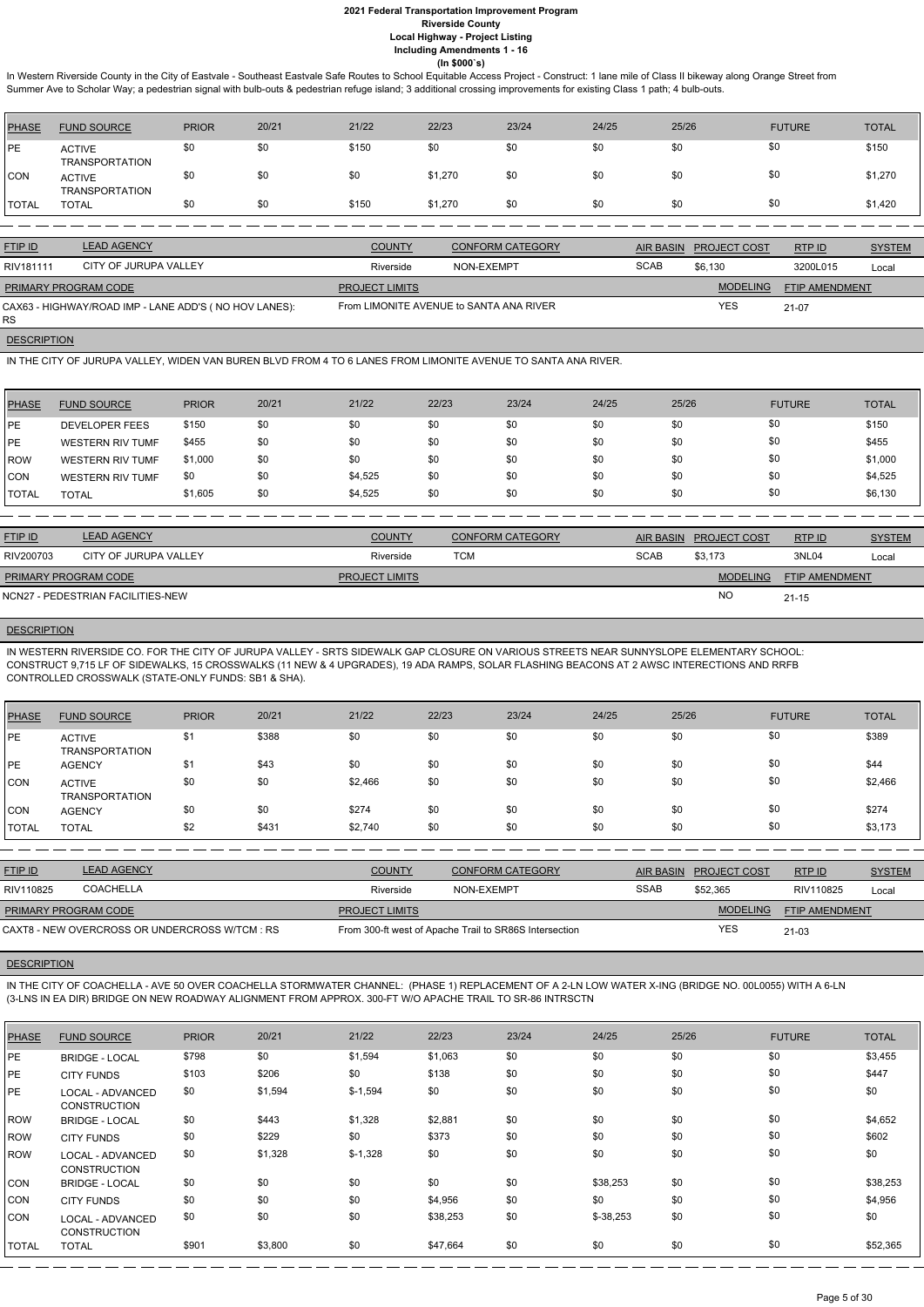**Including Amendments 1 - 16**

|  | (ln \$000's) |  |  |  |
|--|--------------|--|--|--|

| <b>FTIP ID</b>              | <b>LEAD AGENCY</b>                                 | <b>COUNTY</b>            | <b>CONFORM CATEGORY</b> |             | AIR BASIN PROJECT COST | RTPID                 | <b>SYSTEM</b> |
|-----------------------------|----------------------------------------------------|--------------------------|-------------------------|-------------|------------------------|-----------------------|---------------|
| RIV180145                   | <b>COACHELLA</b>                                   | Riverside                | NON-REPORTABLE TCM      | <b>SSAB</b> | \$45,300               | 2016A319              | Local         |
| <b>PRIMARY PROGRAM CODE</b> |                                                    | <b>PROJECT LIMITS</b>    |                         |             | <b>MODELING</b>        | <b>FTIP AMENDMENT</b> |               |
|                             | CAXT2 - HIGHWAY/ROAD IMP - LANE ADD'S - w/TCM : RS | From Cabazon Rd to SR-86 |                         |             | YES                    | $21-07$               |               |

### **DESCRIPTION**

IN THE COACHELLA VALLEY IN THE CITY OF COACHELLA: WIDEN DILLON RD FROM 2 TO 6 LANES, FROM CABAZON RD TO SR-86 I/C, INCLUDING RECONSTRUCTION OF BRIDGE (#56c0318) OVER COACHELLA VALLEY STORMWATER CHANNEL, SIDEWALK, MEDIANS AND BIKE LANES.

| PHASE        | <b>FUND SOURCE</b>                            | <b>PRIOR</b> | 20/21   | 21/22 | 22/23   | 23/24 | 24/25    | 25/26 | <b>FUTURE</b> | <b>TOTAL</b> |
|--------------|-----------------------------------------------|--------------|---------|-------|---------|-------|----------|-------|---------------|--------------|
| <b>IPE</b>   | <b>AGENCY</b>                                 | \$1,800      | \$3,500 | \$0   | \$0     | \$0   | \$0      | \$0   | \$0           | \$5,300      |
| <b>IPE</b>   | <b>SURFACE TRANS BLK</b><br><b>GRNT LOCAL</b> | \$1          | \$0     | \$0   | \$0     | \$0   | \$0      | \$0   | \$0           | \$1          |
| ROW          | <b>AGENCY</b>                                 | \$0          | \$0     | \$0   | \$5,000 | \$0   | \$0      | \$0   | \$0           | \$5,000      |
| <b>CON</b>   | <b>AGENCY</b>                                 | \$0          | \$0     | \$0   | \$0     | \$0   | \$34,999 | \$0   | \$0           | \$34,999     |
| <b>TOTAL</b> | <b>TOTAL</b>                                  | \$1,801      | \$3,500 | \$0   | \$5,000 | \$0   | \$34,999 | \$0   | \$0           | \$45,300     |

| <b>FTIP ID</b>                              | <b>LEAD AGENCY</b>                    | <b>COUNTY</b>         | <b>CONFORM CATEGORY</b>                              |             | AIR BASIN PROJECT COST | RTP ID                | <b>SYSTEM</b> |
|---------------------------------------------|---------------------------------------|-----------------------|------------------------------------------------------|-------------|------------------------|-----------------------|---------------|
| RIV131005B                                  | COACHELLA VALLEY ASSOC OF GOVERNMENTS | Riverside             | EXEMPT - 93.126                                      | <b>SSAB</b> | \$18,695               | 3NL04                 | Local         |
| <b>PRIMARY PROGRAM CODE</b>                 |                                       | <b>PROJECT LIMITS</b> |                                                      |             | <b>MODELING</b>        | <b>FTIP AMENDMENT</b> |               |
| NCN25 - BICYCLE & PEDESTRAIN FACILITIES-NEW |                                       |                       | From Palm Springs to Unincorporated Riverside County |             | <b>NC</b>              | $21 - 01$             |               |

### **DESCRIPTION**

IN EAST RIVERSIDE CO. FOR CVAG: CONSTRUCT SEGMENT 3, 4, AND 5, A 9.37 MILE OF CVLINK PH 1. CVLINK IS A NEW BICYCLE, PED AND LOW SPEED ELECTRICAL VEHICLE PATH ROUGHLY ALONG THE WHITEWATER RIVER. TC FY 20/21 AND 21/22 CMAQ CON.

| PHASE      | <b>FUND SOURCE</b>      | <b>PRIOR</b> | 20/21    | 21/22   | 22/23 | 23/24 | 24/25 | 25/26 | <b>FUTURE</b> | <b>TOTAL</b> |
|------------|-------------------------|--------------|----------|---------|-------|-------|-------|-------|---------------|--------------|
| <b>CON</b> | AIR BOARD               | \$0          | \$167    | \$1,420 | \$0   | \$0   | \$0   | \$0   | \$0           | \$1,587      |
| CON        | <b>CMAQ</b>             | \$0          | \$7,023  | \$5,057 | \$0   | \$0   | \$0   | \$0   | \$0           | \$12,080     |
| <b>CON</b> | <b>PRIVATE FUNDS</b>    | \$0          | \$3,962  | \$0     | \$0   | \$0   | \$0   | \$0   | \$0           | \$3,962      |
| <b>CON</b> | <b>RIV CO SALES TAX</b> | \$0          | \$0      | \$1,066 | \$0   | \$0   | \$0   | \$0   | \$0           | \$1,066      |
| I TOTAL    | <b>TOTAL</b>            | \$0          | \$11,152 | \$7,543 | \$0   | \$0   | \$0   | \$0   | \$0           | \$18,695     |

| <b>FTIP ID</b>              | <b>LEAD AGENCY</b>                          | <b>COUNTY</b>                    | <b>CONFORM CATEGORY</b> | AIR BASIN   | <b>PROJECT COST</b> | RTP ID                | <b>SYSTEM</b> |
|-----------------------------|---------------------------------------------|----------------------------------|-------------------------|-------------|---------------------|-----------------------|---------------|
| RIV131005C                  | COACHELLA VALLEY ASSOC OF GOVERNMENTS       | Riverside                        | EXEMPT - 93.126         | <b>SSAB</b> | \$34,472            | 3NL04                 | Local         |
| <b>PRIMARY PROGRAM CODE</b> |                                             | <b>PROJECT LIMITS</b>            |                         |             | <b>MODELING</b>     | <b>FTIP AMENDMENT</b> |               |
|                             | NCN25 - BICYCLE & PEDESTRAIN FACILITIES-NEW | From Palm Springs to Palm Desert |                         |             | <b>NO</b>           | $21 - 01$             |               |

### **DESCRIPTION**

IN EAST RIVERSIDE CO. FOR CVAG: CONSTRUCT SEGMENT 2, 6, AND 7, A 14.81 MILE OF CVLINK PH 1. CVLINK IS A NEW BICYCLE, PED AND LOW SPEED ELECTRICAL VEHICLE PATH ROUGHLY ALONG THE WHITEWATER RIVER.

| <b>PHASE</b> | <b>FUND SOURCE</b>      | <b>PRIOR</b> | 20/21    | 21/22 | 22/23    | 23/24 | 24/25 | 25/26 | <b>FUTURE</b> | <b>TOTAL</b> |
|--------------|-------------------------|--------------|----------|-------|----------|-------|-------|-------|---------------|--------------|
| CON          | AIR BOARD               | \$3,451      | \$4,371  | \$0   | \$1,678  | \$0   | \$0   | \$0   | \$0           | \$9,500      |
| CON          | <b>PRIVATE FUNDS</b>    | \$0          | \$6,038  | \$0   | \$0      | \$0   | \$0   | \$0   | \$0           | \$6,038      |
| <b>ICON</b>  | <b>RIV CO SALES TAX</b> | \$0          | \$0      | \$0   | \$18,934 | \$0   | \$0   | \$0   | \$0           | \$18,934     |
| <b>TOTAL</b> | <b>TOTAL</b>            | \$3,451      | \$10,409 | \$0   | \$20,612 | \$0   | \$0   | \$0   | \$0           | \$34,472     |

| RIV140820A                  | COACHELLA VALLEY ASSOC OF GOVERNMENTS | Riverside                | NON-EXEMPT | SSAB | \$54,600        | 3ITS08                | Local |
|-----------------------------|---------------------------------------|--------------------------|------------|------|-----------------|-----------------------|-------|
| <b>PRIMARY PROGRAM CODE</b> |                                       | <b>PROJECT LIMITS</b>    |            |      | <b>MODELING</b> | <b>FTIP AMENDMENT</b> |       |
|                             | <b>ITS02 - SIGNAL SYNCHRONIZATION</b> | From MONTEREY to JACKSON |            |      | <b>YES</b>      | $21 - 16$             |       |

### **DESCRIPTION**

IN EASTERN RIVERSIDE COUNTY FOR CVAG: REGIONAL SIGNAL SYNC PH II ON 18 CORRIDORS (MONTEREY, COOK, PALM DR, BOB HOPE, FRED WARING, DINAH SHORE, GENE AUTRY, DATE PALM, INDIO BLVD, JEFFERSON, PALM CANYON, VISTA CHINO, COUNTRY CLUB, MONROE, AVE 48, SUNRISE, INDIAN CYN, JACKSON) TO INCLUDE SIGNAL UPGRADES, COMMUNICATION SYSTEMS, HARDWARE AND SOFTWARE.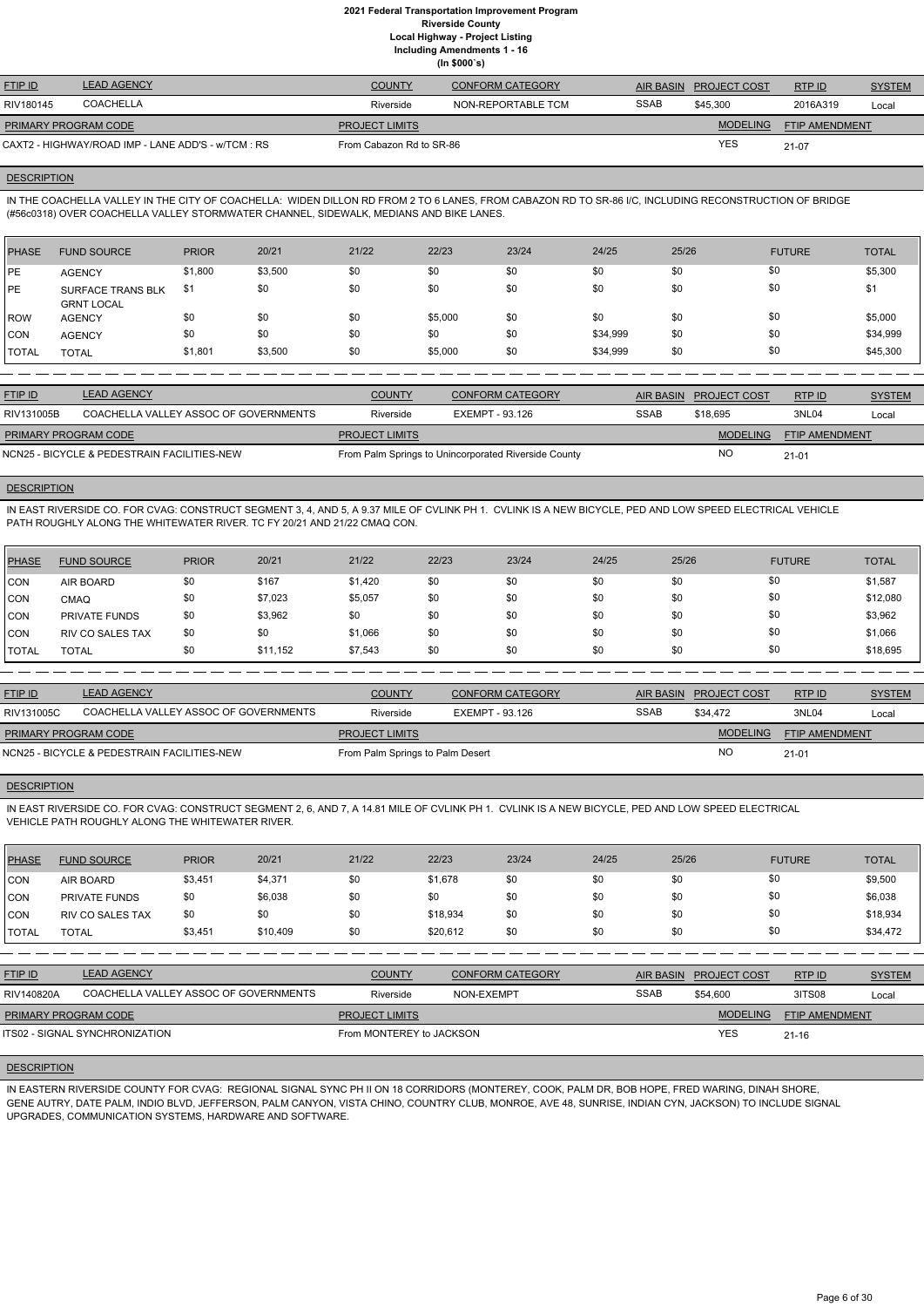|              | (ln \$000's)                        |              |       |          |          |       |       |       |               |              |  |
|--------------|-------------------------------------|--------------|-------|----------|----------|-------|-------|-------|---------------|--------------|--|
| <b>PHASE</b> | <b>FUND SOURCE</b>                  | <b>PRIOR</b> | 20/21 | 21/22    | 22/23    | 23/24 | 24/25 | 25/26 | <b>FUTURE</b> | <b>TOTAL</b> |  |
| PE           | <b>RIV CO SALES TAX</b>             | \$4,600      | \$0   | \$0      | \$0      | \$0   | \$0   | \$0   | \$0           | \$4,600      |  |
| CON          | <b>AGENCY</b>                       | \$0          | \$0   | \$10,379 | \$0      | \$0   | \$0   | \$0   | \$0           | \$10,379     |  |
| CON          | <b>CMAQ</b>                         | \$0          | \$0   | \$18,933 | \$11,953 | \$0   | \$0   | \$0   | \$0           | \$30,886     |  |
| CON          | Coronavirus<br>Response-Relief Supp | \$0          | \$0   | \$4,263  | \$0      | \$0   | \$0   | \$0   | \$0           | \$4,263      |  |
| <b>CON</b>   | <b>STIP ADVANCE</b><br>CON-RIP      | \$0          | \$0   | \$4,472  | \$0      | \$0   | \$0   | \$0   | \$0           | \$4,472      |  |
| <b>TOTAL</b> | <b>TOTAL</b>                        | \$4,600      | \$0   | \$38,047 | \$11,953 | \$0   | \$0   | \$0   | \$0           | \$54,600     |  |

In East Riverside County for CVAG within the cities of Indio and Coachella: Construct a low-stress protected urban bikeway along Avenue 48 between Jackson Street and Dillon Road, and Van Buren Street between Avenue 48 and MacArthur Street (PAED Only).

| <b>FTIP ID</b>              | <b>LEAD AGENCY</b>                    | <b>COUNTY</b>         | CONFORM CATEGORY |             | AIR BASIN PROJECT COST | RTPID                 | <b>SYSTEM</b> |
|-----------------------------|---------------------------------------|-----------------------|------------------|-------------|------------------------|-----------------------|---------------|
| RIV211101                   | COACHELLA VALLEY ASSOC OF GOVERNMENTS | Riverside             | EXEMPT - 93.126  | <b>SSAB</b> | \$10                   | 3NL04                 | Local         |
| <b>PRIMARY PROGRAM CODE</b> |                                       | <b>PROJECT LIMITS</b> |                  |             | <b>MODELING</b>        | <b>FTIP AMENDMENT</b> |               |
|                             | NCN26 - BICYCLE FACILITY-NEW          |                       |                  |             |                        | $21 - 01$             |               |

# **DESCRIPTION**

| <b>PHASE</b> | <b>FUND SOURCE</b> | <b>PRIOR</b> | 20/21 | 21/22 | 22/23 | 23/24 | 24/25 | 25/26 | <b>FUTURE</b> | <b>TOTAL</b> |
|--------------|--------------------|--------------|-------|-------|-------|-------|-------|-------|---------------|--------------|
| <b>PE</b>    | <b>AGENCY</b>      | \$0          | \$9   | \$0   | \$0   | \$0   | \$0   | \$0   | \$0           | \$9          |
| <b>IPE</b>   | <b>CMAQ</b>        | \$0          |       | \$0   | \$0   | \$0   | \$0   | \$0   | \$0           | ъ            |
| <b>TOTAL</b> | TOTAL              | \$0          | \$10  | \$0   | \$0   | \$0   | \$0   | \$0   | \$0           | \$10         |

| <b>FTIP ID</b>              | <b>LEAD AGENCY</b>                              | <b>COUNTY</b>                    | <b>CONFORM CATEGORY</b> | <b>AIR BASIN</b> | <b>PROJECT COST</b> | RTPID                 | <b>SYSTEM</b> |
|-----------------------------|-------------------------------------------------|----------------------------------|-------------------------|------------------|---------------------|-----------------------|---------------|
| RIV011240                   | <b>CORONA</b>                                   | Riverside                        | EXEMPT - 93.126         | <b>SCAB</b>      | \$112,486           | RIV011240             | Local         |
| <b>PRIMARY PROGRAM CODE</b> |                                                 | <b>PROJECT LIMITS</b>            |                         |                  | <b>MODELING</b>     | <b>FTIP AMENDMENT</b> |               |
| <b>CAPACITY</b>             | NCN31 - GRADE SEPARATION; RAIL/HWY CROSSING-NON | From Griffin Way to Magnolia Ave |                         |                  | NO                  | 21-08                 |               |
|                             |                                                 |                                  |                         |                  |                     |                       |               |

**DESCRIPTION** 

IN CORONA ON EXISTING MCKINLEY ST - CONSTRUCT A 4 LANE GRADE SEPARATION OVERCROSSING BRIDGE OVER EXISTING BNSF RAILROAD CROSSING AND ROADWAY IMPROVEMENTS. INCLUDING BUT NOT LIMITED TO CONS OF STRUCTURAL WALLS, DRAINAGE FACILITIES, BIKE & PED FACILITIES, AND UTILITY WORK. ROW ACQUSITION & RELOCATION ANTICIPATED.

| PHASE        | <b>FUND SOURCE</b>                      | <b>PRIOR</b> | 20/21 | 21/22    | 22/23 | 23/24 | 24/25 | 25/26 | <b>FUTURE</b> | <b>TOTAL</b> |
|--------------|-----------------------------------------|--------------|-------|----------|-------|-------|-------|-------|---------------|--------------|
| PE           | Gas Tax (Subvention to<br>cities)       | \$64         | \$0   | \$0      | \$0   | \$0   | \$0   | \$0   | \$0           | \$64         |
| PE           | <b>RIV CO SALES TAX</b>                 | \$1,000      | \$0   | \$0      | \$0   | \$0   | \$0   | \$0   | \$0           | \$1,000      |
| PE           | <b>SENATE BILL 132</b>                  | \$6,827      | \$0   | \$0      | \$0   | \$0   | \$0   | \$0   | \$0           | \$6,827      |
| PE           | TDA ARTICLE #4                          | \$2,000      | \$0   | \$0      | \$0   | \$0   | \$0   | \$0   | \$0           | \$2,000      |
| PE           | <b>WESTERN RIV TUMF</b>                 | \$2,986      | \$0   | \$0      | \$0   | \$0   | \$0   | \$0   | \$0           | \$2,986      |
| ROW          | <b>SENATE BILL 132</b>                  | \$28,517     | \$0   | \$0      | \$0   | \$0   | \$0   | \$0   | \$0           | \$28,517     |
| <b>CON</b>   | PRIVATE FUNDS                           | \$0          | \$0   | \$3,810  | \$0   | \$0   | \$0   | \$0   | \$0           | \$3,810      |
| <b>CON</b>   | SB1TRADE CORRIDOR<br><b>ENHANCEMENT</b> | \$0          | \$0   | \$10,300 | \$0   | \$0   | \$0   | \$0   | \$0           | \$10,300     |
| CON          | SECTION 190 GRADE<br><b>SEPARATION</b>  | \$0          | \$0   | \$5,000  | \$0   | \$0   | \$0   | \$0   | \$0           | \$5,000      |
| CON          | <b>SENATE BILL 132</b>                  | \$0          | \$0   | \$49,106 | \$0   | \$0   | \$0   | \$0   | \$0           | \$49,106     |
| <b>CON</b>   | <b>TRADE CORRIDOR</b><br><b>PROGRAM</b> | \$0          | \$0   | \$2,876  | \$0   | \$0   | \$0   | \$0   | \$0           | \$2,876      |
| <b>TOTAL</b> | <b>TOTAL</b>                            | \$41,394     | \$0   | \$71,092 | \$0   | \$0   | \$0   | \$0   | \$0           | \$112,486    |

| <b>FTIP ID</b>              | <b>LEAD AGENCY</b>                               | <b>COUNTY</b>         | <b>CONFORM CATEGORY</b>                          |             | AIR BASIN PROJECT COST | RTPID                 | <b>SYSTEM</b> |
|-----------------------------|--------------------------------------------------|-----------------------|--------------------------------------------------|-------------|------------------------|-----------------------|---------------|
| RIV160405                   | <b>CORONA</b>                                    | Riverside             | NON-EXEMPT                                       | <b>SCAB</b> | \$501                  | 3161L005              | Local         |
| <b>PRIMARY PROGRAM CODE</b> |                                                  | <b>PROJECT LIMITS</b> |                                                  |             | <b>MODELING</b>        | <b>FTIP AMENDMENT</b> |               |
|                             | CAXT1 - BRIDGE RESTORATION/REPLACEMENT W/TCM: RS |                       | From El Camino Ave to 1000' E/O All American Way |             | YES                    | 21-07                 |               |

### **DESCRIPTION**

IN WESTERN RIVERSIDE COUNTY FOR THE CITY OF CORONA - MAGNOLIA AVE BRIDGE WIDENING FROM 4 TO 6 LANES FROM EL CAMINO AVE TO 1000 FT E/O ALL AMERICAN WY, INCLUDING THE WIDENING OVER THE TEMESCAL CHANNEL; PROJECT TO INCLUDE CONSTRUCTION OF MISSING SIDEWALK, BIKE LANES, ADA COMPLIANT RAMPS, AND DECORATIVE LANDSCAPING.

| <b>PHASE</b> | <b>FUND SOURCE</b> | <b>PRIOR</b> | 20/21 | 21/22 | 22/23 | 23/24 | 24/25 | 25/26 | <b>FUTURE</b> | <b>TOTAL</b> |
|--------------|--------------------|--------------|-------|-------|-------|-------|-------|-------|---------------|--------------|
| <b>IPE</b>   | <b>AGENCY</b>      | \$57         | \$0   | \$0   | \$0   | \$0   | \$0   | \$0   | \$0           | \$57         |
| <b>IPE</b>   | <b>STP LOCAL</b>   | \$443        | \$0   | \$0   | \$0   | \$0   | \$0   | \$0   | \$0           | \$443        |
| ROW          | <b>AGENCY</b>      | \$0          | \$0   |       | \$0   | \$0   | \$0   | \$0   | \$0           |              |
| <b>TOTAL</b> | <b>TOTAL</b>       | \$500        | \$0   |       | \$0   | \$0   | \$0   | \$0   | \$0           | \$501        |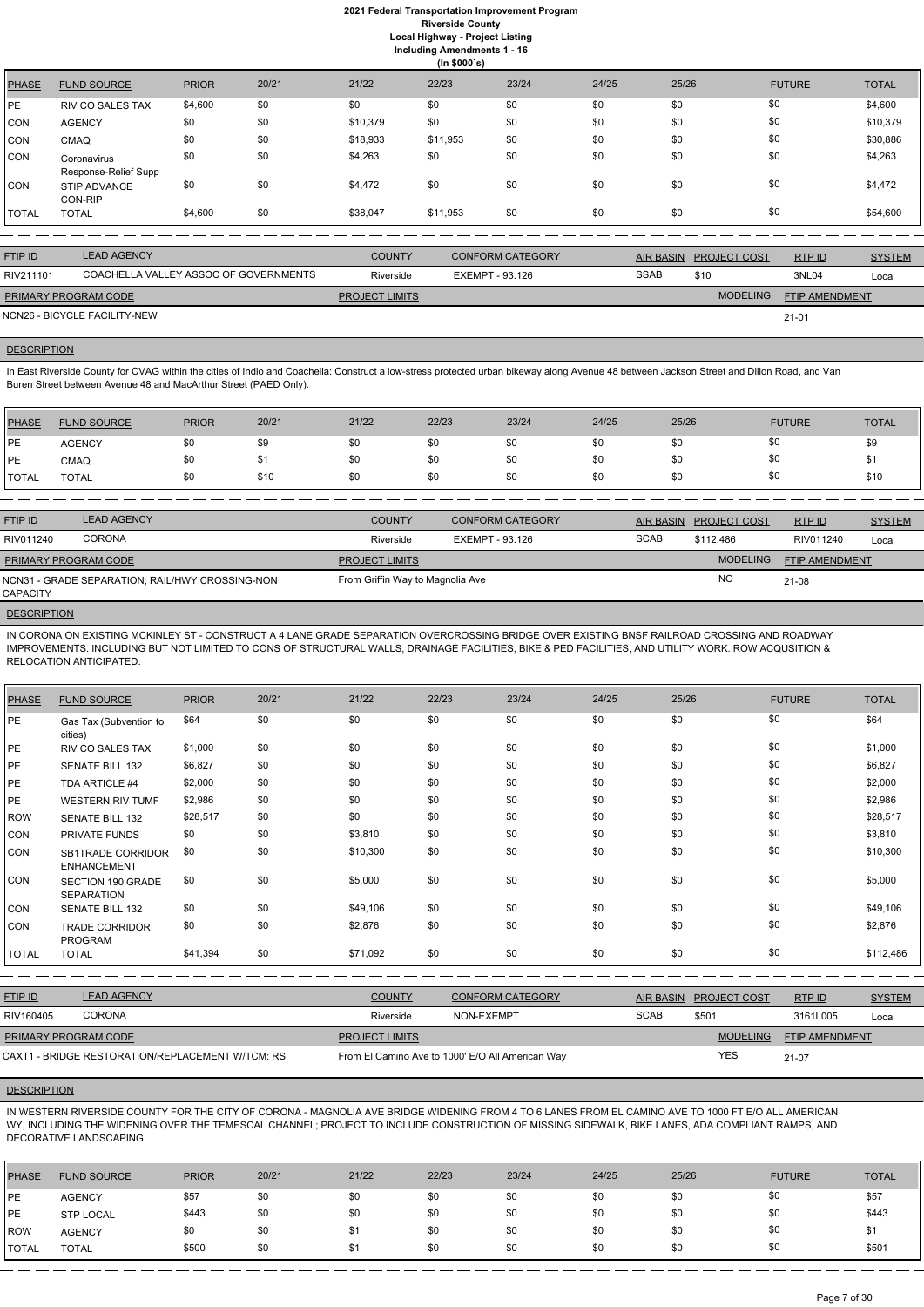**(In \$000`s)** FTIP ID LEAD AGENCY COUNTY CONFORM CATEGORY AIR BASIN PROJECT COST RTP ID SYSTEM AND STREM **MODELING** FTIP AMENDMENT RTP ID RIV180109 CORONA Riverside EXEMPT - 93.128 Local NO SCAB \$250 2016A319 21-07 **PROJECT LIMITS** ITS04 - TRAFFIC MANAGEMENT/OPERATIONS CENTERS PRIMARY PROGRAM CODE

# **DESCRIPTION**

IN WESTERN RIV CO FOR THE CITY OF CORONA - ATMS PHASE 3 PROJECT TO INCLUDE UPDATE OF EXISTING ATMS MASTER PLAN, ENHANCE EXISTING SYSTEM W ADDITION OF ITS ELEMENTS TO GREEN RIVER RD, EAST FOOTHILL BLVD, RIVER RD, &OTHER IN-FILL LOCATIONS. ITS ELEMENTS TO INCLUDE COMMUNICATIONS INFRASTRUCTURE, ADVANCE TRAFFIC CONTROLLER UPGRADES, TRAFFIC MONITORING CAMERAS, UPGRADED VEHICLE DETECTION SYSTEMS AND COUNT STATIONS, ENTIRE CITY TRAFFIC NETWORK WILL BE UPDATED W/ NEW TRAFFIC SIGNAL SYNC. (PAED ONLY).

| <b>PHASE</b> | <b>FUND SOURCE</b> | <b>PRIOR</b> | 20/21 | 21/22 | 22/23 | 23/24 | 24/25 | 25/26 | <b>FUTURE</b> | <b>TOTAL</b> |
|--------------|--------------------|--------------|-------|-------|-------|-------|-------|-------|---------------|--------------|
| <b>IPE</b>   | <b>CITY FUNDS</b>  | \$0          | \$0   | \$250 |       | \$0   | \$0   | \$0   | งเ            | \$250        |
| <b>TOTAL</b> | <b>TOTAL</b>       | \$0          | \$0   | \$250 |       | \$0   | \$0   | \$0   |               | \$250        |
|              |                    |              |       |       |       |       |       |       |               |              |

| <b>FTIP ID</b>              | <b>LEAD AGENCY</b>                          | <b>COUNTY</b>         | <b>CONFORM CATEGORY</b> |             | AIR BASIN PROJECT COST | RTP ID                | <b>SYSTEM</b> |
|-----------------------------|---------------------------------------------|-----------------------|-------------------------|-------------|------------------------|-----------------------|---------------|
| RIV200709                   | DESERT HOT SPRINGS                          | Riverside             | EXEMPT - 93.126         | <b>SSAB</b> | \$1.498                | 3NL04                 | Local         |
| <b>PRIMARY PROGRAM CODE</b> |                                             | <b>PROJECT LIMITS</b> |                         |             | <b>MODELING</b>        | <b>FTIP AMENDMENT</b> |               |
|                             | NCN25 - BICYCLE & PEDESTRAIN FACILITIES-NEW |                       |                         |             | <b>NC</b>              | $21 - 00$             |               |

### **DESCRIPTION**

In Coachella Valley in the city of Desert Hot Springs: Construct seven new bridges over water crossings; two along North Indian Canyon Drive between Pierson Blvd and HWY 62, two along Dillon Road between Little Morongo Road and Palm Drive, two along Little Morongo Road between Dillon Road and Mission Lakes Road, and one along Two Bunch Palms Trail between Little Morongo Road and Palm Drive.

IN COACHELLA VALLEY IN THE CITY OF DESERT HOT SPRINGS - HACIENDA AVE. SRTS IMPROVEMENTS: CONSTRUCT NEW SIDEWALKS, BIKE LANES, ADA RAMPS, AND STREET LIGHTS ALONG HACIENDA AVE FROM WEST DRIVE TO FOXDALE AVENUE.

| <b>PHASE</b>   | <b>FUND SOURCE</b>                     | <b>PRIOR</b> | 20/21 | 21/22 | 22/23   | 23/24 | 24/25 | 25/26 | <b>FUTURE</b> | <b>TOTAL</b> |
|----------------|----------------------------------------|--------------|-------|-------|---------|-------|-------|-------|---------------|--------------|
| <b>IPE</b>     | <b>AGENCY</b>                          |              | \$176 | \$0   |         | \$0   | \$0   | \$0   | \$0           | \$176        |
| <b>CON</b>     | <b>ACTIVE</b><br><b>TRANSPORTATION</b> |              | \$0   | \$0   | \$1,322 | \$0   | \$0   | \$0   | \$0           | \$1,322      |
| <b>I</b> TOTAL | <b>TOTAL</b>                           | \$0          | \$176 | \$0   | \$1,322 | \$0   | \$0   | \$0   | \$0           | \$1,498      |

| <b>FTIP ID</b>              | <b>LEAD AGENCY</b> | <b>COUNTY</b>         | <b>CONFORM CATEGORY</b> | <b>AIR BASIN</b> | <b>PROJECT COST</b> | RTPID                 | <b>SYSTEM</b> |
|-----------------------------|--------------------|-----------------------|-------------------------|------------------|---------------------|-----------------------|---------------|
| RIV210407                   | DESERT HOT SPRINGS | Riverside             | NON-EXEMPT/NOT MODELED  | <b>SSAB</b>      | \$21.547            | <b>REG0703</b>        | Local         |
| <b>PRIMARY PROGRAM CODE</b> |                    | <b>PROJECT LIMITS</b> |                         |                  | <b>MODELING</b>     | <b>FTIP AMENDMENT</b> |               |
| CAX65 - NEW BRIDGE: RS      |                    |                       |                         |                  |                     | 21-03                 |               |

### **DESCRIPTION**

| <b>PHASE</b> | <b>FUND SOURCE</b> | <b>PRIOR</b> | 20/21 | 21/22   | 22/23   | 23/24 | 24/25    | 25/26 | <b>FUTURE</b> | <b>TOTAL</b> |
|--------------|--------------------|--------------|-------|---------|---------|-------|----------|-------|---------------|--------------|
| <b>IPE</b>   | <b>AGENCY</b>      |              | \$0   | \$3,315 | \$1,657 | \$0   | \$0      | \$0   | \$0           | \$4,972      |
| <b>CON</b>   | <b>AGENCY</b>      |              | \$0   | \$0     |         | \$0   | \$16,575 | \$0   | \$0           | \$16,575     |
| <b>TOTAL</b> | <b>TOTAL</b>       |              | \$0   | \$3,315 | \$1,657 | \$0   | \$16,575 | \$0   | \$0           | \$21,547     |

| <b>FTIP ID</b>                              | <b>LEAD AGENCY</b> | <b>COUNTY</b>                           | CONFORM CATEGORY |             | AIR BASIN PROJECT COST | RTP ID                | <b>SYSTEM</b> |
|---------------------------------------------|--------------------|-----------------------------------------|------------------|-------------|------------------------|-----------------------|---------------|
| RIV210629                                   | DESERT HOT SPRINGS | Riverside                               | EXEMPT - 93.126  | <b>SSAB</b> | \$4,905                | 3NL04                 | Local         |
| <b>PRIMARY PROGRAM CODE</b>                 |                    | <b>PROJECT LIMITS</b>                   |                  |             | <b>MODELING</b>        | <b>FTIP AMENDMENT</b> |               |
| NCN25 - BICYCLE & PEDESTRAIN FACILITIES-NEW |                    | From Pierson Blyd to Mission Lakes Blyd |                  |             | NC                     | $21 - 06$             |               |

### **DESCRIPTION**

In Coachella Valley in the City of Desert Hot Springs - Palm Drive Improvements - Pierson Blvd. to Mission Lakes Blvd. Construction of 1 Mile of buffered Class II bike lanes, 2,700 feet of new sidewalk, 47 ADA curb ramps, 10 high-visibility crosswalks, street lights and rapid flashing beacons.

| <b>PHASE</b> | <b>FUND SOURCE</b>                          | <b>PRIOR</b> | 20/21 | 21/22                 | 22/23           | 23/24                   | 24/25 | 25/26            |                     | <b>FUTURE</b>  | <b>TOTAL</b>  |
|--------------|---------------------------------------------|--------------|-------|-----------------------|-----------------|-------------------------|-------|------------------|---------------------|----------------|---------------|
| <b>IPE</b>   | <b>CITY FUNDS</b>                           | \$0          | \$180 | \$0                   | \$0             | \$0                     | \$0   | \$0              | \$0                 |                | \$180         |
| CON          | <b>ACTIVE</b><br><b>TRANSPORTATION</b>      | \$0          | \$0   | \$3,700               | \$0             | \$0                     | \$0   | \$0              | \$0                 |                | \$3,700       |
| CON          | <b>CITY FUNDS</b>                           | \$0          | \$0   | \$1,025               | \$0             | \$0                     | \$0   | \$0              | \$0                 |                | \$1,025       |
| <b>TOTAL</b> | <b>TOTAL</b>                                | \$0          | \$180 | \$4,725               | \$0             | \$0                     | \$0   | \$0              | \$0                 |                | \$4,905       |
|              |                                             |              |       |                       |                 |                         |       |                  |                     |                |               |
| FTIP ID      | <b>LEAD AGENCY</b>                          |              |       | <b>COUNTY</b>         |                 | <b>CONFORM CATEGORY</b> |       | <b>AIR BASIN</b> | <b>PROJECT COST</b> | RTP ID         | <b>SYSTEM</b> |
| RIV141202    | <b>HEMET</b>                                |              |       | Riverside             | EXEMPT - 93.126 |                         |       | <b>SCAB</b>      | \$3,936             | 3NL04          | Local         |
|              | PRIMARY PROGRAM CODE                        |              |       | <b>PROJECT LIMITS</b> |                 |                         |       |                  | <b>MODELING</b>     | FTIP AMENDMENT |               |
|              | NCN25 - BICYCLE & PEDESTRAIN FACILITIES-NEW |              |       |                       |                 |                         |       |                  | <b>NO</b>           | $21 - 00$      |               |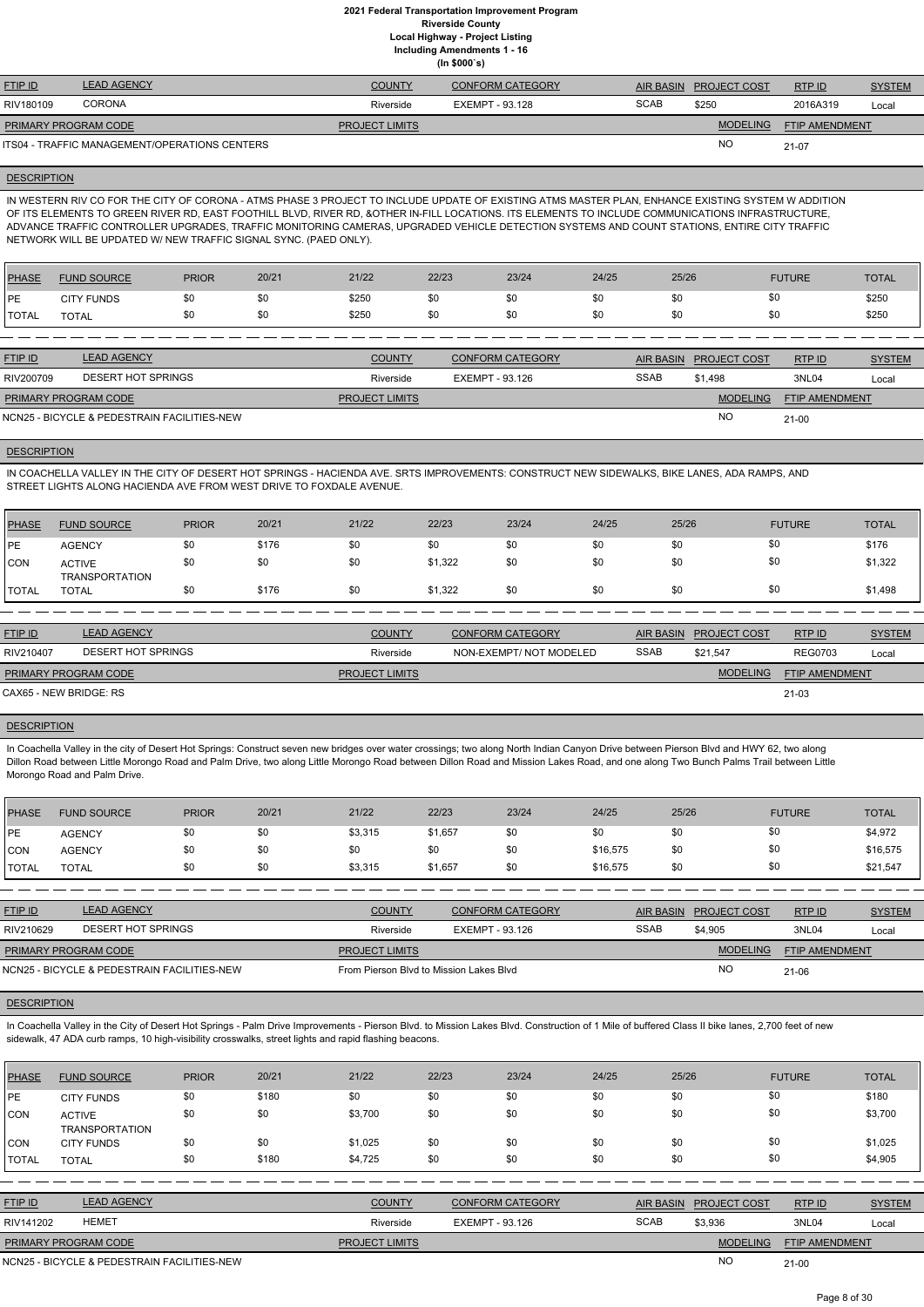### **DESCRIPTION**

GROUPED PROJECTS FOR BICYCLE AND PEDESTRIAN FACILTIIES IN THE COUNTY OF RIVERSIDE/CITY OF HEMET: PROJECTS ARE CONSISTENT WITH 40 CFR PART 93.126 EXEMPT TABLES 2 AND TABLE 3 CATEGORIES - BICYCLE AND PEDESTRIAN FACILITIES (BOTH MOTORIZED AND NON-MOTORIZED)

| <b>PHASE</b> | <b>FUND SOURCE</b> | <b>PRIOR</b> | 20/21 | 21/22   | 22/23   | 23/24 | 24/25 | 25/26 | <b>FUTURE</b> | <b>TOTAL</b> |
|--------------|--------------------|--------------|-------|---------|---------|-------|-------|-------|---------------|--------------|
| <b>CON</b>   | <b>CITY FUNDS</b>  | \$0          | \$678 | \$1,902 | \$1,356 | \$0   | \$0   |       | \$0           | \$3,936      |
| <b>TOTAL</b> | TOTAL              | \$0          | \$678 | \$1,902 | \$1,356 | \$0   | \$0   |       | \$0           | \$3,936      |

IN CITY OF HEMET - HEMET VALLEY BIKEWAY CONX: INSTALL CLASS II (1,200 LF), III (10,500 LF) BIKE LNS, NEW S/W (4,000 LF) W/ ADA RAMPS, XING IMP., ON PALM BW ESPLANDE & JOHNSTN, WHITTIER BW PALM & GILBERT, JOHNSTN BW PALM & GILBERT, GILBERT BW WHITTIER & CHAMBERS, CHAMBERS BW GILBERT & STATE; BIKE STAGING W/ DETECTION, LOCKERS, REPAIR AREA; INCL OUTREACH. (ATP-3 AUG STATE) TC UTILIZ FOR FY19, FY20.

| <b>FTIP ID</b>              | <b>LEAD AGENCY</b>                          | <b>COUNTY</b>         | <b>CONFORM CATEGORY</b> |             | AIR BASIN PROJECT COST | RTPID                 | <b>SYSTEM</b> |
|-----------------------------|---------------------------------------------|-----------------------|-------------------------|-------------|------------------------|-----------------------|---------------|
| RIV181010                   | <b>HEMET</b>                                | Riverside             | <b>TCM Committed</b>    | <b>SCAB</b> | \$2.438                | 3NL04                 | Local         |
| <b>PRIMARY PROGRAM CODE</b> |                                             | <b>PROJECT LIMITS</b> |                         |             | <b>MODELING</b>        | <b>FTIP AMENDMENT</b> |               |
|                             | NCN25 - BICYCLE & PEDESTRAIN FACILITIES-NEW |                       |                         |             | <b>NC</b>              | $21 - 04$             |               |

# **DESCRIPTION**

| PHASE        | <b>FUND SOURCE</b>                     | <b>PRIOR</b> | 20/21 | 21/22   | 22/23 | 23/24 | 24/25 | 25/26 | <b>FUTURE</b> | <b>TOTAL</b> |
|--------------|----------------------------------------|--------------|-------|---------|-------|-------|-------|-------|---------------|--------------|
| <b>IPE</b>   | <b>ACTIVE</b><br><b>TRANSPORTATION</b> | \$200        | \$0   | \$0     | \$0   | \$0   | \$0   | \$0   | \$0           | \$200        |
| <b>CON</b>   | <b>ACTIVE</b><br><b>TRANSPORTATION</b> | \$0          | \$0   | \$2,088 | \$0   | \$0   | \$0   | \$0   | \$0           | \$2,088      |
| ICON         | <b>CITY FUNDS</b>                      | \$0          | \$0   | \$150   | \$0   | \$0   | \$0   | \$0   | \$0           | \$150        |
| <b>TOTAL</b> | <b>TOTAL</b>                           | \$200        | \$0   | \$2,238 | \$0   | \$0   | \$0   | \$0   | \$0           | \$2,438      |

| <b>FTIP ID</b>              | <b>LEAD AGENCY</b>                               | <b>COUNTY</b>             | <b>CONFORM CATEGORY</b>                                                 | AIR BASIN   | <b>PROJECT COST</b> | RTPID                 | <b>SYSTEM</b> |
|-----------------------------|--------------------------------------------------|---------------------------|-------------------------------------------------------------------------|-------------|---------------------|-----------------------|---------------|
| RIV111202                   | <b>INDIO</b>                                     | Riverside                 | NON-EXEMPT                                                              | <b>SSAB</b> | \$29.453            | 3A07137               | Local         |
| <b>PRIMARY PROGRAM CODE</b> |                                                  | <b>PROJECT LIMITS</b>     |                                                                         |             | <b>MODELING</b>     | <b>FTIP AMENDMENT</b> |               |
|                             | CAXT1 - BRIDGE RESTORATION/REPLACEMENT W/TCM: RS | Valley Stormwater Channel | From over the Coachella Valley Stormwater Channel to Over the Coachella |             | YES                 | 21-02                 |               |

### **DESCRIPTION**

IN THE CITY OF INDIO - AVE 44 BRIDGE REPLACEMENT: REPLACE EXISTING AVENUE 44 TWO LANE LOW WATER CROSSING OVER THE COACHELLA VALLEY STORMWATER CHANNEL WITH A FOUR LANE BRIDGE (BRIDGE NO. 00L0056), INCLUDING 6 FT SIDEWALK ON EACH SIDE OF THE BRIDGE.

| <b>PHASE</b> | <b>FUND SOURCE</b>           | <b>PRIOR</b> | 20/21 | 21/22    | 22/23 | 23/24 | 24/25 | 25/26       | <b>FUTURE</b> | <b>TOTAL</b> |
|--------------|------------------------------|--------------|-------|----------|-------|-------|-------|-------------|---------------|--------------|
| <b>IPE</b>   | <b>BRIDGE - LOCAL</b>        | \$1,951      | \$0   | \$0      | \$0   | \$0   | \$0   | \$0         | \$0           | \$1,951      |
| <b>IPE</b>   | <b>CITY FUNDS</b>            | \$252        | \$0   | \$0      | \$0   | \$0   | \$0   | \$0         | \$0           | \$252        |
| <b>IROW</b>  | <b>BRIDGE - LOCAL</b>        | \$664        | \$0   | \$0      | \$0   | \$0   | \$0   | \$0         | \$0           | \$664        |
| <b>ROW</b>   | <b>CITY FUNDS</b>            | \$86         | \$0   | \$0      | \$0   | \$0   | \$0   | \$0         | \$0           | \$86         |
| <b>CON</b>   | Agency - Adv<br>Construction | \$0          | \$0   | \$23,460 | \$0   | \$0   | \$0   | $$ -23,460$ | \$0           | \$0          |
| CON          | <b>BRIDGE - LOCAL</b>        | \$0          | \$0   | \$0      | \$0   | \$0   | \$0   | \$23,460    | \$0           | \$23,460     |
| ICON         | <b>CITY FUNDS</b>            | \$0          | \$0   | \$3,040  | \$0   | \$0   | \$0   | \$0         | \$0           | \$3,040      |
| <b>TOTAL</b> | <b>TOTAL</b>                 | \$2,953      | \$0   | \$26,500 | \$0   | \$0   | \$0   | \$0         | \$0           | \$29,453     |

| <b>FTIP ID</b>              | <b>LEAD AGENCY</b>                | <b>COUNTY</b>         | <b>CONFORM CATEGORY</b> |             | AIR BASIN PROJECT COST | RTPID                 | <b>SYSTEM</b> |
|-----------------------------|-----------------------------------|-----------------------|-------------------------|-------------|------------------------|-----------------------|---------------|
| RIV181008                   | <b>INDIO</b>                      | Riverside             | EXEMPT - 93.126         | <b>SSAB</b> | \$2,983                | 3NL04                 | Local         |
| <b>PRIMARY PROGRAM CODE</b> |                                   | <b>PROJECT LIMITS</b> |                         |             | <b>MODELING</b>        | <b>FTIP AMENDMENT</b> |               |
|                             | NCN27 - PEDESTRIAN FACILITIES-NEW |                       |                         |             | <b>NC</b>              | 21-08                 |               |

21-08

NCN27 - PEDESTRIAN FACILITIES-NEW

IN COACHELLA VALLEY IN CITY OF INDIO: HERBERT HOOVER ELEM PED. IMPROVEMENTS: CONSTRUCT 5.5-MI OF SIDEWALK, CROSSWALKS AND ADA IMPROVEMENTS ALONG 14 SEGMENTS BOUNDED BY INDIO BLVD IN THE NE, MONROE ST TO THE WEST, AND REQUA AVE TO THE SOUTH AND DEGLET NOOR ST TO THE EAST TO CLOSE EXISTING SIDEWALK GAPS; INCL EDUCATIONAL OUTREACH TO STUDENTS & FAMILIES. (ATP-3 AUG STATE) TC UTILIZ FOR FY17/18, 19/20, 20/21.

| <b>PHASE</b> | <b>FUND SOURCE</b>                     | <b>PRIOR</b> | 20/21   | 21/22 | 22/23 | 23/24 | 24/25 | 25/26 | <b>FUTURE</b> | <b>TOTAL</b> |
|--------------|----------------------------------------|--------------|---------|-------|-------|-------|-------|-------|---------------|--------------|
| <b>IPE</b>   | <b>ACTIVE</b><br><b>TRANSPORTATION</b> | \$340        | \$0     | \$0   | \$0   | \$0   | \$0   | \$0   | \$0           | \$340        |
| CON          | <b>ACTIVE</b><br><b>TRANSPORTATION</b> | \$0          | \$2,638 | \$0   | \$5   | \$0   | \$0   | \$0   | \$0           | \$2,643      |
| <b>TOTAL</b> | <b>TOTAL</b>                           | \$340        | \$2,638 | \$0   | \$5   | \$0   | \$0   | \$0   | \$0           | \$2,983      |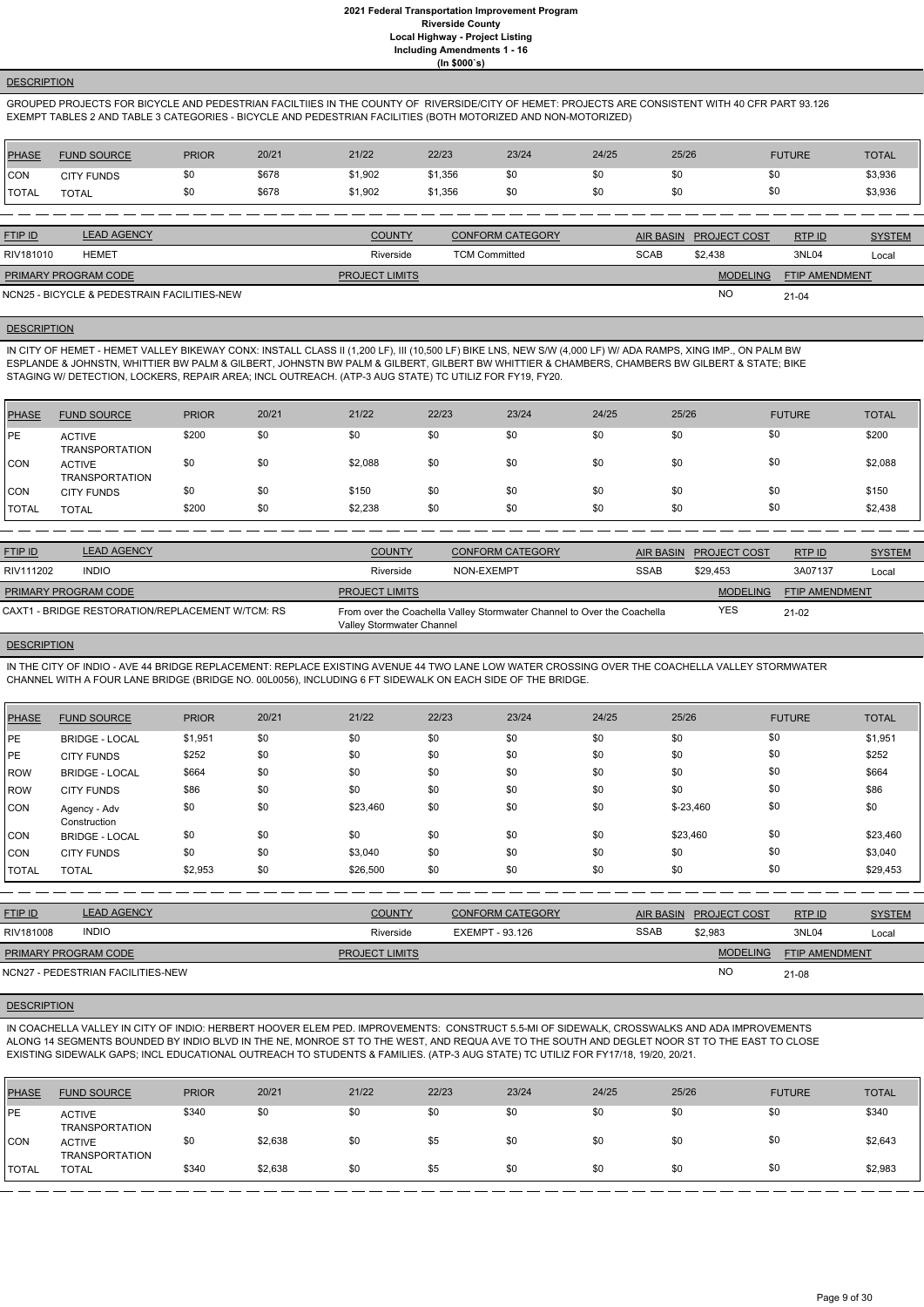**Including Amendments 1 - 16**

**(In \$000`s)**

| <b>FTIP ID</b>              | <b>LEAD AGENCY</b>                          | <b>COUNTY</b>         | <b>CONFORM CATEGORY</b>                                             | AIR BASIN   | <b>PROJECT COST</b> | RTP ID                | <b>SYSTEM</b> |
|-----------------------------|---------------------------------------------|-----------------------|---------------------------------------------------------------------|-------------|---------------------|-----------------------|---------------|
| RIV121202                   | LA QUINTA                                   | Riverside             | NON-EXEMPT                                                          | <b>SSAB</b> | \$21.034            | 3A07061               | Local         |
| <b>PRIMARY PROGRAM CODE</b> |                                             | <b>PROJECT LIMITS</b> |                                                                     |             | <b>MODELING</b>     | <b>FTIP AMENDMENT</b> |               |
| ADDITIONS: RS               | CAX60 - BRIDGE RESTORATION & REPLACEMENT-LN |                       | From Bridge at White Water Channel to Bridge at White Water Channel |             | YES                 | 21-03                 |               |

# **DESCRIPTION**

IN EASTERN RIVERSIDE COUNTY IN THE CITY OF LA QUINTA - ON DUNE PALMS RD: REPLACE 3-LANE LOW WATER CROSSING WITH 4 LANE BRIDGE OVER THE COACHELLA VALLEY STORMWATER CHANNEL ( WHITEWATER RIVER - BRIDGE NO.00L0070)

| PHASE        | <b>FUND SOURCE</b>           | <b>PRIOR</b> | 20/21    | 21/22 | 22/23 | 23/24 | 24/25 | 25/26      | <b>FUTURE</b> | <b>TOTAL</b> |
|--------------|------------------------------|--------------|----------|-------|-------|-------|-------|------------|---------------|--------------|
| PE           | <b>BRIDGE - LOCAL</b>        | \$1,549      | \$0      | \$0   | \$0   | \$0   | \$0   | \$0        | \$0           | \$1,549      |
| PE           | <b>CITY FUNDS</b>            | \$201        | \$0      | \$0   | \$0   | \$0   | \$0   | \$0        | \$0           | \$201        |
| ROW          | <b>BRIDGE - LOCAL</b>        | \$482        | \$684    | \$0   | \$0   | \$0   | \$0   | \$0        | \$0           | \$1,166      |
| l ROW        | <b>CITY FUNDS</b>            | \$63         | \$89     | \$0   | \$0   | \$0   | \$0   | \$0        | \$0           | \$152        |
| CON          | Agency - Adv<br>Construction | \$0          | \$15,905 | \$0   | \$0   | \$0   | \$0   | $$-15,905$ | \$0           | \$0          |
| CON          | <b>BRIDGE - LOCAL</b>        | \$0          | \$0      | \$0   | \$0   | \$0   | \$0   | \$15,905   | \$0           | \$15,905     |
| <b>CON</b>   | <b>CITY FUNDS</b>            | \$0          | \$2,061  | \$0   | \$0   | \$0   | \$0   | \$0        | \$0           | \$2,061      |
| <b>TOTAL</b> | <b>TOTAL</b>                 | \$2,295      | \$18,739 | \$0   | \$0   | \$0   | \$0   | \$0        | \$0           | \$21,034     |

| <b>FTIP ID</b>              | <b>LEAD AGENCY</b>                               | <b>COUNTY</b>         | CONFORM CATEGORY                                                |             | AIR BASIN PROJECT COST | <b>RTPID</b>          | <b>SYSTEM</b> |
|-----------------------------|--------------------------------------------------|-----------------------|-----------------------------------------------------------------|-------------|------------------------|-----------------------|---------------|
| RIV160901                   | LA QUINTA                                        | Riverside             | NON-EXEMPT                                                      | <b>SSAB</b> | \$14,020               | 3161L001              | Local         |
| <b>PRIMARY PROGRAM CODE</b> |                                                  | <b>PROJECT LIMITS</b> |                                                                 |             | <b>MODELING</b>        | <b>FTIP AMENDMENT</b> |               |
|                             | CAXT1 - BRIDGE RESTORATION/REPLACEMENT W/TCM: RS |                       | From Washington St to 1/3 mi west of Park Ave at water crossing |             | <b>YES</b>             | $21 - 15$             |               |

# **DESCRIPTION**

IN EASTERN RIVERSIDE COUNTY IN THE CITY OF LA QUINTA - WIDEN AVENUE 50 FROM WASHINGTON ST TO PARK AVE- WB INCREASE FROM 1 TO 2 LANES; EB EXISTING 2 LANES. PROJECT TO INSTALL (.3 MI) SIDEWALK AND CLASS II BIKE LANES. TO INCLUDE REPLACEMENT OF AN EXISTING LOW WATER CROSSING WITH A BRIDGE (BRIDGE NO. 00L0091) AND NECESSARY SLOPE AND CHANNEL SCOUR PROTECTION MEASURES.

| <b>PHASE</b> | <b>FUND SOURCE</b>    | <b>PRIOR</b> | 20/21 | 21/22 | 22/23 | 23/24 | 24/25   | 25/26 | <b>FUTURE</b> | <b>TOTAL</b> |
|--------------|-----------------------|--------------|-------|-------|-------|-------|---------|-------|---------------|--------------|
| PE           | <b>BRIDGE - LOCAL</b> | \$0          | \$0   | \$0   | \$480 | \$0   | \$1,040 | \$0   | \$0           | \$1,520      |
| PE           | <b>CITY FUNDS</b>     | \$0          | \$0   | \$0   | \$120 | \$0   | \$260   | \$0   | \$0           | \$380        |
| ROW          | <b>BRIDGE - LOCAL</b> | \$0          | \$0   | \$0   | \$0   | \$0   | \$0     | \$0   | \$1,056       | \$1,056      |
| l ROW        | <b>CITY FUNDS</b>     | \$0          | \$0   | \$0   | \$0   | \$0   | \$0     | \$0   | \$264         | \$264        |
| <b>CON</b>   | <b>BRIDGE - LOCAL</b> | \$0          | \$0   | \$0   | \$0   | \$0   | \$0     | \$0   | \$8,640       | \$8,640      |
| <b>CON</b>   | <b>CITY FUNDS</b>     | \$0          | \$0   | \$0   | \$0   | \$0   | \$0     | \$0   | \$2,160       | \$2,160      |
| I TOTAL      | <b>TOTAL</b>          | \$0          | \$0   | \$0   | \$600 | \$0   | \$1,300 | \$0   | \$12,120      | \$14,020     |

| <b>FTIP ID</b>              | <b>LEAD AGENCY</b>                               | <b>COUNTY</b>         | <b>CONFORM CATEGORY</b>                          |             | AIR BASIN PROJECT COST | RTP ID                | <b>SYSTEM</b> |
|-----------------------------|--------------------------------------------------|-----------------------|--------------------------------------------------|-------------|------------------------|-----------------------|---------------|
| RIV111203                   | LAKE ELSINORE                                    | Riverside             | NON-EXEMPT                                       | <b>SCAB</b> | \$22,412               | 3A04WT198             | Local         |
| <b>PRIMARY PROGRAM CODE</b> |                                                  | <b>PROJECT LIMITS</b> |                                                  |             | <b>MODELING</b>        | <b>FTIP AMENDMENT</b> |               |
|                             | CAXT1 - BRIDGE RESTORATION/REPLACEMENT W/TCM: RS |                       | From 400' W/O Bernard St. to 1,700' W/O Lake St. |             | <b>YES</b>             | $21 - 15$             |               |

### **DESCRIPTION**

IN LAKE ELSINORE - TEMESCAL CANYON RD BRIDGE REPLACEMENT/REALIGNMENT: REPLACE TEMESCAL CANYON RD. 2 LANE BRIDGE WITH A 4 LANE OVER TEMESCAL WASH, 0.35 MI. W/O LAKE STREET AND PROVIDE TRANSITION TO A 2 LANE ROADWAY (BOTH SIDES). OTHER IMPROVEMENTS INCLUDE CONS OF 880 LF OF SIDEWALK AND 8 FT CLASS II BIKE LNS ON EACH SIDE OF THE BRIDGE. (BRIDGE NO. 56C0050).

| <b>PHASE</b> | <b>FUND SOURCE</b> | <b>PRIOR</b> | 20/21 | 21/22 | 22/23 | 23/24 | 24/25 | 25/26 | <b>FUTURE</b> | <b>TOTAL</b> |
|--------------|--------------------|--------------|-------|-------|-------|-------|-------|-------|---------------|--------------|
|--------------|--------------------|--------------|-------|-------|-------|-------|-------|-------|---------------|--------------|

| <b>PE</b>      | <b>BRIDGE - LOCAL</b>                                 | \$2,401 | \$0     | \$0                                   | \$0 | \$0                     | \$0 | \$0              | \$0                 |                | \$2,401       |
|----------------|-------------------------------------------------------|---------|---------|---------------------------------------|-----|-------------------------|-----|------------------|---------------------|----------------|---------------|
| <b>IPE</b>     | <b>CITY FUNDS</b>                                     | \$311   | \$0     | \$0                                   | \$0 | \$0                     | \$0 | \$0              | \$0                 |                | \$311         |
| ROW            | <b>BRIDGE - LOCAL</b>                                 | \$0     | \$0     | \$2,168                               | \$0 | \$0                     | \$0 | \$0              | \$0                 |                | \$2,168       |
| ROW            | <b>CITY FUNDS</b>                                     | \$0     | \$131   | \$150                                 | \$0 | \$0                     | \$0 | \$0              | \$0                 |                | \$281         |
| ROW            | LOCAL - ADVANCED<br><b>CONSTRUCTION</b>               | \$0     | \$1,008 | $$-1,008$                             | \$0 | \$0                     | \$0 | \$0              | \$0                 |                | \$0           |
| CON            | <b>BRIDGE - LOCAL</b>                                 | \$0     | \$0     | \$0                                   | \$0 | \$0                     | \$0 |                  | \$0<br>\$15,272     |                | \$15,272      |
| CON            | <b>CITY FUNDS</b>                                     | \$0     | \$0     | \$0                                   | \$0 | \$0                     | \$0 | \$1,979          | \$0                 |                | \$1,979       |
| <b>TOTAL</b>   | <b>TOTAL</b>                                          | \$2,712 | \$1,139 | \$1,310                               | \$0 | \$0                     | \$0 | \$17,251         | \$0                 |                | \$22,412      |
|                |                                                       |         |         |                                       |     |                         |     |                  |                     |                |               |
| <b>FTIP ID</b> | <b>LEAD AGENCY</b>                                    |         |         | <b>COUNTY</b>                         |     | <b>CONFORM CATEGORY</b> |     | <b>AIR BASIN</b> | <b>PROJECT COST</b> | RTP ID         | <b>SYSTEM</b> |
| RIV160902      | <b>LAKE ELSINORE</b>                                  |         |         | Riverside                             |     | NON-EXEMPT              |     | <b>SCAB</b>      | \$5,750             | 3A01WT196      | Local         |
|                | PRIMARY PROGRAM CODE                                  |         |         | <b>PROJECT LIMITS</b>                 |     |                         |     |                  | <b>MODELING</b>     | FTIP AMENDMENT |               |
|                | CAX63 - HIGHWAY/ROAD IMP - LANE ADD'S (NO HOV LANES): |         |         | From Lake St. to Westerly City limits |     |                         |     |                  | <b>YES</b>          | $21-07$        |               |

RS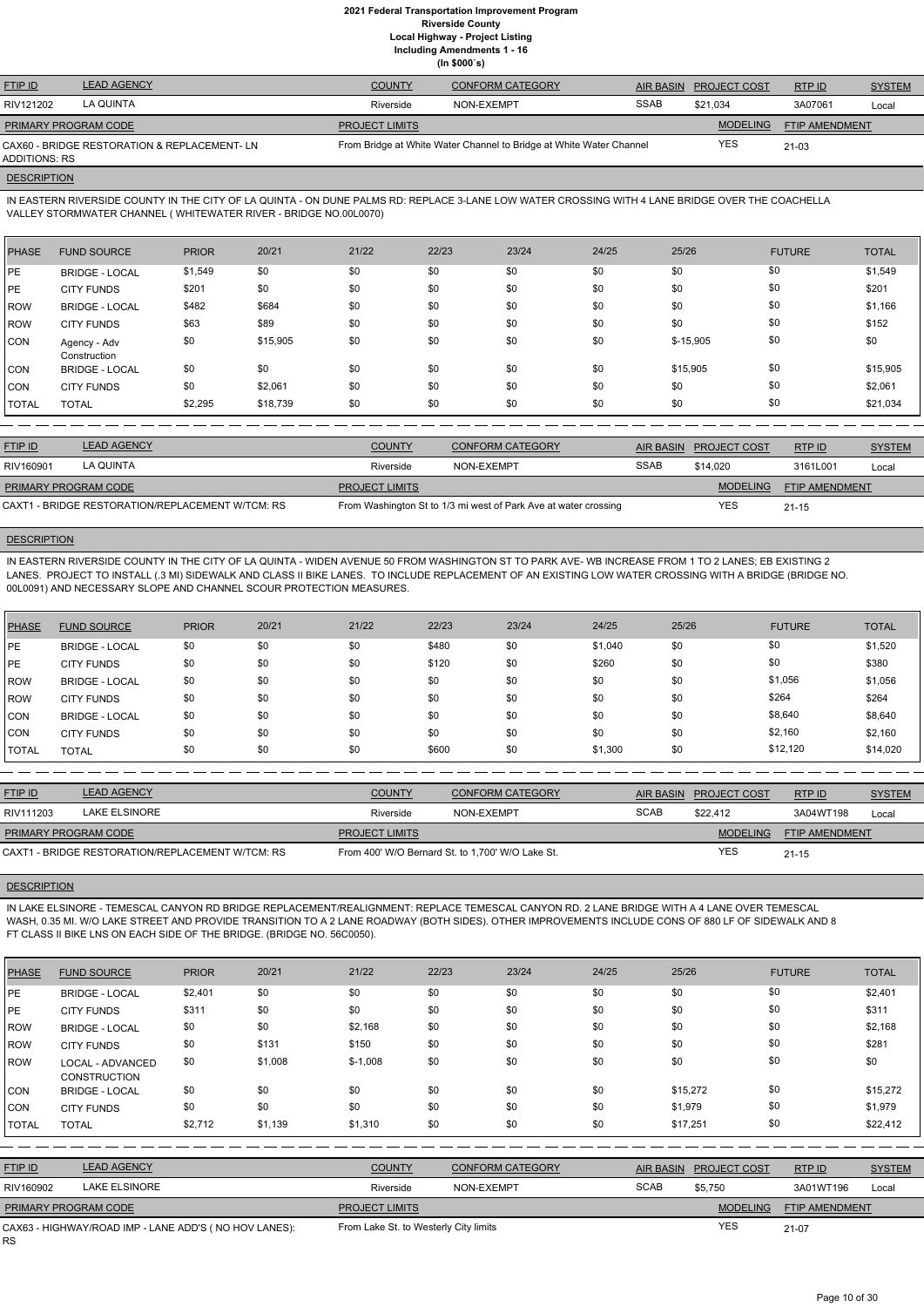# **DESCRIPTION**

IN LAKE ELSINORE - CONS OF A NEW 4-LANE DIVIDED ROADWAY, REALIGNING EXISTING TEMESCAL CANYON ROAD AND REPLACE EXISTING 2-LANE UNIMPROVED TEMESCAL CANYON ROAD FROM LAKE STREET TO 650 FT EASTERLY OF CITY'S WESTERLY BOUNDARY. SEGMENT OF THIS REALIGNED ROAD INCLUDES A 375' BRIDGE FUNDED BY HBP LISTED SEPARATELY UNDER RIV111203. (SEGMENT C OF TEMESCAL CNYN RD).

| PHASE         | <b>FUND SOURCE</b> | <b>PRIOR</b> | 20/21 | 21/22 | 22/23   | 23/24 | 24/25   | 25/26 | <b>FUTURE</b> | <b>TOTAL</b> |
|---------------|--------------------|--------------|-------|-------|---------|-------|---------|-------|---------------|--------------|
| l PE          | <b>AGENCY</b>      | \$0          | \$0   | \$780 | \$0     | \$0   | \$0     | \$0   | \$0           | \$780        |
| ROW           | <b>AGENCY</b>      | \$0          | \$0   | \$0   | \$1,650 | \$0   | \$0     | \$0   | \$0           | \$1,650      |
| <b>ICON</b>   | <b>AGENCY</b>      | \$0          | \$0   | \$0   | \$0     | \$0   | \$3,320 | \$0   | \$0           | \$3,320      |
| <b>ITOTAL</b> | <b>TOTAL</b>       | \$0          | \$0   | \$780 | \$1,650 | \$0   | \$3,320 | \$0   | \$0           | \$5,750      |

| <b>FTIP ID</b>              | <b>LEAD AGENCY</b>                    | <b>COUNTY</b>         | <b>CONFORM CATEGORY</b> |             | AIR BASIN PROJECT COST | RTPID                 | <b>SYSTEM</b> |
|-----------------------------|---------------------------------------|-----------------------|-------------------------|-------------|------------------------|-----------------------|---------------|
| RIV200706                   | LAKE ELSINORE                         | Riverside             | EXEMPT - 93.126         | <b>SCAB</b> | \$5.079                | 3NL04                 | Local         |
| <b>PRIMARY PROGRAM CODE</b> |                                       | <b>PROJECT LIMITS</b> |                         |             | <b>MODELING</b>        | <b>FTIP AMENDMENT</b> |               |
|                             | NCN50 - RECREATIONAL FACILITIES - NEW |                       |                         |             | <b>NO</b>              | 21-08                 |               |

# **DESCRIPTION**

IN WESTERN RIVERSIDE CO. FOR THE CITY OF LAKE ELSINORE - MURRIETA CREEK MULTI-USE TRAIL: CONSTRUCT .94 MILE OF TRAIL BETWEEN LAKE LEVEE TRAIL AND PALOMAR TRAIL INCLUDING RETAINING WALLS, SAFETY FENCES, STRIPING, PEDESTRIAN LIGHTS AND A VIEWPOINT.

| <b>PHASE</b> | <b>FUND SOURCE</b>                     | <b>PRIOR</b> | 20/21 | 21/22 | 22/23   | 23/24 | 24/25 | 25/26 | <b>FUTURE</b> | <b>TOTAL</b> |
|--------------|----------------------------------------|--------------|-------|-------|---------|-------|-------|-------|---------------|--------------|
| <b>IPE</b>   | <b>ACTIVE</b><br><b>TRANSPORTATION</b> | \$365        | \$0   | \$350 | \$0     | \$0   | \$0   | \$0   | \$0           | \$715        |
| ROW          | <b>ACTIVE</b><br><b>TRANSPORTATION</b> | \$0          | \$0   | \$460 | \$0     | \$0   | \$0   | \$0   | \$0           | \$460        |
| CON          | <b>ACTIVE</b><br><b>TRANSPORTATION</b> | \$0          | \$0   | \$0   | \$3,904 | \$0   | \$0   | \$0   | \$0           | \$3,904      |
| <b>TOTAL</b> | <b>TOTAL</b>                           | \$365        | \$0   | \$810 | \$3,904 | \$0   | \$0   | \$0   | \$0           | \$5,079      |

| <b>FTIP ID</b>              | <b>LEAD AGENCY</b>                | <b>COUNTY</b>         | <b>CONFORM CATEGORY</b> | <b>AIR BASIN</b> | <b>PROJECT COST</b> | RTP ID                | <b>SYSTEM</b> |
|-----------------------------|-----------------------------------|-----------------------|-------------------------|------------------|---------------------|-----------------------|---------------|
| RIV210403                   | LAKE ELSINORE                     | Riverside             | <b>TCM Committed</b>    | <b>SCAB</b>      | \$433               | 3NL04                 | Local         |
| <b>PRIMARY PROGRAM CODE</b> |                                   | <b>PROJECT LIMITS</b> |                         |                  | <b>MODELING</b>     | <b>FTIP AMENDMENT</b> |               |
|                             | NCN27 - PEDESTRIAN FACILITIES-NEW |                       |                         |                  |                     | 21-06                 |               |

### **DESCRIPTION**

In the City of Lake Elsinore: Install approx. 1,800 LF of ADA compliant sidewalk on Chaney Street between W. Flink St. and W. Sumner Avenue

| PHASE        | <b>FUND SOURCE</b> | <b>PRIOR</b> | 20/21 | 21/22 | 22/23 | 23/24 | 24/25 | 25/26 | <b>FUTURE</b> | <b>TOTAL</b> |
|--------------|--------------------|--------------|-------|-------|-------|-------|-------|-------|---------------|--------------|
| <b>CON</b>   | <b>CITY FUNDS</b>  |              | \$295 | \$0   | \$0   | \$0   | \$0   | \$0   | \$0           | \$295        |
| <b>CON</b>   | TDA ARTICLE #3     | \$0          | \$138 | \$0   | \$0   | \$0   | \$0   | \$0   | \$0           | \$138        |
| <b>TOTAL</b> | <b>TOTAL</b>       |              | \$433 | \$0   | \$0   | \$0   | \$0   | \$0   | \$0           | \$433        |

| <b>FTIP ID</b>              | <b>LEAD AGENCY</b>                          | <b>COUNTY</b>         | CONFORM CATEGORY                              |             | AIR BASIN PROJECT COST | RTP ID                | <b>SYSTEM</b> |
|-----------------------------|---------------------------------------------|-----------------------|-----------------------------------------------|-------------|------------------------|-----------------------|---------------|
| RIV170130                   | MARCH JOINT POWERS AUTHORITY                | Riverside             | NON-EXEMPT                                    | <b>SCAB</b> | \$8,800                | 3AL304                | Local         |
| <b>PRIMARY PROGRAM CODE</b> |                                             | <b>PROJECT LIMITS</b> |                                               |             | <b>MODELING</b>        | <b>FTIP AMENDMENT</b> |               |
|                             | CAX66 - NEW CONNECTNS/CROSS TRAFFIC IMP: RS |                       | From March Air Field Museum to Nandina Avenue |             | YES                    | 21-07                 |               |

### **DESCRIPTION**

IN WESTERN RIVERSIDE COUNTY IN MARCH JPA AREA - CONSTRUCT NEW EXTENSION OF VAN BUREN BLVD FROM MARCH FIELD AIR MUSEUM TO NANDINA AVE WITH 4 LANE ARTERIAL WITH CENTER TURN MEDIAN.

| <b>PHASE</b>   | <b>FUND SOURCE</b>                     | <b>PRIOR</b> | 20/21 | 21/22                                     | 22/23      | 23/24                   | 24/25       | 25/26            |                     | <b>FUTURE</b>         | <b>TOTAL</b>  |
|----------------|----------------------------------------|--------------|-------|-------------------------------------------|------------|-------------------------|-------------|------------------|---------------------|-----------------------|---------------|
| <b>IPE</b>     | <b>AGENCY</b>                          | \$0          | \$800 | \$0                                       | \$0        | \$0                     | \$0         | \$0              | \$0                 |                       | \$800         |
| <b>IROW</b>    | <b>AGENCY</b>                          | \$0          | \$0   | \$2,000                                   | \$0        | \$0                     | \$0         | \$0              | \$0                 |                       | \$2,000       |
| ICON           | <b>AGENCY</b>                          | \$0          | \$0   | \$0                                       | \$6,000    | \$0                     | \$0         | \$0              | \$0                 |                       | \$6,000       |
| <b>TOTAL</b>   | <b>TOTAL</b>                           | \$0          | \$800 | \$2,000                                   | \$6,000    | \$0                     | \$0         | \$0              | \$0                 |                       | \$8,800       |
|                |                                        |              |       |                                           |            |                         |             |                  |                     |                       |               |
| <b>FTIP ID</b> | <b>LEAD AGENCY</b>                     |              |       | <b>COUNTY</b>                             |            | <b>CONFORM CATEGORY</b> |             | <b>AIR BASIN</b> | <b>PROJECT COST</b> | RTP ID                | <b>SYSTEM</b> |
| RIV180119      | MARCH JOINT POWERS AUTHORITY           |              |       | Riverside                                 | NON-EXEMPT |                         | <b>SCAB</b> |                  | \$4,000             | 2016A319              | Local         |
|                | PRIMARY PROGRAM CODE                   |              |       | <b>PROJECT LIMITS</b>                     |            |                         |             |                  | <b>MODELING</b>     | <b>FTIP AMENDMENT</b> |               |
|                | CAN66 - NEW CONNECT/CROSS TRA IMP: NRS |              |       | From Camino Del Sol to Grove Community Dr |            |                         |             |                  | <b>YES</b>          | 21-00                 |               |
|                |                                        |              |       |                                           |            |                         |             |                  |                     |                       |               |

# **DESCRIPTION**

IN WESTERN RIV CO INT HE MARCH JPA - CONSTRUCT EXTENSION OF 2-LANE LOCAL CONNECTOR ON BARTON DR FROM CAMINO DEL SOL TO GROVE COMMUNITY DR.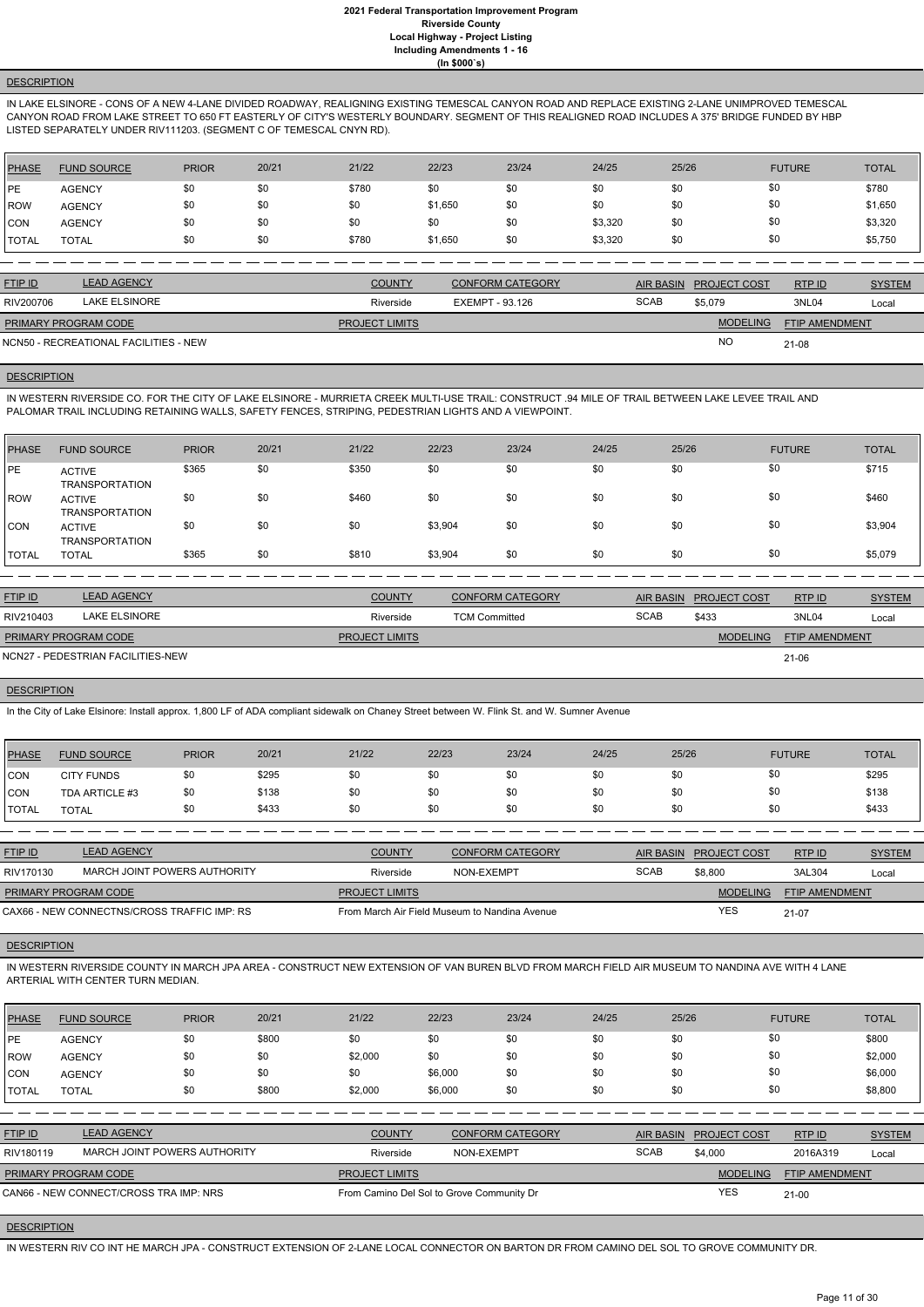| <b>PHASE</b> | <b>FUND SOURCE</b> | <b>PRIOR</b> | 20/21 | 21/22 | 22/23   | 23/24 | 24/25 | 25/26 | <b>FUTURE</b> | <b>TOTAL</b> |
|--------------|--------------------|--------------|-------|-------|---------|-------|-------|-------|---------------|--------------|
| PE           | <b>AGENCY</b>      | \$0          | \$500 | \$0   | \$0     | \$0   | \$0   | \$0   | \$0           | \$500        |
| <b>CON</b>   | <b>AGENCY</b>      | \$0          | \$0   | \$0   | \$3,500 | \$0   | \$0   | \$0   | \$0           | \$3,500      |
| <b>TOTAL</b> | <b>TOTAL</b>       | \$0          | \$500 | \$0   | \$3,500 | \$0   | \$0   | \$0   | \$0           | \$4,000      |
|              |                    |              |       |       |         |       |       |       |               |              |

| <b>FTIP ID</b>                         | <b>LEAD AGENCY</b>           | <b>COUNTY</b>                      | <b>CONFORM CATEGORY</b> |             | AIR BASIN PROJECT COST | RTPID                 | <b>SYSTEM</b> |
|----------------------------------------|------------------------------|------------------------------------|-------------------------|-------------|------------------------|-----------------------|---------------|
| RIV180120                              | MARCH JOINT POWERS AUTHORITY | Riverside                          | NON-EXEMPT              | <b>SCAB</b> | \$6,800                | 2016A319              | Local         |
| <b>PRIMARY PROGRAM CODE</b>            |                              | <b>PROJECT LIMITS</b>              |                         |             | <b>MODELING</b>        | <b>FTIP AMENDMENT</b> |               |
| CAN66 - NEW CONNECT/CROSS TRA IMP: NRS |                              | From Meridian Pkwy to Barton Drive |                         |             | <b>YES</b>             | $21 - 00$             |               |

### **DESCRIPTION**

IN WESTERN RIV CO IN THE MARCH JPA - CONSTRUCT EXTENSION OF CACTUS AVE FROM MERIDIAN PKWY TO BARTON DR WITH 4-LANE ARTERIAL WITH CENTER MEDIAN.

| <b>PHASE</b> | <b>FUND SOURCE</b> | <b>PRIOR</b> | 20/21 | 21/22 | 22/23   | 23/24 | 24/25 | 25/26 | <b>FUTURE</b> | <b>TOTAL</b> |
|--------------|--------------------|--------------|-------|-------|---------|-------|-------|-------|---------------|--------------|
| <b>IPE</b>   | <b>AGENCY</b>      | \$0          | \$800 | \$0   |         | \$0   | \$0   | \$0   | \$0           | \$800        |
| <b>ICON</b>  | <b>AGENCY</b>      | \$0          | \$0   | \$0   | \$6,000 | \$0   | \$0   | \$0   | \$0           | \$6,000      |
| <b>TOTAL</b> | <b>TOTAL</b>       | \$0          | \$800 | \$0   | \$6,000 | \$0   | \$0   | \$0   | \$0           | \$6,800      |

| <b>FTIP ID</b>              | <b>LEAD AGENCY</b>                     | <b>COUNTY</b>                      | <b>CONFORM CATEGORY</b> | AIR BASIN   | PROJECT COST    | RTP ID                | <b>SYSTEM</b> |
|-----------------------------|----------------------------------------|------------------------------------|-------------------------|-------------|-----------------|-----------------------|---------------|
| RIV180121                   | MARCH JOINT POWERS AUTHORITY           | Riverside                          | NON-EXEMPT              | <b>SCAB</b> | \$4,000         | 2016A319              | Local         |
| <b>PRIMARY PROGRAM CODE</b> |                                        | <b>PROJECT LIMITS</b>              |                         |             | <b>MODELING</b> | <b>FTIP AMENDMENT</b> |               |
|                             | CAN66 - NEW CONNECT/CROSS TRA IMP: NRS | From Alessandro Blyd to Cactus Ave |                         |             | <b>YES</b>      | $21 - 15$             |               |

# **DESCRIPTION**

IN WESTERN RIV CO IN THE MARCH JPA - CONSTRUCT EXTENSION OF BROWN ST FROM ALESSANDRO BLVD TO CACTUS AVE WITH 4-LANE ARTERIAL WITH CENTER MEDIAN.

| <b>PHASE</b> | <b>FUND SOURCE</b> | <b>PRIOR</b> | 20/21 | 21/22 | 22/23   | 23/24 | 24/25 | 25/26 | <b>FUTURE</b> | <b>TOTAL</b> |
|--------------|--------------------|--------------|-------|-------|---------|-------|-------|-------|---------------|--------------|
| <b>IPE</b>   | <b>AGENCY</b>      | \$0          | \$500 | \$0   |         | \$0   | \$0   | \$0   | \$0           | \$500        |
| <b>CON</b>   | <b>AGENCY</b>      | \$0          | \$0   | \$0   | \$3,500 | \$0   | \$0   | \$0   | \$0           | \$3,500      |
| <b>TOTAL</b> | TOTAL              | \$0          | \$500 | \$0   | \$3,500 | \$0   | \$0   | \$0   | \$0           | \$4,000      |

| <b>FTIP ID</b>              | <b>LEAD AGENCY</b>           | <b>COUNTY</b>                   | <b>CONFORM CATEGORY</b> |             | AIR BASIN PROJECT COST | RTPID                 | <b>SYSTEM</b> |
|-----------------------------|------------------------------|---------------------------------|-------------------------|-------------|------------------------|-----------------------|---------------|
| RIV991216                   | MARCH JOINT POWERS AUTHORITY | Riverside                       | NON-EXEMPT/NOT MODELED  | <b>SCAB</b> | \$500                  | 3AL204                | Local         |
| <b>PRIMARY PROGRAM CODE</b> |                              | <b>PROJECT LIMITS</b>           |                         |             | <b>MODELING</b>        | <b>FTIP AMENDMENT</b> |               |
| PLN40 - PLANNING            |                              | From Lemay Drive to Nandina Ave |                         |             |                        | $21-00$               |               |
|                             |                              |                                 |                         |             |                        |                       |               |

### **DESCRIPTION**

In Western Riverside County in the March JPA - Widening of Village West Drive from Lemay Drive to Nandina Avenue with 4-lane arterial with a center median. (PA/ED ONLY)

| PHASE        | <b>FUND SOURCE</b> | <b>PRIOR</b> | 20/21 | 21/22 | 22/23 | 23/24 | 24/25 | 25/26 | <b>FUTURE</b> | <b>TOTAL</b> |
|--------------|--------------------|--------------|-------|-------|-------|-------|-------|-------|---------------|--------------|
| <b>IPE</b>   | <b>AGENCY</b>      |              | \$0   | \$0   | \$0   | \$0   | \$500 | \$0   | \$0           | \$500        |
| <b>TOTAL</b> | TOTAL              |              | \$0   | \$0   | \$0   | \$0   | \$500 | \$0   | \$0           | \$500        |
|              |                    |              |       |       |       |       |       |       |               |              |

| <b>FTIP ID</b>              | <b>LEAD AGENCY</b> | <b>COUNTY</b>         | <b>CONFORM CATEGORY</b> | <b>AIR BASIN</b> | <b>PROJECT COST</b> | RTP ID                | <b>SYSTEM</b> |
|-----------------------------|--------------------|-----------------------|-------------------------|------------------|---------------------|-----------------------|---------------|
| RIV180136                   | <b>MENIFEE</b>     | Riverside             | NON-EXEMPT              | <b>SCAB</b>      | \$14.730            | RIV180136             | Local         |
| <b>PRIMARY PROGRAM CODE</b> |                    | <b>PROJECT LIMITS</b> |                         |                  | <b>MODELING</b>     | <b>FTIP AMENDMENT</b> |               |

| $1.1$ $1.1$ $1.1$ $1.0$ $1.0$ $1.0$ $1.0$ $1.0$ $1.0$ $1.0$ $1.0$ $1.0$ $1.0$ $1.0$ $1.0$ $1.0$ $1.0$ $1.0$ $1.0$ $1.0$ $1.0$ $1.0$ $1.0$ $1.0$ $1.0$ $1.0$ $1.0$ $1.0$ $1.0$ $1.0$ $1.0$ $1.0$ $1.0$ $1.0$ $1.0$ $1.0$ $1.0$ |                                            |            | _________________________ |
|-------------------------------------------------------------------------------------------------------------------------------------------------------------------------------------------------------------------------------|--------------------------------------------|------------|---------------------------|
| CAR60 - BRIDGE RESTORTN & REPLACMT-LANE ADDITION(S):                                                                                                                                                                          | From Par City Avenue to Camino del Sol Sur | <b>YES</b> | $21 - 08$                 |
| <b>NRS</b>                                                                                                                                                                                                                    |                                            |            |                           |

### **DESCRIPTION**

IN WESTERN RIV CO IN THE CITY OF MENIFEE - MURRIETA RD WIDENING FROM 2 TO 4-LANES FROM PARK CITY AVE TO CAMINO DEL SOL SUR OVER (400-FT), OVER SALT CREEK CHANNEL, INCLUDING A TRAFFIC SIGNAL AT MURRIETA RD & VALLEY BLVD.

| <b>PHASE</b>  | <b>FUND SOURCE</b> | <b>PRIOR</b> | 20/21 | 21/22   | 22/23 | 23/24    | 24/25 | 25/26 | <b>FUTURE</b> | <b>TOTAL</b> |
|---------------|--------------------|--------------|-------|---------|-------|----------|-------|-------|---------------|--------------|
| <b>IPE</b>    | <b>CITY FUNDS</b>  | \$0          | \$0   | \$1,050 | \$0   | \$0      | \$0   | \$0   |               | \$1,050      |
| CON           | <b>CITY FUNDS</b>  | \$0          | \$0   | \$0     | \$0   | \$13,680 | \$0   | \$0   |               | \$13,680     |
| <b>ITOTAL</b> | <b>TOTAL</b>       | \$0          | \$0   | \$1,050 | \$0   | \$13,680 | \$0   | \$0   |               | \$14,730     |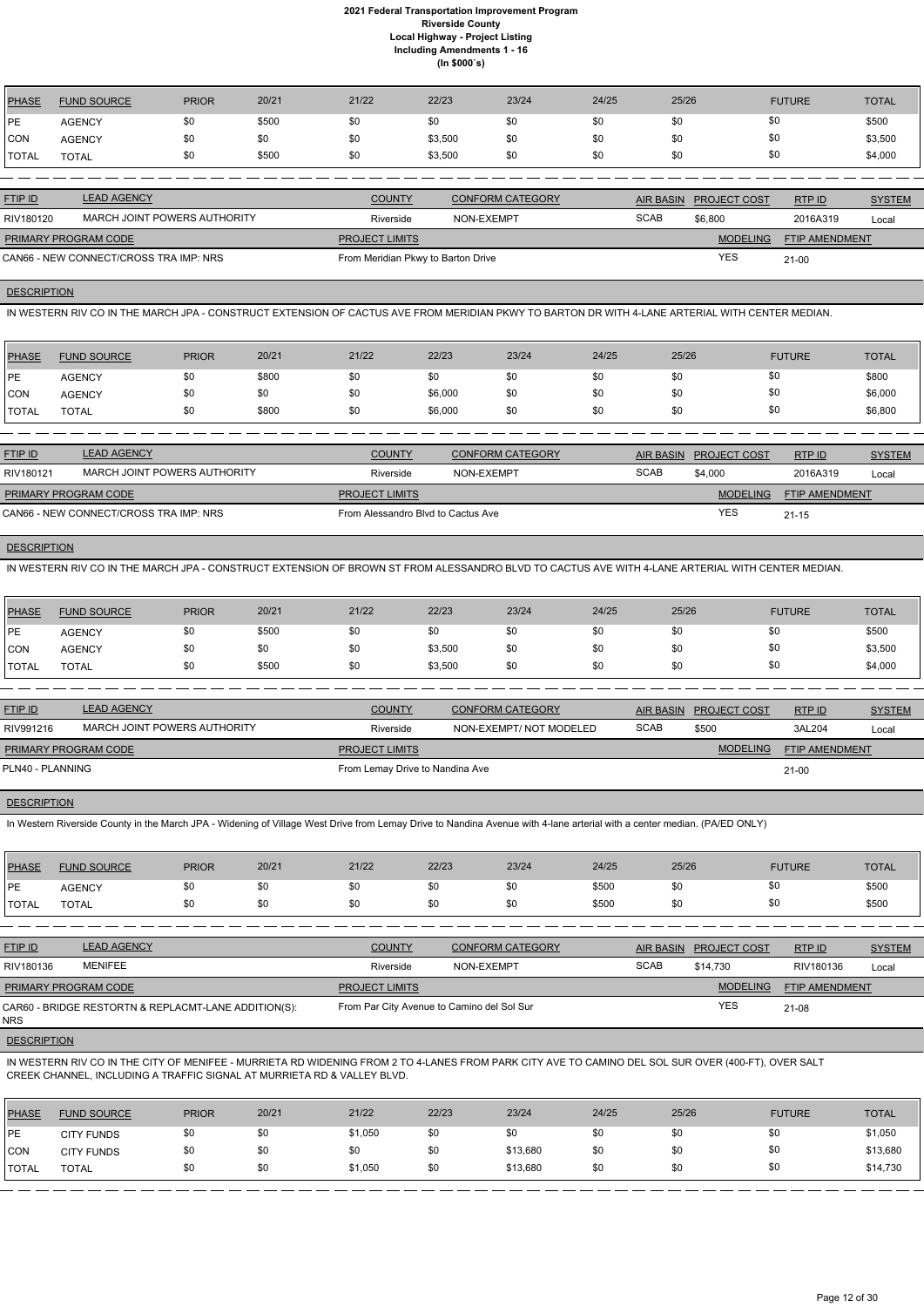**Including Amendments 1 - 16**

| (ln \$000's) |  |
|--------------|--|

| <b>FTIP ID</b>       | <b>LEAD AGENCY</b>                             | <b>COUNTY</b>              | <b>CONFORM CATEGORY</b> |             | AIR BASIN PROJECT COST | RTPID                 | <b>SYSTEM</b> |
|----------------------|------------------------------------------------|----------------------------|-------------------------|-------------|------------------------|-----------------------|---------------|
| RIV180140            | MENIFEE                                        | Riverside                  | NON-EXEMPT              | <b>SCAB</b> | \$28,830               | 3A01WT207             | Local         |
| PRIMARY PROGRAM CODE |                                                | <b>PROJECT LIMITS</b>      |                         |             | <b>MODELING</b>        | <b>FTIP AMENDMENT</b> |               |
|                      | CAX76 - ADDING A LANE THROUGH A BOTTLENECK: RS | From Haun Rd to Sunset Way |                         |             | <b>YES</b>             | $21 - 05$             |               |

### **DESCRIPTION**

IN WETERN RIV CO IN THE CITY OF MENIFEE - SCOTT RD/BUNDY CANYON RD WIDENING FROM 2 TO 4-LANES FROM HAUN RD TO SUNSET WAY (APPROX 3-MILES), RELOCATE EXISTING POWER POLES, ACQUIRE ADDITIONAL RIGHT-OF-WAY, CONSTRUCT DRAINAGE IMPROVEMENTS.

| <b>PHASE</b>  | <b>FUND SOURCE</b> | <b>PRIOR</b> | 20/21 | 21/22 | 22/23   | 23/24    | 24/25 | 25/26 | <b>FUTURE</b> | <b>TOTAL</b> |
|---------------|--------------------|--------------|-------|-------|---------|----------|-------|-------|---------------|--------------|
| <b>IPE</b>    | <b>AGENCY</b>      | \$2,400      | \$0   | \$0   | \$0     | \$0      | \$0   | \$0   | \$0           | \$2,400      |
| <b>ROW</b>    | <b>AGENCY</b>      | \$0          | \$0   | \$0   | \$5,930 | \$0      | \$0   | \$0   | \$0           | \$5,930      |
| <b>CON</b>    | <b>AGENCY</b>      | \$0          | \$0   | \$0   | \$0     | \$20,500 | \$0   | \$0   | \$0           | \$20,500     |
| <b>ITOTAL</b> | <b>TOTAL</b>       | \$2,400      | \$0   | \$0   | \$5,930 | \$20,500 | \$0   | \$0   | \$0           | \$28,830     |

| <b>FTIP ID</b>              | <b>LEAD AGENCY</b> | <b>COUNTY</b>                   | <b>CONFORM CATEGORY</b> |             | AIR BASIN PROJECT COST | RTP ID         | <b>SYSTEM</b> |
|-----------------------------|--------------------|---------------------------------|-------------------------|-------------|------------------------|----------------|---------------|
| RIV080907                   | MORENO VALLEY      | Riverside                       | EXEMPT/ MODELED         | <b>SCAB</b> | \$62,000               | 3A01WT051      | Local         |
| <b>PRIMARY PROGRAM CODE</b> |                    | <b>PROJECT LIMITS</b>           |                         |             | <b>MODELING</b>        | FTIP AMENDMENT |               |
| PLN40 - PLANNING            |                    | From Nason St. to Redlands Blyd |                         |             | <b>YES</b>             | $21 - 04$      |               |
|                             |                    |                                 |                         |             |                        |                |               |

### **DESCRIPTION**

IN THE CITY OF MORENO VALLEY - WIDEN ALESSANDRO BLVD BETWEEN NASON ST AND GILMAN SPRINGS RD FROM 2 TO 4 LANES; REALIGN ALESSANDRO BLVD WITHIN PROJECT LIMITS BETWEEN WORLD LOGISTICS CENTER PKWY AND GILMAN SPRINGS RD. IMPROVEMENTS INCLUDE MEDIANS, TRAFFIC SIGNALS, CHANNELIZATION, LEFT TURN POCKETS, DEDICATED RIGHT TURN, DRAINAGE, LANDSCAPING, SIDEWALKS, BIKE LANES, AND TRAILS. (PA&ED ONLY)

| <b>PHASE</b> | <b>FUND SOURCE</b>    | <b>PRIOR</b> | 20/21 | 21/22 | 22/23 | 23/24   | 24/25 | 25/26 | <b>FUTURE</b> | TOTAL   |
|--------------|-----------------------|--------------|-------|-------|-------|---------|-------|-------|---------------|---------|
| <b>IPE</b>   | <b>DEVELOPER FEES</b> | \$0          | \$0   | \$0   | \$0   | \$3,000 |       |       | \$0           | \$3,000 |
| <b>TOTAL</b> | <b>TOTAL</b>          | \$0          | \$0   | \$0   | \$0   | \$3,000 | \$0   |       | \$0           | \$3,000 |

| <b>LEAD AGENCY</b><br><b>FTIP ID</b><br><b>COUNTY</b><br><b>CONFORM CATEGORY</b><br>RTPID<br>AIR BASIN<br><b>PROJECT COST</b> | <b>SYSTEM</b>      |
|-------------------------------------------------------------------------------------------------------------------------------|--------------------|
| <b>MORENO VALLEY</b><br><b>SCAB</b><br>RIV080908<br>EXEMPT - 93.126<br>\$41.500<br>Riverside                                  | 3A01WT053<br>Local |
| <b>MODELING</b><br><b>PROJECT LIMITS</b><br><b>PRIMARY PROGRAM CODE</b>                                                       | FTIP AMENDMENT     |
| <b>YES</b><br>PLN40 - PLANNING<br>From SR60 to Alessandro Blvd.<br>21-06                                                      |                    |

# **DESCRIPTION**

IN THE CITY OF MORENO VALLEY - WIDEN GILMAN SPRINGS RD BETWEEN SR-60 AND ALESSANDRO BLVD FROM 2 TO 6 LANES. IMPROVEMENTS INCLUDE MEDIANS, TRAFFIC SIGNALS, CHANNELIZATION, LEFT TURN POCKETS, DEDICATED RIGHT TURN, DRAINAGE, ACCESS ROADS, LANDSCAPING, SIDEWALKS, AND BIKE LANES. (PA&ED ONLY)

| <b>PHASE</b> | <b>FUND SOURCE</b>    | <b>PRIOR</b> | 20/21 | 21/22 | 22/23 | 23/24 | 24/25 | 25/26   | <b>FUTURE</b> | <b>TOTAL</b> |
|--------------|-----------------------|--------------|-------|-------|-------|-------|-------|---------|---------------|--------------|
| <b>DE</b>    | <b>DEVELOPER FEES</b> | \$0          | \$0   | \$0   |       | \$0   | \$0   | \$2,500 |               | \$2,500      |
| <b>TOTAL</b> | <b>TOTAL</b>          | \$0          | \$0   | \$0   |       | \$0   | \$0   | \$2,500 | ፍቦ            | \$2,500      |

| <b>FTIP ID</b>              | <b>LEAD AGENCY</b>   | <b>COUNTY</b>                       | <b>CONFORM CATEGORY</b> |             | AIR BASIN PROJECT COST | RTP ID                | <b>SYSTEM</b> |
|-----------------------------|----------------------|-------------------------------------|-------------------------|-------------|------------------------|-----------------------|---------------|
| RIV080909                   | <b>MORENO VALLEY</b> | Riverside                           | EXEMPT - 93.126         | <b>SCAB</b> | \$51,000               | 3A01WT153             | Local         |
| <b>PRIMARY PROGRAM CODE</b> |                      | <b>PROJECT LIMITS</b>               |                         |             | <b>MODELING</b>        | <b>FTIP AMENDMENT</b> |               |
| PLN40 - PLANNING            |                      | From Alessandro Blvd. to Bridge St. |                         | <b>YES</b>  | $21-06$                |                       |               |

**DESCRIPTION** 

IN THE CITY OF MORENO VALLEY - WIDEN GILMAN SPRINGS RD BETWEEN ALESSANDRO BLVD AND BRIDGE ST FROM 2 TO 6 LANES. IMPROVEMENTS INCLUDE MEDIANS, TRAFFIC SIGNALS, CHANNELIZATION, LEFT TURN POCKETS, DEDICATED RIGHT TURN, DRAINAGE, ACCESS ROADS, LANDSCAPING, SIDEWALKS, AND BIKE LANES. PAED ONLY.

| <b>PHASE</b>       | <b>FUND SOURCE</b>                                    | <b>PRIOR</b> | 20/21 | 21/22                                                | 22/23      | 23/24                   | 24/25 | 25/26            |                     | <b>FUTURE</b>         | <b>TOTAL</b>  |
|--------------------|-------------------------------------------------------|--------------|-------|------------------------------------------------------|------------|-------------------------|-------|------------------|---------------------|-----------------------|---------------|
| PE                 | <b>DEVELOPER FEES</b>                                 | \$0          | \$0   | \$0                                                  | \$0        | \$0                     | \$0   | \$2,500          |                     | \$0                   | \$2,500       |
| <b>ITOTAL</b>      | <b>TOTAL</b>                                          | \$0          | \$0   | \$0                                                  | \$0        | \$0                     | \$0   | \$2,500          |                     | \$0                   | \$2,500       |
|                    |                                                       |              |       |                                                      |            |                         |       |                  |                     |                       |               |
| <b>FTIP ID</b>     | <b>LEAD AGENCY</b>                                    |              |       | <b>COUNTY</b>                                        |            | <b>CONFORM CATEGORY</b> |       | <b>AIR BASIN</b> | <b>PROJECT COST</b> | RTPID                 | <b>SYSTEM</b> |
| RIV080911          | <b>MORENO VALLEY</b>                                  |              |       | Riverside                                            | NON-EXEMPT |                         |       | <b>SCAB</b>      | \$9,911             | 3A0801                | Local         |
|                    | PRIMARY PROGRAM CODE                                  |              |       | <b>PROJECT LIMITS</b>                                |            |                         |       |                  | <b>MODELING</b>     | <b>FTIP AMENDMENT</b> |               |
| <b>RS</b>          | CAX63 - HIGHWAY/ROAD IMP - LANE ADD'S (NO HOV LANES): |              |       | From Nandina Ave to Harley Knox Rd. (City of Perris) |            |                         |       |                  | <b>YES</b>          | $21 - 06$             |               |
| <b>DEOODIDTION</b> |                                                       |              |       |                                                      |            |                         |       |                  |                     |                       |               |

#### **DESCRIPTION**

IN THE CITY OF MORENO VALLEY - WIDEN HEACOCK ST BETWEEN NANDINA AVE AND HARLEY KNOX RD, FROM 2 TO 4 LANES; REALIGN HEACOCK ST WITHIN PROJECT LIMITS; REPLACE BRIDGE OVER PVSD LATERAL B.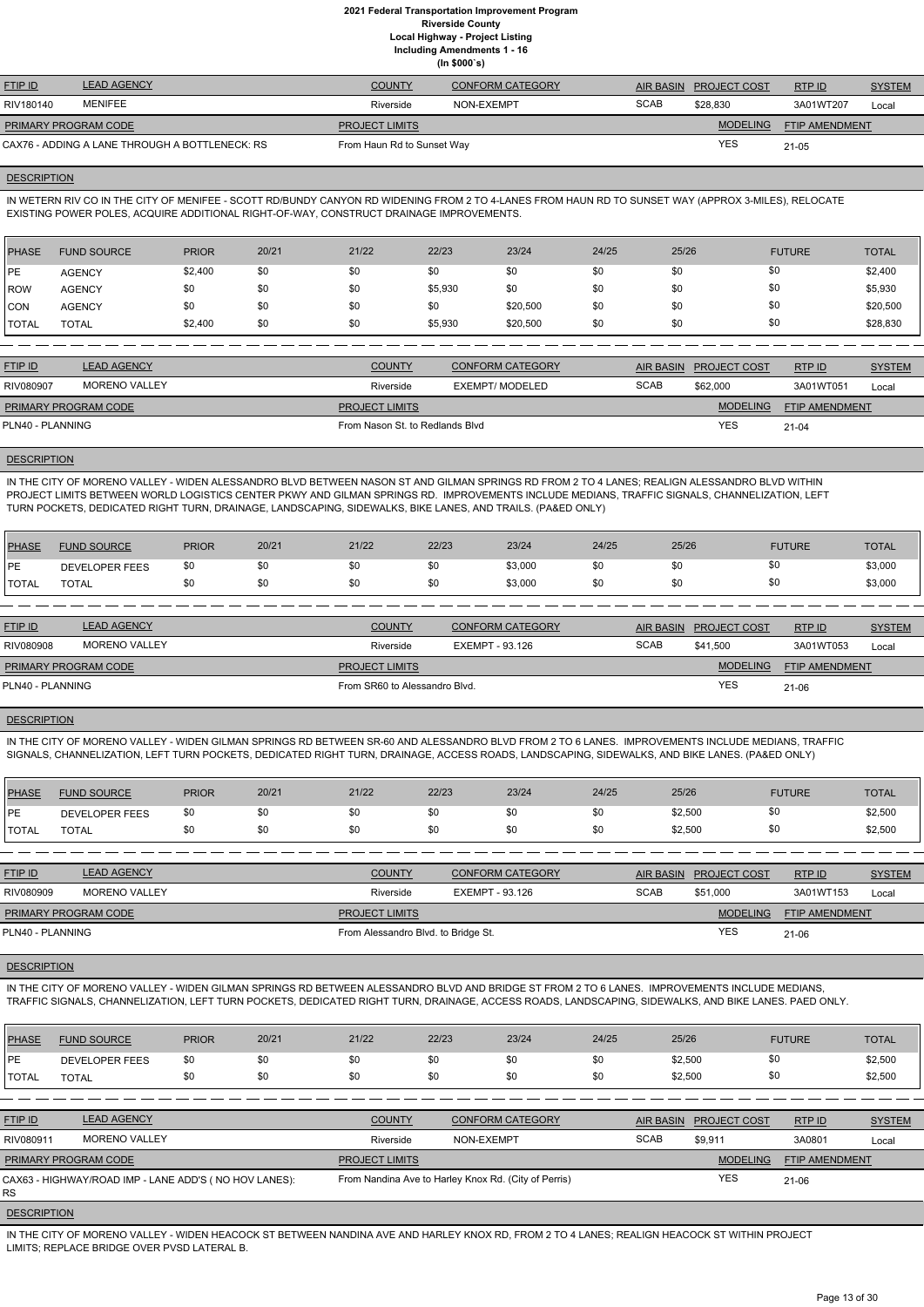| <b>PHASE</b> | <b>FUND SOURCE</b>      | <b>PRIOR</b> | 20/21 | 21/22 | 22/23 | 23/24 | 24/25 | 25/26   | <b>FUTURE</b> | <b>TOTAL</b> |
|--------------|-------------------------|--------------|-------|-------|-------|-------|-------|---------|---------------|--------------|
| PE           | <b>WESTERN RIV TUMF</b> | \$0          | \$0   | \$0   | \$0   | \$0   | \$611 | \$0     | \$0           | \$611        |
| <b>ROW</b>   | <b>WESTERN RIV TUMF</b> | \$0          | \$0   | \$0   | \$0   | \$0   | \$300 | \$0     | \$0           | \$300        |
| <b>CON</b>   | <b>CITY FUNDS</b>       | \$0          | \$0   | \$0   | \$0   | \$0   | \$0   | \$9,000 | \$0           | \$9,000      |
| <b>TOTAL</b> | <b>TOTAL</b>            | \$0          | \$0   | \$0   | \$0   | \$0   | \$911 | \$9,000 | \$0           | \$9,911      |

RS **DESCRIPTION** 

| <b>FTIP ID</b>                                        | <b>LEAD AGENCY</b> | <b>COUNTY</b>                       | <b>CONFORM CATEGORY</b> |             | AIR BASIN PROJECT COST | <b>RTPID</b>          | <b>SYSTEM</b> |
|-------------------------------------------------------|--------------------|-------------------------------------|-------------------------|-------------|------------------------|-----------------------|---------------|
| RIV080912                                             | MORENO VALLEY      | Riverside                           | NON-EXEMPT              | <b>SCAB</b> | \$3.549                | 3A04WT056B            | Local         |
| <b>PRIMARY PROGRAM CODE</b>                           |                    | <b>PROJECT LIMITS</b>               |                         |             | <b>MODELING</b>        | <b>FTIP AMENDMENT</b> |               |
| CAX63 - HIGHWAY/ROAD IMP - LANE ADD'S (NO HOV LANES): |                    | From 2000' W/O Clark St. to Day St. |                         |             | <b>YES</b>             | $21 - 06$             |               |

IN THE CITY OF MORENO VALLEY - WIDEN BOX SPRINGS RD BETWEEN 2000' WEST OF CLARK ST AND DAY ST FROM 2 TO 4 LANES. INCLUDES UTILITY RELOCATION, GRADING, DRAINAGE, CURB, GUTTER, RETAINING WALLS, SIGNAGE, AND STRIPING.

| PHASE        | <b>FUND SOURCE</b> | <b>PRIOR</b> | 20/21 | 21/22 | 22/23 | 23/24 | 24/25 | 25/26 | <b>FUTURE</b> | <b>TOTAL</b> |
|--------------|--------------------|--------------|-------|-------|-------|-------|-------|-------|---------------|--------------|
| IPE          | <b>CITY FUNDS</b>  | \$0          | \$0   | \$0   | \$0   | \$0   | \$729 | \$0   | \$0           | \$729        |
| ROW          | <b>CITY FUNDS</b>  | \$0          | \$0   | \$0   | \$0   | \$0   | \$0   | \$0   | \$450         | \$450        |
| <b>ICON</b>  | <b>CITY FUNDS</b>  | \$0          | \$0   | \$0   | \$0   | \$0   | \$0   | \$0   | \$2,370       | \$2,370      |
| <b>TOTAL</b> | TOTAL              | \$0          | \$0   | \$0   | \$0   | \$0   | \$729 | \$0   | \$2,820       | \$3,549      |

| <b>FTIP ID</b>              | <b>LEAD AGENCY</b>                                    | <b>COUNTY</b>                            | <b>CONFORM CATEGORY</b> |             | AIR BASIN PROJECT COST | RTPID          | <b>SYSTEM</b> |
|-----------------------------|-------------------------------------------------------|------------------------------------------|-------------------------|-------------|------------------------|----------------|---------------|
| RIV080915                   | MORENO VALLEY                                         | Riverside                                | NON-EXEMPT              | <b>SCAB</b> | \$13.397               | 3A04WT056F     | Local         |
| <b>PRIMARY PROGRAM CODE</b> |                                                       | <b>PROJECT LIMITS</b>                    |                         |             | <b>MODELING</b>        | FTIP AMENDMENT |               |
| RS                          | CAX63 - HIGHWAY/ROAD IMP - LANE ADD'S (NO HOV LANES): | From Perris Blvd. to Vista de Cerros Dr. |                         |             | <b>YES</b>             | $21 - 00$      |               |
|                             |                                                       |                                          |                         |             |                        |                |               |

**DESCRIPTION** 

IN THE CITY OF MORENO VALLEY - WIDEN IRONWOOD AVE BETWEEN PERRIS BLVD AND VISTA DE CERROS DR. FROM 2 TO 5 LANES (2 LANES IN EACH DIRECTION AND 1 CENTER TURNING LANE) . ADDITIONAL IMPROVEMENTS INCLUDE SIGNAL MODIFICATIONS, LIGHTING, DRAINAGE, CURB, GUTTER, STRIPING, AND SIDEWALK.

| <b>IPHASE</b> | <b>FUND SOURCE</b>      | <b>PRIOR</b> | 20/21 | 21/22 | 22/23 | 23/24 | 24/25 | 25/26   | <b>FUTURE</b> | <b>TOTAL</b> |
|---------------|-------------------------|--------------|-------|-------|-------|-------|-------|---------|---------------|--------------|
| <b>IPE</b>    | <b>CITY FUNDS</b>       | \$0          | \$0   | \$0   | \$0   | \$0   | \$46' | \$0     | \$0           | \$461        |
| <b>IPE</b>    | <b>WESTERN RIV TUMF</b> | \$550        | \$0   | \$0   | \$0   | \$0   | \$0   | \$0     | \$0           | \$550        |
| l ROW         | <b>CITY FUNDS</b>       | \$0          | \$0   | \$0   | \$0   | \$0   | \$0   | \$1,127 | \$0           | \$1,127      |
| ICON          | <b>CITY FUNDS</b>       | \$0          | \$0   | \$0   | \$0   | \$0   | \$0   | \$0     | \$11,259      | \$11,259     |
| <b>TOTAL</b>  | <b>TOTAL</b>            | \$550        | \$0   | \$0   | \$0   | \$0   | \$46' | \$1,127 | \$11,259      | \$13,397     |

| <b>FTIP ID</b>                                                     | <b>LEAD AGENCY</b>   | <b>COUNTY</b>                     | <b>CONFORM CATEGORY</b> | AIR BASIN   | <b>PROJECT COST</b> | RTPID          | <b>SYSTEM</b> |
|--------------------------------------------------------------------|----------------------|-----------------------------------|-------------------------|-------------|---------------------|----------------|---------------|
| RIV080917                                                          | <b>MORENO VALLEY</b> | Riverside                         | NON-EXEMPT              | <b>SCAB</b> | \$23,000            | 3A07155        | Local         |
| <b>PRIMARY PROGRAM CODE</b>                                        |                      | <b>PROJECT LIMITS</b>             |                         |             | <b>MODELING</b>     | FTIP AMENDMENT |               |
| CAX63 - HIGHWAY/ROAD IMP - LANE ADD'S (NO HOV LANES):<br><b>RS</b> |                      | From Cactus Ave. to Auto Mall Dr. |                         |             | <b>YES</b>          | $21 - 01$      |               |

### **DESCRIPTION**

IN THE CITY OF MORENO VALLEY - WIDEN MORENO BEACH DR BETWEEN CACTUS AVE AND AUTO MALL DR FROM 2 TO 6 LANES. INCLUDES SIGNALS AT COTTONWOOD AVE, ALESSANDRO BLVD, AND CACTUS AVE.

| PHASE     | <b>FUND SOURCE</b> | <b>PRIOR</b> | 20/21 | 21/22 | 22/23 | 23/24 | 24/25 | 25/26 | <b>FUTURE</b> | <b>TOTAL</b> |
|-----------|--------------------|--------------|-------|-------|-------|-------|-------|-------|---------------|--------------|
| <b>PE</b> | <b>CITY FUNDS</b>  |              | \$0   | \$0   | \$0   | \$559 | \$0   | \$0   | \$0           | \$559        |

| <b>ITOTAL</b> | <b>TOTAL</b> |  |  | ື້<br>----<br>the company of the company of the | m.n<br>. הו |  | .<br>ັບບ |
|---------------|--------------|--|--|-------------------------------------------------|-------------|--|----------|
|               |              |  |  |                                                 |             |  |          |

| <b>FTIP ID</b>              | <b>LEAD AGENCY</b>                                 | <b>COUNTY</b>            | <b>CONFORM CATEGORY</b> | AIR BASIN   | <b>PROJECT COST</b> | RTPID                 | <b>SYSTEM</b> |
|-----------------------------|----------------------------------------------------|--------------------------|-------------------------|-------------|---------------------|-----------------------|---------------|
| RIV080918                   | MORENO VALLEY                                      | Riverside                | NON-EXEMPT              | <b>SCAB</b> | \$12,400            | 3A07156               | Local         |
| <b>PRIMARY PROGRAM CODE</b> |                                                    | <b>PROJECT LIMITS</b>    |                         |             | <b>MODELING</b>     | <b>FTIP AMENDMENT</b> |               |
|                             | CAXT2 - HIGHWAY/ROAD IMP - LANE ADD'S - w/TCM : RS | From SR60 to Cactus Ave. |                         |             | <b>YES</b>          | 21-06                 |               |

#### **DESCRIPTION**

IN THE CITY OF MORENO VALLEY - WIDEN REDLANDS BLVD BETWEEN SR-60 AND CACTUS AVE FROM 2 TO 4 LANES. IMPROVEMENTS INCLUDE MEDIANS, TRAFFIC SIGNALS, CHANNELIZATION, LEFT TURN POCKETS, DEDICATED RIGHT TURN, DRAINAGE, LANDSCAPING, SIDEWALKS, BIKE LANES, AND TRAILS.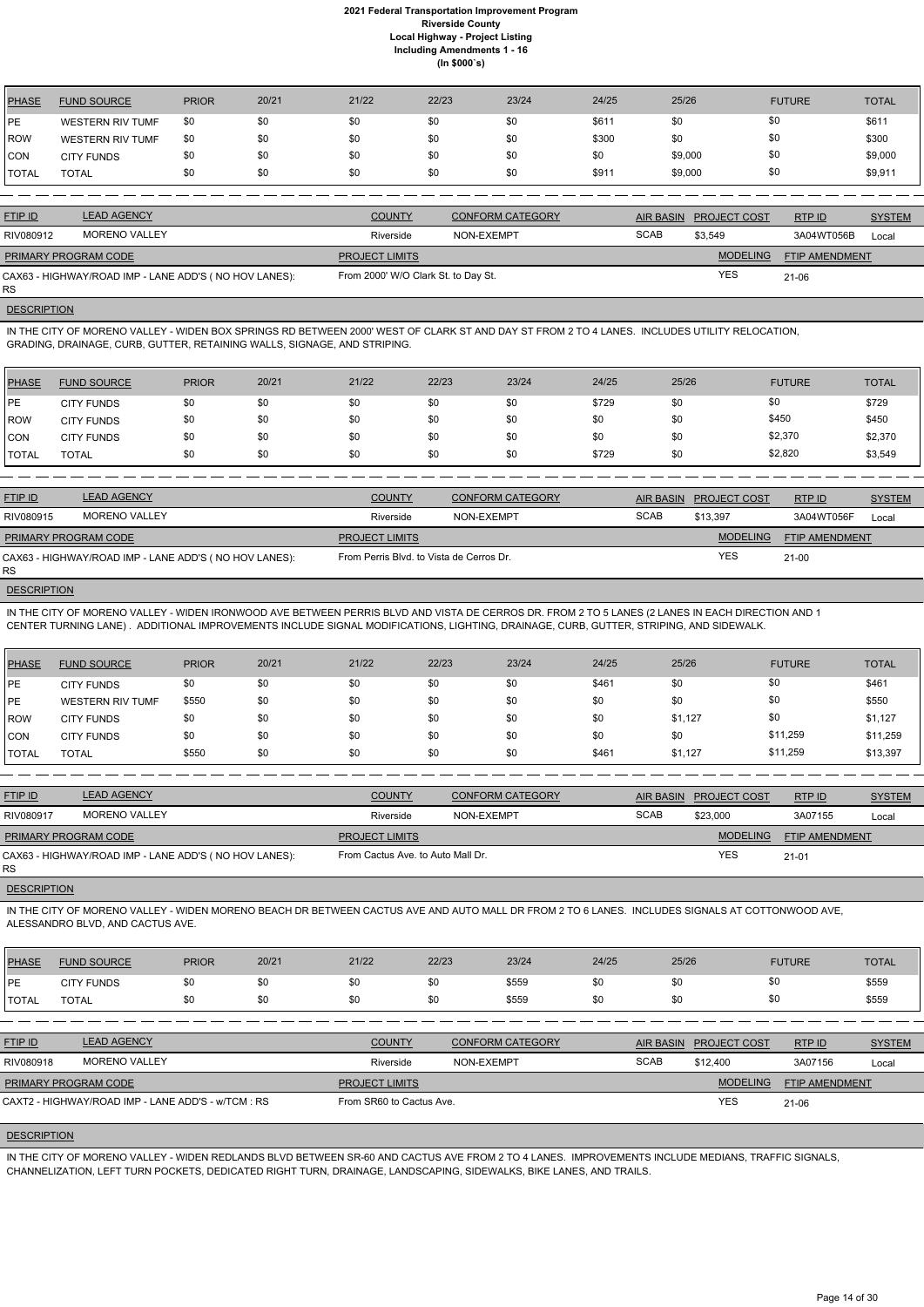|              | (ln \$000's)          |              |       |       |       |       |       |         |               |              |  |  |  |
|--------------|-----------------------|--------------|-------|-------|-------|-------|-------|---------|---------------|--------------|--|--|--|
| <b>PHASE</b> | <b>FUND SOURCE</b>    | <b>PRIOR</b> | 20/21 | 21/22 | 22/23 | 23/24 | 24/25 | 25/26   | <b>FUTURE</b> | <b>TOTAL</b> |  |  |  |
| <b>IPE</b>   | <b>DEVELOPER FEES</b> | \$0          | \$0   | \$0   | \$0   | \$0   | \$0   | \$1,800 | \$0           | \$1,800      |  |  |  |
| <b>ROW</b>   | <b>DEVELOPER FEES</b> | \$0          | \$0   | \$0   | \$0   | \$0   | \$0   | \$0     | \$2,600       | \$2,600      |  |  |  |
| <b>CON</b>   | <b>DEVELOPER FEES</b> | \$0          | \$0   | \$0   | \$0   | \$0   | \$0   | \$0     | \$8,000       | \$8,000      |  |  |  |
| <b>TOTAL</b> | <b>TOTAL</b>          | \$0          | \$0   | \$0   | \$0   | \$0   | \$0   | \$1,800 | \$10,600      | \$12,400     |  |  |  |

| <b>FTIP ID</b>                                     | <b>LEAD AGENCY</b>   | <b>COUNTY</b>                            | CONFORM CATEGORY |             | AIR BASIN PROJECT COST | RTPID                 | <b>SYSTEM</b> |
|----------------------------------------------------|----------------------|------------------------------------------|------------------|-------------|------------------------|-----------------------|---------------|
| RIV090908                                          | <b>MORENO VALLEY</b> | Riverside                                | NON-EXEMPT       | <b>SCAB</b> | \$15,456               | 3A0808                | Local         |
| <b>PRIMARY PROGRAM CODE</b>                        |                      | <b>PROJECT LIMITS</b>                    |                  |             | <b>MODELING</b>        | <b>FTIP AMENDMENT</b> |               |
| CAXT2 - HIGHWAY/ROAD IMP - LANE ADD'S - w/TCM : RS |                      | From Alessandro Blvd. to Eucalyptus Ave. |                  |             | YES                    | $21 - 06$             |               |

# **DESCRIPTION**

IN MORENO VALLEY, WIDEN WORLD LOGISTICS CENTER PARKWAY FROM 2 TO 4 LANES FROM ALESSANDRO BLVD TO EUCALYPTUS AVE, INCLUDING TRAFFIC SIGNALS, CHANNELIZATION IMPROVEMENTS, LEFT-TURN POCKETS, DEDICATED RIGHT-TURN LANES, DRAINAGE IMPROVEMENTS, LANDSCAPING, SIDEWALKS, AND BIKE LANES.

| PHASE          | <b>FUND SOURCE</b>    | <b>PRIOR</b> | 20/21 | 21/22 | 22/23 | 23/24 | 24/25 | 25/26 | <b>FUTURE</b> | <b>TOTAL</b> |
|----------------|-----------------------|--------------|-------|-------|-------|-------|-------|-------|---------------|--------------|
| <b>IPE</b>     | <b>DEVELOPER FEES</b> | \$0          | \$0   |       |       | \$0   | \$800 | \$856 | \$0           | \$1,656      |
| <b>I</b> TOTAL | TOTAL                 |              | \$0   |       |       | \$0   | \$800 | \$856 | \$0           | \$1,656      |

| <b>FTIP ID</b>              | <b>LEAD AGENCY</b>                                 | <b>COUNTY</b>                        | <b>CONFORM CATEGORY</b> |             | AIR BASIN PROJECT COST | RTP ID                | <b>SYSTEM</b> |
|-----------------------------|----------------------------------------------------|--------------------------------------|-------------------------|-------------|------------------------|-----------------------|---------------|
| RIV090910                   | MORENO VALLEY                                      | Riverside                            | NON-EXEMPT              | <b>SCAB</b> | \$513                  | 3A0806                | Local         |
| <b>PRIMARY PROGRAM CODE</b> |                                                    | <b>PROJECT LIMITS</b>                |                         |             | <b>MODELING</b>        | <b>FTIP AMENDMENT</b> |               |
|                             | CAXT2 - HIGHWAY/ROAD IMP - LANE ADD'S - w/TCM : RS | From SR-60 WB ramps to Ironwood Ave. |                         |             | YES                    | $21 - 06$             |               |

# **DESCRIPTION**

IN MORENO VALLEY, WIDEN WORLD LOGISTICS CENTER PARKWAY/THEODORE ST FROM 2 TO 4 LANES FROM SR-60 WB RAMPS TO IRONWOOD AVE, INCLUDING TRAFFIC SIGNALS, CHANNELIZATION IMPROVEMENTS, LEFT-TURN POCKETS, DEDICATED RIGHT-TURN LANES, DRAINAGE IMPROVEMENTS, LANDSCAPING, SIDEWALKS, AND BIKE LANES.

| <b>PHASE</b>  | <b>FUND SOURCE</b> | <b>PRIOR</b> | 20/21 | 21/22 | 22/23 | 23/24 | 24/25 | 25/26 | <b>FUTURE</b> | <b>TOTAL</b> |
|---------------|--------------------|--------------|-------|-------|-------|-------|-------|-------|---------------|--------------|
| <b>IPE</b>    | DEVELOPER FEES     | \$0          | \$0   | ას    |       | \$0   | \$0   | \$513 |               | \$513        |
| <b>ITOTAL</b> | <b>TOTAL</b>       | \$0          | \$0   | ১৷    |       | \$0   | \$0   | \$513 | ፍ             | \$513        |

| <b>FTIP ID</b>                                     | <b>LEAD AGENCY</b> | <b>COUNTY</b>                                 | <b>CONFORM CATEGORY</b> |             | AIR BASIN PROJECT COST | RTPID                 | <b>SYSTEM</b> |
|----------------------------------------------------|--------------------|-----------------------------------------------|-------------------------|-------------|------------------------|-----------------------|---------------|
| RIV090911                                          | MORENO VALLEY      | Riverside                                     | NON-EXEMPT              | <b>SCAB</b> | \$4.435                | 3A0805                | Local         |
| <b>PRIMARY PROGRAM CODE</b>                        |                    | <b>PROJECT LIMITS</b>                         |                         |             | <b>MODELING</b>        | <b>FTIP AMENDMENT</b> |               |
| CAXT2 - HIGHWAY/ROAD IMP - LANE ADD'S - w/TCM : RS |                    | From Cactus Ave. to 620' S/O Alessandro Blvd. |                         |             | <b>YES</b>             | $21 - 06$             |               |

# **DESCRIPTION**

IN MORENO VALLEY, WIDEN KITCHING ST FROM 2 TO 4 LANES FROM GENTIAN AVE TO CACTUS AVE , INCLUDING SIDEWALK INSTALLATION WITHIN PROJECT LIMITS.

| <b>PHASE</b> | <b>FUND SOURCE</b>   | <b>PRIOR</b> | 20/21 | 21/22 | 22/23 | 23/24 | 24/25 | 25/26   | <b>FUTURE</b> | <b>TOTAL</b> |
|--------------|----------------------|--------------|-------|-------|-------|-------|-------|---------|---------------|--------------|
| <b>IPE</b>   | <b>BONDS - LOCAL</b> | \$990        | \$0   |       |       | \$0   | \$0   | \$3,445 |               | \$4,435      |
| <b>TOTAL</b> | <b>TOTAL</b>         | \$990        | \$0   |       |       | \$0   | \$0   | \$3,445 | \$0           | \$4,435      |

| <u>FTIP ID</u>              | <b>LEAD AGENCY</b>   | <b>COUNTY</b>         | <b>CONFORM CATEGORY</b> |      | AIR BASIN PROJECT COST | RTPID                 | <b>SYSTEM</b> |
|-----------------------------|----------------------|-----------------------|-------------------------|------|------------------------|-----------------------|---------------|
| RIV091003                   | <b>MORENO VALLEY</b> | Riverside             | NON-EXEMPT              | SCAB | \$3,550                | 3A10WT02              | Local         |
| <b>PRIMARY PROGRAM CODE</b> |                      | <b>PROJECT LIMITS</b> |                         |      | <b>MODELING</b>        | <b>FTIP AMENDMENT</b> |               |

CAR63 - HWY/RD IMP-LANE ADD w/ NO HOV LANE(S):NRS From Redlands Blvd. to World Logisitics Center Parkway

YES 21-04

### **DESCRIPTION**

IN WESTERN RIVERSIDE COUNTY IN THE CITY OF MORENO VALLEY - EUCALYPTUS AVE. WIDENING/EXTENSION: CONSTRUCTION OF A 2ND EB LANE FROM REDLANDS BLVD. TO WORLD LOGISTICS CENTER PARKWAY ST & EXTENSION OF EUCALYPTUS AVE. TO REDLANDS BLVD., WITH A ROUNDABOUT INTERSECTION. SEE RIV091002 FOR PH I.

| <b>PHASE</b>  | <b>FUND SOURCE</b>    | <b>PRIOR</b> | 20/21 | 21/22 | 22/23 | 23/24   | 24/25 | 25/26 | <b>FUTURE</b> | <b>TOTAL</b> |
|---------------|-----------------------|--------------|-------|-------|-------|---------|-------|-------|---------------|--------------|
| <b>IPE</b>    | <b>DEVELOPER FEES</b> | \$500        | \$0   | \$0   | \$0   | \$0     | \$0   | \$0   |               | \$500        |
| <b>IROW</b>   | <b>DEVELOPER FEES</b> | \$50         | \$0   | \$0   | \$0   | \$0     | \$0   | \$0   |               | \$50         |
| <b>CON</b>    | <b>DEVELOPER FEES</b> | \$0          | \$0   | \$0   | \$0   | \$3,000 | \$0   | \$0   | \$0           | \$3,000      |
| <b> TOTAL</b> | <b>TOTAL</b>          | \$550        | \$0   | \$0   | \$0   | \$3,000 | \$0   | \$0   | \$0           | \$3,550      |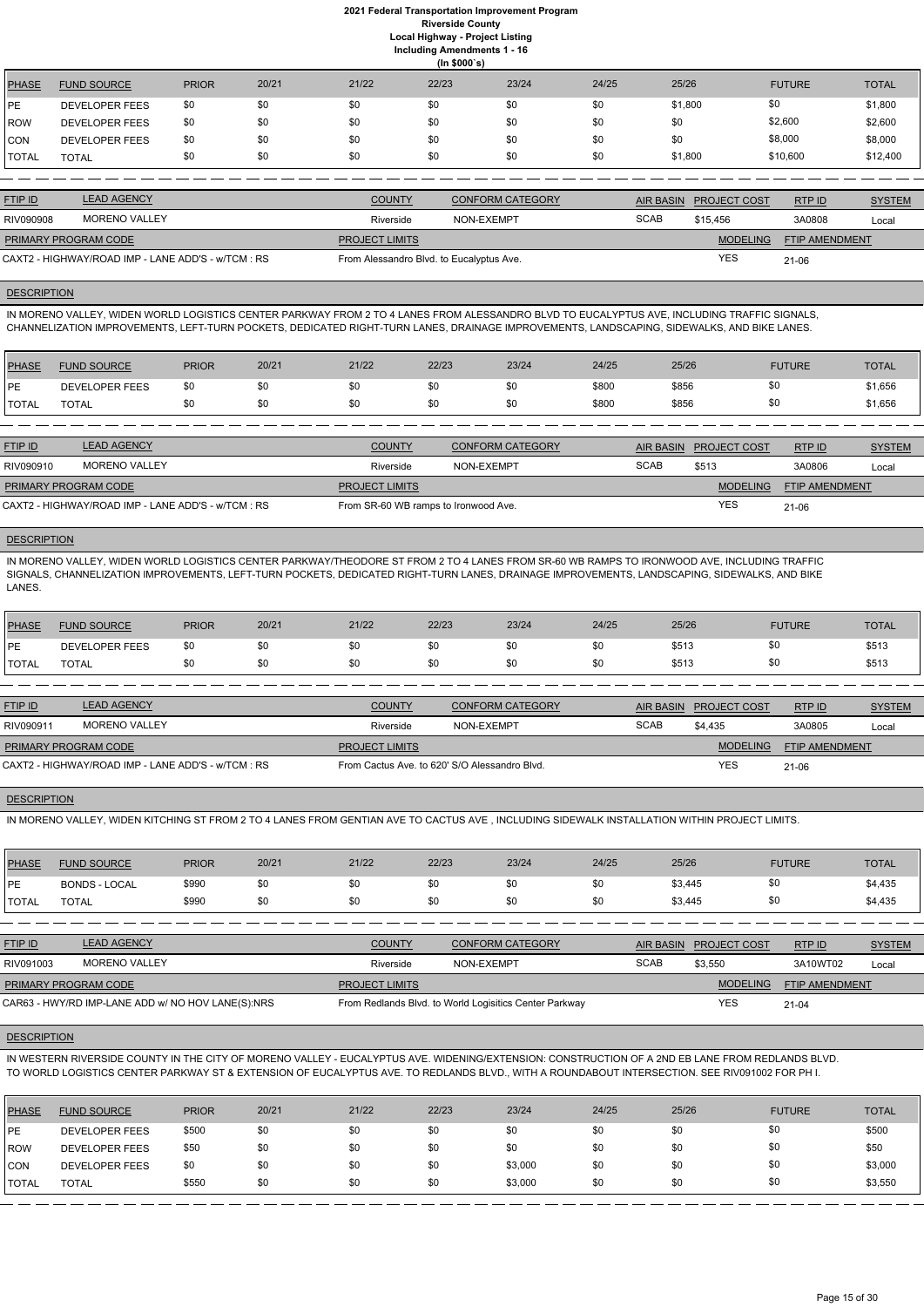**(In \$000`s)** FTIP ID LEAD AGENCY COUNTY CONFORM CATEGORY AIR BASIN PROJECT COST RTP ID SYSTEM AND STREM **MODELING** FTIP AMENDMENT RTP ID RIV130808 MORENO VALLEY Riverside EXEMPT - 93.126 SCAB \$4,300 3AL304 Local NO SCAB \$4,300 3AL304 21-04 **PROJECT LIMITS** LUM02 - REHABILITATION AND RECONSTRUCTION PRIMARY PROGRAM CODE

### **DESCRIPTION**

GROUPED PROJECTS FOR PAVEMENT RESURFACING AND/OR REHABILITATION IN RIVERSIDE COUNTY/CITY OF MORENO VALLEY: PROJECTS ARE CONSISTENT WITH 40 CFR PART 93.126 EXEMPT TABLES 2 AND TABLE 3 CATEGORIES - PAVEMENT RESURFACING AND/OR REHABILITATION.

| PHASE        | <b>FUND SOURCE</b> | <b>PRIOR</b> | 20/21 | 21/22 | 22/23   | 23/24   | 24/25 | 25/26 | <b>FUTURE</b> | <b>TOTAL</b> |
|--------------|--------------------|--------------|-------|-------|---------|---------|-------|-------|---------------|--------------|
| <b>IPE</b>   | <b>CITY FUNDS</b>  | \$0          |       | \$0   | \$100   | \$200   | \$0   | \$0   | \$0           | \$300        |
| <b>CON</b>   | <b>CITY FUNDS</b>  | \$0          |       | \$0   | \$2,000 | \$2,000 | \$0   | \$0   | \$0           | \$4,000      |
| <b>TOTAL</b> | <b>TOTAL</b>       | \$0          |       | \$0   | \$2,100 | \$2,200 | \$0   | \$0   | \$0           | \$4,300      |

| <b>FTIP ID</b>               | <b>LEAD AGENCY</b> | <b>COUNTY</b>                       | <b>CONFORM CATEGORY</b> |             | AIR BASIN PROJECT COST | RTP ID                | <b>SYSTEM</b> |
|------------------------------|--------------------|-------------------------------------|-------------------------|-------------|------------------------|-----------------------|---------------|
| RIV151103                    | MORENO VALLEY      | Riverside                           | NON-EXEMPT              | <b>SCAB</b> | \$4,900                | 3160036               | Local         |
| <b>PRIMARY PROGRAM CODE</b>  |                    | <b>PROJECT LIMITS</b>               |                         |             | <b>MODELING</b>        | <b>FTIP AMENDMENT</b> |               |
| CAYT4 - NEW BRIFGE w/TCM: GM |                    | From SUPERIOR AVE to SAN MICHELE RD |                         |             | <b>YES</b>             | $21 - 04$             |               |

### **DESCRIPTION**

IN WESTERN RIVERSIDE COUNTY FOR THE CITY OF MORENO VALLEY - CONSTRUCT NEW BRIDGE (MINIMUM 2 LNS IN EA DIR) AND STREET IMPROVEMENTS ON INDIAN ST OVER PERRIS VALLEY STORM DRAIN LATERAL A FROM 150FT S/O SUPERIOR AVE TO S/S OF CHANNEL. IMPROVEMENTS INCLUDE: SIDEWALKS/BIKE LANES, ROADWAY APPROACHES, CHANNEL IMPROVEMENTS, UTILITY RELOCATIONS AND RELATED WORK.

| PHASE        | <b>FUND SOURCE</b> | <b>PRIOR</b> | 20/21 | 21/22   | 22/23 | 23/24 | 24/25 | 25/26 | <b>FUTURE</b> | <b>TOTAL</b> |
|--------------|--------------------|--------------|-------|---------|-------|-------|-------|-------|---------------|--------------|
| <b>IPE</b>   | <b>CITY FUNDS</b>  | \$550        | \$0   | \$0     | \$0   | \$0   | \$0   | \$0   | \$0           | \$550        |
| <b>ROW</b>   | <b>CITY FUNDS</b>  | \$350        | \$0   | \$0     | \$0   | \$0   | \$0   | \$0   | \$0           | \$350        |
| <b>CON</b>   | <b>CITY FUNDS</b>  | \$0          | \$0   | \$4,000 | \$0   | \$0   | \$0   | \$0   | \$0           | \$4,000      |
| <b>TOTAL</b> | TOTAL              | \$900        | \$0   | \$4,000 | \$0   | \$0   | \$0   | \$0   | \$0           | \$4,900      |

| <b>FTIP ID</b>              | <b>LEAD AGENCY</b>                                 | <b>COUNTY</b>         | CONFORM CATEGORY | <b>AIR BASIN</b> | <b>PROJECT COST</b> | RTPID                 | <b>SYSTEM</b> |
|-----------------------------|----------------------------------------------------|-----------------------|------------------|------------------|---------------------|-----------------------|---------------|
| RIV180122                   | <b>MORENO VALLEY</b>                               | Riverside             | NON-EXEMPT       | <b>SCAB</b>      | \$580               | 3A01WT049A            | Local         |
| <b>PRIMARY PROGRAM CODE</b> |                                                    | <b>PROJECT LIMITS</b> |                  |                  | <b>MODELING</b>     | <b>FTIP AMENDMENT</b> |               |
|                             | CAXT2 - HIGHWAY/ROAD IMP - LANE ADD'S - w/TCM : RS | From I-215 to Old 215 |                  |                  | <b>YES</b>          | 21-06                 |               |
|                             |                                                    |                       |                  |                  |                     |                       |               |

### **DESCRIPTION**

IN WESTERN RIV CO IN THE CITY OF MORENO VALLEY - WIDEN ALESSANDRO FROM I215 TO OLD 215 FROM 4 TO 6 THROUGH LANES. THE PROJECT WILL MODIFY THE INTERSECTION OF OLD 215 AND ALESSANDRO TO REMOVE THE EXISTING PORK CHOP ISLANDS, RELOCATE THE TRAFFIC SIGNALS, INSTALL BUS PAD AT THE NORTHWEST CORNER, CLOSE SIDEWALK GAP ON NORTH SIDE, INSTALL BIKE LANES, WIDEN 300 FEET OF ROADWAY ON APPROACH TO I-215, AND MODIFY THE I-215 RAMP SIGNAL TO PROVIDE THREE CONTINUOUS LANES THROUGH THE PROJECT LIMITS.

| <b>PHASE</b> | <b>FUND SOURCE</b> | <b>PRIOR</b> | 20/21 | 21/22 | 22/23 | 23/24 | 24/25 | 25/26 | <b>FUTURE</b> | <b>TOTAL</b> |
|--------------|--------------------|--------------|-------|-------|-------|-------|-------|-------|---------------|--------------|
| PE           | <b>CITY FUNDS</b>  | \$0          | \$0   | \$0   | \$0   | \$0   | \$91  | \$0   | \$0           | \$91         |
| <b>CON</b>   | <b>CITY FUNDS</b>  | \$0          | \$0   | \$0   | \$0   | \$0   | \$0   | \$0   | \$489         | \$489        |
| <b>TOTAL</b> | <b>TOTAL</b>       | \$0          | \$0   | \$0   | \$0   | \$0   | \$91  | \$0   | \$489         | \$580        |

| <b>FTIP ID</b>       | <b>LEAD AGENCY</b> | <b>COUNTY</b>         | <b>CONFORM CATEGORY</b> |             | AIR BASIN PROJECT COST | RTP ID                | <b>SYSTEM</b> |
|----------------------|--------------------|-----------------------|-------------------------|-------------|------------------------|-----------------------|---------------|
| RIV180123            | MORENO VALLEY      | Riverside             | NON-EXEMPT              | <b>SCAB</b> | \$4,642                | 3A01WT049A            | Local         |
| PRIMARY PROGRAM CODE |                    | <b>PROJECT LIMITS</b> |                         |             | <b>MODELING</b>        | <b>FTIP AMENDMENT</b> |               |

### **DESCRIPTION**

IN WESTERN RIV CO IN THE CITY OF MORENO VALLEY - WIDEN ALESSANDRO FROM OLD 215 TO FREDERICK STREET FROM 2 TO 3 CONTINUOUS THROUGH LANES IN THE WESTBOUND DIRECTION, FOR A TOTAL OF 6 THROUGH LANES IN THIS SEGMENT. PROJECT WILL ADD ONE CONTINUOUS WESTBOUND LANE, REPLACE EXISTING SIDEWALKS AS NEEDED, CONSTRUCT RAISED MEDIANS, MODIFY SIGNALS, UPGRADE ADA RAMPS, INSTALL BIKE LANES.

| <b>PHASE</b> | <b>FUND SOURCE</b> | <b>PRIOR</b> | 20/21 | 21/22 | 22/23 | 23/24 | 24/25 | 25/26 | <b>FUTURE</b> | <b>TOTAL</b> |
|--------------|--------------------|--------------|-------|-------|-------|-------|-------|-------|---------------|--------------|
| <b>IPE</b>   | <b>CITY FUNDS</b>  | \$0          | \$0   | \$0   | \$0   | \$0   | \$0   | \$0   | \$313         | \$313        |
| CON          | <b>CITY FUNDS</b>  | \$0          | \$0   | \$0   | \$0   | \$0   | \$0   | \$0   | \$4,329       | \$4,329      |
| <b>TOTAL</b> | TOTAL              | \$0          | \$0   | \$0   | \$0   | \$0   | \$0   | \$0   | \$4,642       | \$4,642      |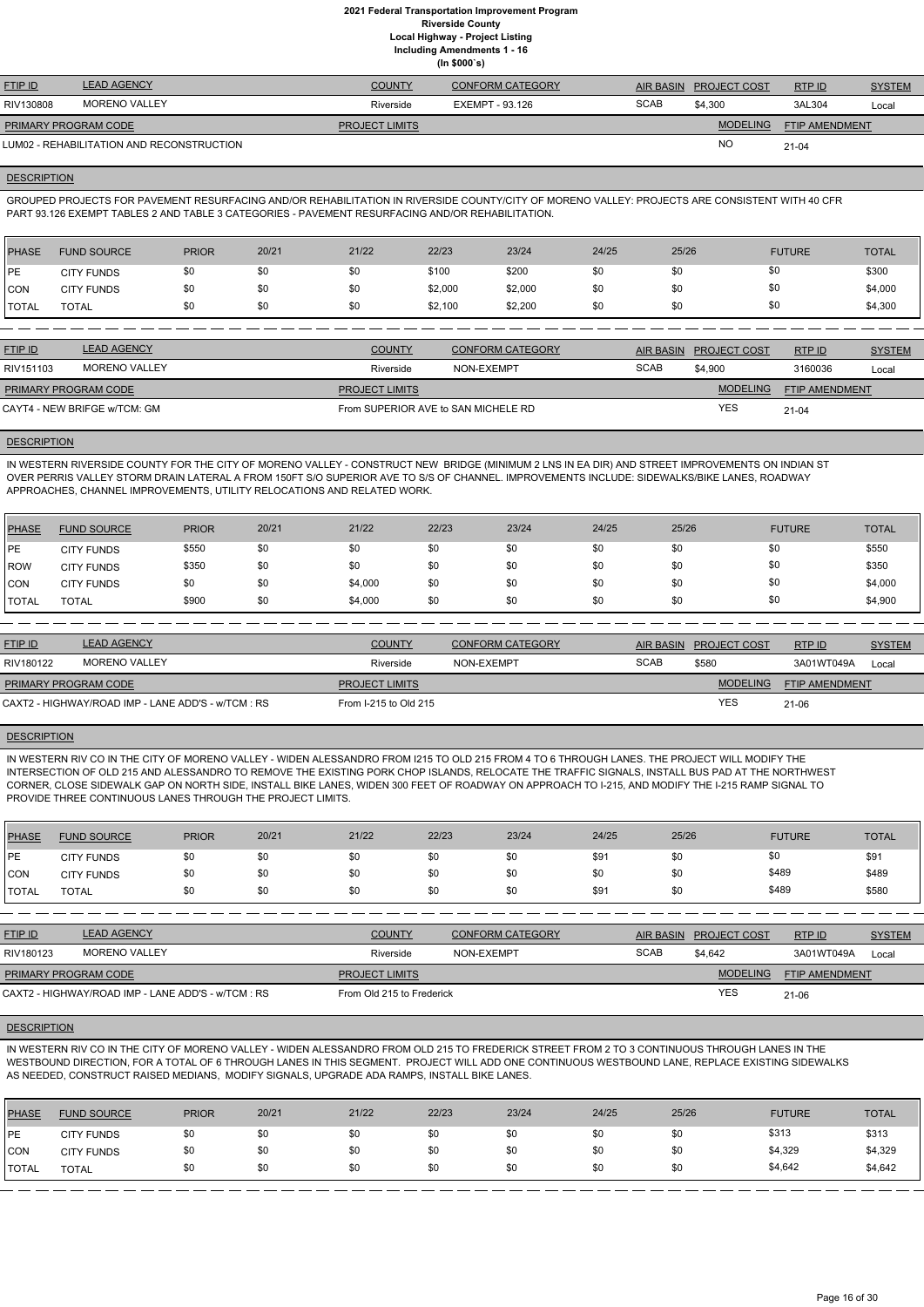**Including Amendments 1 - 16 (In \$000`s)**

|                             |                                                    |                                         | \''' \''' Y      |             |                        |                |               |
|-----------------------------|----------------------------------------------------|-----------------------------------------|------------------|-------------|------------------------|----------------|---------------|
| <b>FTIP ID</b>              | <b>LEAD AGENCY</b>                                 | <b>COUNTY</b>                           | CONFORM CATEGORY |             | AIR BASIN PROJECT COST | RTPID          | <b>SYSTEM</b> |
| RIV180124                   | MORENO VALLEY                                      | Riverside                               | NON-EXEMPT       | <b>SCAB</b> | \$3.050                | 3A01WT050C     | Local         |
| <b>PRIMARY PROGRAM CODE</b> |                                                    | <b>PROJECT LIMITS</b>                   |                  |             | <b>MODELING</b>        | FTIP AMENDMENT |               |
|                             | CAXT2 - HIGHWAY/ROAD IMP - LANE ADD'S - w/TCM : RS | From East of Kitching St to Lasselle St |                  |             | <b>YES</b>             | 21-06          |               |

### **DESCRIPTION**

IN WESTERN RIV CO IN THE CITY OF MORENO VALLEY - WIDEN ALESSANDRO BOULEVARD FROM 300 FEET EAST OF KITCHING STREET TO LASSELLE STREET FROM 2 TO 6 THROUGH LANES 3 IN EACH DIRECTION, INCLUDING ADDITION OF SIDEWALKS, ADA RAMPS, RAISED MEDIANS, BIKE LANES, AND UPGRADE TRAFFIC SIGNALS.

| <b>PHASE</b> | <b>FUND SOURCE</b> | <b>PRIOR</b> | 20/21 | 21/22 | 22/23 | 23/24 | 24/25 | 25/26 | <b>FUTURE</b> | <b>TOTAL</b> |
|--------------|--------------------|--------------|-------|-------|-------|-------|-------|-------|---------------|--------------|
| <b>IPE</b>   | <b>CITY FUNDS</b>  | \$0          | \$0   | \$0   | \$0   | \$0   | \$0   | \$400 | \$0           | \$400        |
| ROW          | <b>CITY FUNDS</b>  | \$0          | \$0   | \$0   | \$0   | \$0   | \$0   | \$150 | \$0           | \$150        |
| CON          | <b>CITY FUNDS</b>  | \$0          | \$0   | \$0   | \$0   | \$0   | \$0   | \$0   | \$2,500       | \$2,500      |
| <b>TOTAL</b> | TOTAL              | \$0          | \$0   | \$0   | \$0   | \$0   | \$0   | \$550 | \$2,500       | \$3,050      |

| <b>LEAD AGENCY</b>                                 | <b>COUNTY</b>         | <b>CONFORM CATEGORY</b> |                              |                 | RTP ID                 | <b>SYSTEM</b> |
|----------------------------------------------------|-----------------------|-------------------------|------------------------------|-----------------|------------------------|---------------|
| MORENO VALLEY                                      | Riverside             | NON-EXEMPT              | <b>SCAB</b>                  | \$3,800         | 3A01WT050C             | Local         |
| PRIMARY PROGRAM CODE                               | <b>PROJECT LIMITS</b> |                         |                              | <b>MODELING</b> | <b>FTIP AMENDMENT</b>  |               |
| CAXT2 - HIGHWAY/ROAD IMP - LANE ADD'S - w/TCM : RS |                       |                         |                              | <b>YES</b>      | $21 - 06$              |               |
|                                                    |                       |                         | From Lasselle st to Nason St |                 | AIR BASIN PROJECT COST |               |

# **DESCRIPTION**

IN WESTERN RIV CO IN THE CITY OF MORENO VALLEY - WIDEN ALESSANDRO BOULEVARD FROM LASSELLE STREET TO NASON STREET FROM 2 TO 6 THROUGH LANES - 3 IN EACH DIRECTION. INCLUDING POTENTIAL ADDITION OF SIDEWALKS, ADA RAMPS, RAISED MEDIANS, BIKE LANES, AND UPGRADE TRAFFIC SIGNALS.

| <b>PHASE</b> | <b>FUND SOURCE</b> | <b>PRIOR</b> | 20/21 | 21/22 | 22/23 | 23/24 | 24/25 | 25/26 | <b>FUTURE</b> | <b>TOTAL</b> |
|--------------|--------------------|--------------|-------|-------|-------|-------|-------|-------|---------------|--------------|
| <b>IPE</b>   | <b>CITY FUNDS</b>  | \$0          | \$0   | \$0   | \$0   | \$0   | \$0   | \$0   | \$500         | \$500        |
| <b>IROW</b>  | <b>CITY FUNDS</b>  | \$0          | \$0   | \$0   | \$0   | \$0   | \$0   | \$0   | \$300         | \$300        |
| ICON         | <b>CITY FUNDS</b>  | \$0          | \$0   | \$0   | \$0   | \$0   | \$0   | \$0   | \$3,000       | \$3,000      |
| <b>TOTAL</b> | <b>TOTAL</b>       | \$0          | \$0   | \$0   | \$0   | \$0   | \$0   | \$0   | \$3,800       | \$3,800      |

| <b>FTIP ID</b>       | <b>LEAD AGENCY</b>                    | <b>COUNTY</b>         | <b>CONFORM CATEGORY</b> |             | AIR BASIN PROJECT COST | RTPID          | <b>SYSTEM</b> |
|----------------------|---------------------------------------|-----------------------|-------------------------|-------------|------------------------|----------------|---------------|
| RIV200704            | MORENO VALLEY                         | Riverside             | EXEMPT - 93.126         | <b>SCAB</b> | \$8.653                | 3NL04          | Local         |
| PRIMARY PROGRAM CODE |                                       | <b>PROJECT LIMITS</b> |                         |             | <b>MODELING</b>        | FTIP AMENDMENT |               |
|                      | NCN50 - RECREATIONAL FACILITIES - NEW |                       |                         |             | <b>NC</b>              | $21 - 04$      |               |
|                      |                                       |                       |                         |             |                        |                |               |

### **DESCRIPTION**

IN WESTERN RIVERSIDE CO. FOR THE CITY OF MORENO VALLEY - SEGMENTS 4 & 7-13 OF JUAN BAUTISTA DE ANZA MULTI-USE TRAIL PROJECT: INSTALLATION OF 21,120 LF OF TRAIL FOR BICYCLISTS AND PEDESTRIANS ROUGHLY FROM THE MORENO VALLEY MALL TO IRIS AVE (STATE-ONLY FUNDING: SB1).

| <b>PHASE</b> | <b>FUND SOURCE</b>                     | <b>PRIOR</b> | 20/21 | 21/22   | 22/23 | 23/24 | 24/25 | 25/26 | <b>FUTURE</b> | <b>TOTAL</b> |
|--------------|----------------------------------------|--------------|-------|---------|-------|-------|-------|-------|---------------|--------------|
| <b>IPE</b>   | <b>ACTIVE</b><br><b>TRANSPORTATION</b> | \$350        | \$0   | \$0     | \$0   | \$0   | \$0   | \$0   | \$0           | \$350        |
| <b>IPE</b>   | <b>AGENCY</b>                          | \$250        | \$0   | \$0     | \$0   | \$0   | \$0   | \$0   | \$0           | \$250        |
| <b>IROW</b>  | <b>ACTIVE</b><br><b>TRANSPORTATION</b> | \$660        | \$0   | \$0     | \$0   | \$0   | \$0   | \$0   | \$0           | \$660        |
| <b>ICON</b>  | <b>ACTIVE</b><br><b>TRANSPORTATION</b> | \$0          | \$0   | \$7,393 | \$0   | \$0   | \$0   | \$0   | \$0           | \$7,393      |
| <b>TOTAL</b> | <b>TOTAL</b>                           | \$1,260      | \$0   | \$7,393 | \$0   | \$0   | \$0   | \$0   | \$0           | \$8,653      |

RTP ID

| RIV200705                   | <b>PALM DESERT</b>                           | Riverside                                      | EXEMPT/ MODELED | <b>SSAB</b> | \$4.504         | 3NL04                 | Local |
|-----------------------------|----------------------------------------------|------------------------------------------------|-----------------|-------------|-----------------|-----------------------|-------|
| <b>PRIMARY PROGRAM CODE</b> |                                              | <b>PROJECT LIMITS</b>                          |                 |             | <b>MODELING</b> | <b>FTIP AMENDMENT</b> |       |
|                             | CAX77 - ROAD DIET - ELIMINATING TRAVEL LANES | From Magnesia Falls Drive to Fred Waring Drive |                 |             | <b>YES</b>      | $21 - 12$             |       |

### **DESCRIPTION**

IN EASTERN RIVERSIDE CO. FOR THE CITY OF PALM DESERT - SAN PABLO AVE CORRIDOR IMPROVEMENTS: INSTALLATION OF NEW SIDEWALK, SEPARATE BIKE LANES (CLASS VI PATH), REMOVAL OF TRAVEL LANE FOR ROAD DIET AND CONSTRUCT NEW ROUNDABOUTS FOR INTERSECTION CONTROL BETWEEN FRED WARING DRIVE AND MAGNESIA FALLS DRIVE.

| <b>PHASE</b> | <b>FUND SOURCE</b>                     | <b>PRIOR</b> | 20/21 | 21/22 | 22/23 | 23/24 | 24/25 | 25/26 | <b>FUTURE</b> | <b>TOTAL</b> |
|--------------|----------------------------------------|--------------|-------|-------|-------|-------|-------|-------|---------------|--------------|
| <b>CON</b>   | <b>ACTIVE</b><br><b>TRANSPORTATION</b> | \$3,222      | \$0   | \$0   | \$0   | \$0   | \$0   | \$0   | \$0           | \$3,222      |
| <b>CON</b>   | <b>AGENCY</b>                          | \$1,281      | \$    | \$0   | \$0   | \$0   | \$0   | \$0   | \$0           | \$1,282      |
| <b>TOTAL</b> | <b>TOTAL</b>                           | \$4,503      | \$1   | \$0   | \$0   | \$0   | \$0   | \$0   | \$0           | \$4,504      |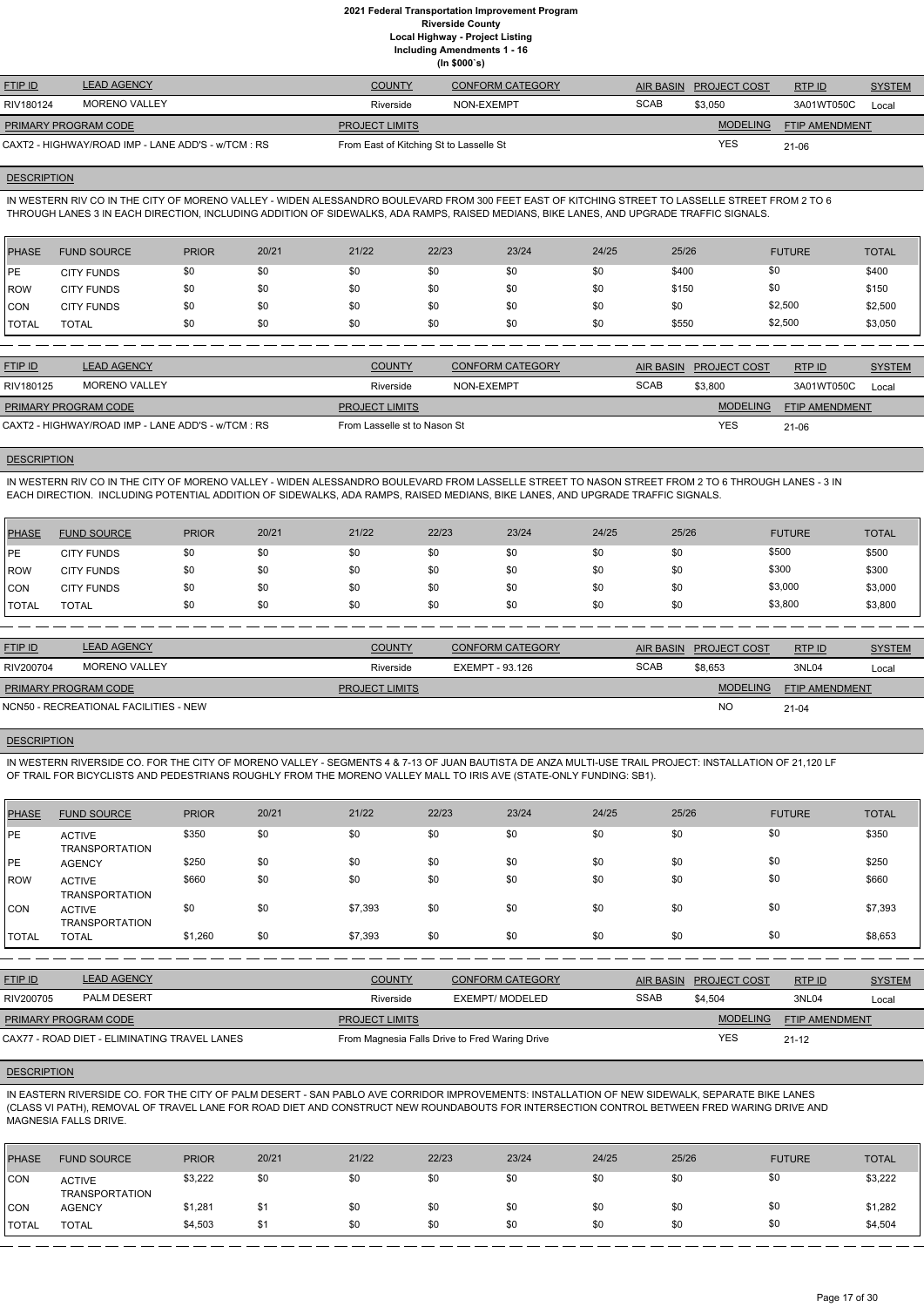**Including Amendments 1 - 16**

**(In \$000`s)**

| <b>FTIP ID</b>              | <b>LEAD AGENCY</b>                                     | <b>COUNTY</b>                    | <b>CONFORM CATEGORY</b> |             | AIR BASIN PROJECT COST | RTP ID                | <b>SYSTEM</b> |
|-----------------------------|--------------------------------------------------------|----------------------------------|-------------------------|-------------|------------------------|-----------------------|---------------|
| RIV031205                   | <b>PALM SPRINGS</b>                                    | Riverside                        | NON-EXEMPT              | <b>SSAB</b> | \$4.750                | RIV031205             | Local         |
| <b>PRIMARY PROGRAM CODE</b> |                                                        | <b>PROJECT LIMITS</b>            |                         |             | <b>MODELING</b>        | <b>FTIP AMENDMENT</b> |               |
| <b>RS</b>                   | CAX63 - HIGHWAY/ROAD IMP - LANE ADD'S ( NO HOV LANES): | From El Cielo Rd. to Sunrise Way |                         |             | <b>YES</b>             | $21-07$               |               |

# **DESCRIPTION**

IN THE CITY OF PALM SPRINGS - WIDEN RAMON RD FROM 4 TO 6 LNS (3 IN EA DIR), FROM EL CIELO RD TO SUNRISE WY., WITH INTERSECTION WIDENING AT EL CIELO RD (ADD WB RT TURN LANE), AT FARRELL DR (ADD SB LEFT TURN LANE), & AT SUNRISE WY (ADD SB LEFT, NB LEFT, AND WB LEFT).

| PHASE        | <b>FUND SOURCE</b> | <b>PRIOR</b> | 20/21 | 21/22 | 22/23 | 23/24 | 24/25 | 25/26 | <b>FUTURE</b> | <b>TOTAL</b> |
|--------------|--------------------|--------------|-------|-------|-------|-------|-------|-------|---------------|--------------|
| PE           | <b>CITY FUNDS</b>  | \$0          | \$0   | \$0   | \$0   | \$0   | \$0   | \$750 | \$0           | \$750        |
| <b>TOTAL</b> | TOTAL              | \$0          | \$0   | \$0   | \$0   | \$0   | \$0   | \$750 | \$0           | \$750        |

| <b>LEAD AGENCY</b>  | <b>COUNTY</b>                                                                 | <b>CONFORM CATEGORY</b> |             |                 | RTPID                  | <b>SYSTEM</b> |
|---------------------|-------------------------------------------------------------------------------|-------------------------|-------------|-----------------|------------------------|---------------|
| <b>PALM SPRINGS</b> | Riverside                                                                     | EXEMPT - 93.126         | <b>SSAB</b> | \$4.875         | RIV031206              | Local         |
|                     | <b>PROJECT LIMITS</b>                                                         |                         |             | <b>MODELING</b> | FTIP AMENDMENT         |               |
|                     | From $n/a$ to $n/a$                                                           |                         |             | <b>NO</b>       | $21-00$                |               |
|                     | <b>PRIMARY PROGRAM CODE</b><br>NCR36 - BRIDGE RESTORATION & REPLC (NO LN ADD) |                         |             |                 | AIR BASIN PROJECT COST |               |

# **DESCRIPTION**

ON S. PALM CANYON DR OVER ARENAS CANYON SOUTH DRAINAGE CHANNEL: REPLACE EXISTING 4 LANE LOW-WATER CROSSING WITH A NEW 4-LANE BRIDGE, INCLUDING DRAINAGE IMPROVEMENTS CONSISTING OF LEVEE CHANNELIZATION (HBRR #: 00L0027).

| PHASE         | <b>FUND SOURCE</b>    | <b>PRIOR</b> | 20/21 | 21/22 | 22/23 | 23/24 | 24/25   | 25/26 | <b>FUTURE</b> | <b>TOTAL</b> |
|---------------|-----------------------|--------------|-------|-------|-------|-------|---------|-------|---------------|--------------|
| <b>IPE</b>    | <b>BRIDGE - LOCAL</b> | \$641        | \$0   | \$0   | \$0   | \$0   | \$0     | \$0   | \$0           | \$641        |
| <b>IPE</b>    | <b>CITY FUNDS</b>     | \$83         | \$0   | \$0   | \$0   | \$0   | \$0     | \$0   | \$0           | \$83         |
| ROW           | <b>BRIDGE - LOCAL</b> | \$576        | \$0   | \$0   | \$0   | \$0   | \$0     | \$0   | \$0           | \$576        |
| ROW           | <b>CITY FUNDS</b>     | \$74         | \$0   | \$0   | \$0   | \$0   | \$0     | \$0   | \$0           | \$74         |
| CON           | <b>BRIDGE - LOCAL</b> | \$0          | \$0   | \$0   | \$0   | \$0   | \$3,099 | \$0   | \$0           | \$3,099      |
| ICON          | <b>CITY FUNDS</b>     | \$0          | \$0   | \$0   | \$0   | \$0   | \$402   | \$0   | \$0           | \$402        |
| <b>ITOTAL</b> | <b>TOTAL</b>          | \$1,374      | \$0   | \$0   | \$0   | \$0   | \$3,501 | \$0   | \$0           | \$4,875      |

| <b>FTIP ID</b>              | <b>LEAD AGENCY</b>                             | <b>COUNTY</b>         | <b>CONFORM CATEGORY</b> |             | AIR BASIN PROJECT COST | RTP ID                | <b>SYSTEM</b> |
|-----------------------------|------------------------------------------------|-----------------------|-------------------------|-------------|------------------------|-----------------------|---------------|
| RIV090405                   | <b>PALM SPRINGS</b>                            | Riverside             | EXEMPT - 93.126         | <b>SSAB</b> | \$95,000               | 3AL104                | Local         |
| <b>PRIMARY PROGRAM CODE</b> |                                                | <b>PROJECT LIMITS</b> |                         |             | <b>MODELING</b>        | <b>FTIP AMENDMENT</b> |               |
|                             | NCR36 - BRIDGE RESTORATION & REPLC (NO LN ADD) |                       |                         |             | <b>NC</b>              | $21 - 15$             |               |

# **DESCRIPTION**

IN THE CITY OF PALM SPRINGS: REPLACE EXISTING 4-LANE LOW WATER CROSSING ON VISTA CHINO AT WHITEWATER RIVER WITH A NEW 4-LANE BRIDGE - BRIDGE NO. 00L0052.

| <b>PHASE</b> | <b>FUND SOURCE</b>                      | <b>PRIOR</b> | 20/21   | 21/22 | 22/23     | 23/24 | 24/25 | 25/26 | <b>FUTURE</b> | <b>TOTAL</b> |
|--------------|-----------------------------------------|--------------|---------|-------|-----------|-------|-------|-------|---------------|--------------|
| <b>IPE</b>   | <b>BRIDGE - LOCAL</b>                   | \$8,579      | \$0     | \$0   | \$0       | \$0   | \$0   | \$0   | \$0           | \$8,579      |
| PE           | <b>CITY FUNDS</b>                       | \$1,111      | \$0     | \$0   | \$0       | \$0   | \$0   | \$0   | \$0           | \$1,111      |
| <b>IROW</b>  | <b>BRIDGE - LOCAL</b>                   | \$0          | \$779   | \$0   | \$2,125   | \$0   | \$0   | \$0   | \$4,958       | \$7,862      |
| ROW          | <b>CITY FUNDS</b>                       | \$1,019      | \$0     | \$0   | \$0       | \$0   | \$0   | \$0   | \$0           | \$1,019      |
| <b>IROW</b>  | LOCAL - ADVANCED<br><b>CONSTRUCTION</b> | \$7,861      | $$-779$ | \$0   | $$-2,125$ | \$0   | \$0   | \$0   | $$-4,958$     | $$ -1$       |
| ICON         | <b>BRIDGE - LOCAL</b>                   | \$0          | \$0     | \$0   | \$0       | \$0   | \$0   | \$0   | \$67,663      | \$67,663     |
| <b>CON</b>   | <b>CITY FUNDS</b>                       | \$0          | \$0     | \$0   | \$0       | \$0   | \$0   | \$0   | \$8,767       | \$8,767      |
| <b>TOTAL</b> | <b>TOTAL</b>                            | \$18,570     | \$0     | \$0   | \$0       | \$0   | \$0   | \$0   | \$76,430      | \$95,000     |

| <b>LEAD AGENCY</b><br><b>FTIP ID</b> |                                              | <b>COUNTY</b>         | <b>CONFORM CATEGORY</b>                        |             | AIR BASIN PROJECT COST | RTP ID                | <b>SYSTEM</b> |
|--------------------------------------|----------------------------------------------|-----------------------|------------------------------------------------|-------------|------------------------|-----------------------|---------------|
| RIV110124                            | <b>PALM SPRINGS</b>                          | Riverside             | NON-EXEMPT                                     | <b>SSAB</b> | \$36.794               | 3A07100               | Local         |
| <b>PRIMARY PROGRAM CODE</b>          |                                              | <b>PROJECT LIMITS</b> |                                                |             | <b>MODELING</b>        | <b>FTIP AMENDMENT</b> |               |
| ADDITIONS: RS                        | CAX60 - BRIDGE RESTORATION & REPLACEMENT- LN |                       | From 200' W/O RAMON RD. BRIDGE to LANDAU BLVD. |             | <b>YES</b>             | $21 - 03$             |               |

**DESCRIPTION** 

IN THE COACHELLA VALLEY IN THE CITY OF PALM SPRINGS - RAMON RD. WIDENING BETWEEN SAN LUIS REY DR & LANDAU BLVD.: WIDENING OF RAMON RD. FROM A 4-LN ARTERIAL TO A 6-LN ARTERIAL (3-LNS IN EA DIR) BETWEEN SAN LUIS REY DR & LANDAU BLVD., INCLUDING THE WIDENING/REPLACEMENT OF THE WHITEWATER RIVER BRIDGE (BRIDGE NO. 56C0287), INCLUDING SEISMIC RETROFIT AND SCOUR COUNTERMEASURES AS NECESSARY.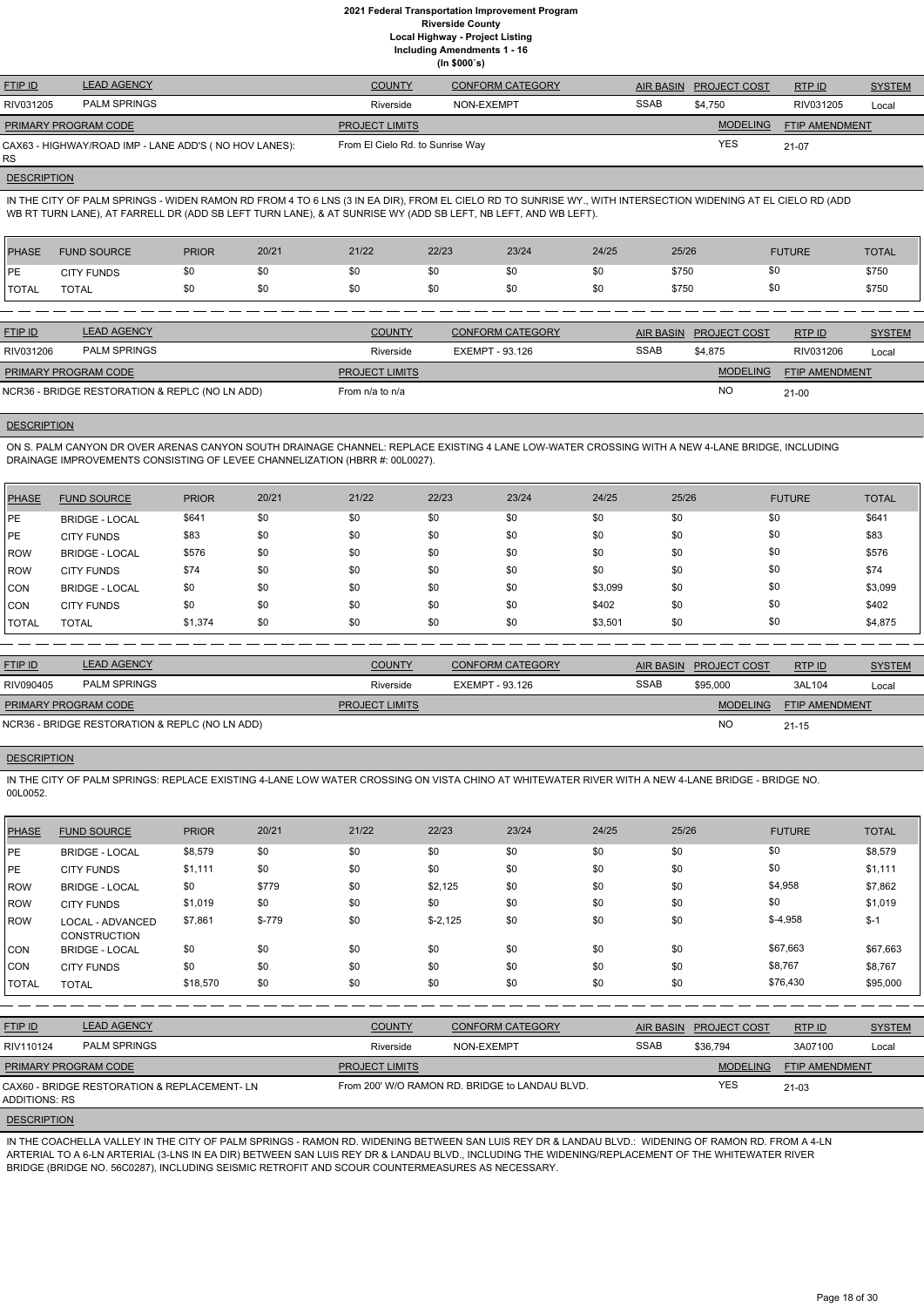|       | (ln \$000's)                            |              |       |          |       |       |            |       |               |              |  |
|-------|-----------------------------------------|--------------|-------|----------|-------|-------|------------|-------|---------------|--------------|--|
| PHASE | <b>FUND SOURCE</b>                      | <b>PRIOR</b> | 20/21 | 21/22    | 22/23 | 23/24 | 24/25      | 25/26 | <b>FUTURE</b> | <b>TOTAL</b> |  |
| PE    | <b>BRIDGE - LOCAL</b>                   | \$2,453      | \$362 | \$0      | \$0   | \$0   | \$0        | \$0   | \$0           | \$2,815      |  |
| PE    | <b>CITY FUNDS</b>                       | \$318        | \$47  | \$0      | \$0   | \$0   | \$0        | \$0   | \$0           | \$365        |  |
| ROW   | <b>BRIDGE - LOCAL</b>                   | \$1,030      | \$0   | \$575    | \$0   | \$0   | \$0        | \$0   | \$0           | \$1,605      |  |
| ROW   | <b>CITY FUNDS</b>                       | \$134        | \$0   | \$75     | \$0   | \$0   | \$0        | \$0   | \$0           | \$209        |  |
| CON   | <b>BRIDGE - LOCAL</b>                   | \$0          | \$0   | \$0      | \$0   | \$0   | \$28,153   | \$0   | \$0           | \$28,153     |  |
| CON   | <b>CITY FUNDS</b>                       | \$0          | \$0   | \$3,647  | \$0   | \$0   | \$0        | \$0   | \$0           | \$3,647      |  |
| CON   | LOCAL - ADVANCED<br><b>CONSTRUCTION</b> | \$0          | \$0   | \$28,153 | \$0   | \$0   | $$-28,153$ | \$0   | \$0           | \$0          |  |
| TOTAL | <b>TOTAL</b>                            | \$3,935      | \$409 | \$32,450 | \$0   | \$0   | \$0        | \$0   | \$0           | \$36,794     |  |

IN EASTERN RIVERSIDE COUNTY IN PALM SPRINGS - WIDENING OF WEST SAN RAFAEL RD: WIDENING OF WEST SAN RAFAEL RD FROM TWO TO FOUR LANES (2 LANES IN EACH DIRECTION) WITH A CONTINUOUS LEFT TURN LANE FROM N. INDIAN CANYON DR. TO N. VIRGINIA RD.

| <b>FTIP ID</b>              | <b>LEAD AGENCY</b>                             | <b>COUNTY</b>                                | <b>CONFORM CATEGORY</b> | AIR BASIN   | <b>PROJECT COST</b> | RTPID                 | <b>SYSTEM</b> |
|-----------------------------|------------------------------------------------|----------------------------------------------|-------------------------|-------------|---------------------|-----------------------|---------------|
| RIV120206                   | <b>PALM SPRINGS</b>                            | Riverside                                    | NON-EXEMPT              | <b>SSAB</b> | \$4.900             | 3AL104                | Local         |
| <b>PRIMARY PROGRAM CODE</b> |                                                | <b>PROJECT LIMITS</b>                        |                         |             | <b>MODELING</b>     | <b>FTIP AMENDMENT</b> |               |
|                             | CAX76 - ADDING A LANE THROUGH A BOTTLENECK: RS | From N. Indian Canyon Dr. to N. Virginia Rd. |                         |             | <b>YES</b>          | 21-05                 |               |

# **DESCRIPTION**

| <b>PHASE</b> | <b>FUND SOURCE</b> | <b>PRIOR</b> | 20/21 | 21/22 | 22/23 | 23/24 | 24/25 | 25/26   | <b>FUTURE</b> | <b>TOTAL</b> |
|--------------|--------------------|--------------|-------|-------|-------|-------|-------|---------|---------------|--------------|
| <b>IPE</b>   | <b>CITY FUNDS</b>  | \$0          | \$0   | \$0   | \$0   | \$0   | \$900 | \$0     | \$0           | \$900        |
| <b>IROW</b>  | <b>CITY FUNDS</b>  | \$0          | \$0   | \$0   | \$0   | \$0   | \$0   | \$3,000 | \$0           | \$3,000      |
| CON          | <b>CITY FUNDS</b>  | \$0          | \$0   | \$0   | \$0   | \$0   | \$0   | \$0     | \$1,000       | \$1,000      |
| <b>TOTAL</b> | TOTAL              | \$0          | \$0   | \$0   | \$0   | \$0   | \$900 | \$3,000 | \$1,000       | \$4,900      |

| <b>FTIP ID</b>              | <b>LEAD AGENCY</b>                                    | <b>COUNTY</b>         | <b>CONFORM CATEGORY</b>                                                | AIR BASIN   | <b>PROJECT COST</b> | <b>RTPID</b>          | <b>SYSTEM</b> |
|-----------------------------|-------------------------------------------------------|-----------------------|------------------------------------------------------------------------|-------------|---------------------|-----------------------|---------------|
| RIV990727                   | <b>PALM SPRINGS</b>                                   | Riverside             | NON-EXEMPT                                                             | <b>SSAB</b> | \$26.514            | RIV990727             | Local         |
| <b>PRIMARY PROGRAM CODE</b> |                                                       | <b>PROJECT LIMITS</b> |                                                                        |             | <b>MODELING</b>     | <b>FTIP AMENDMENT</b> |               |
| <b>RS</b>                   | CAX63 - HIGHWAY/ROAD IMP - LANE ADD'S (NO HOV LANES): | 56C0025)              | From UPRR Overcrossing (Bridge No. 56C0025) to Garnet Ave. (Bridge No. |             | <b>YES</b>          | $21 - 15$             |               |

### **DESCRIPTION**

IN PALM SPRINGS: WIDEN INDIAN CANYON DR FROM 2 TO 6 LANES (3 IN EACH DIRECTION), FROM UPRR OVERCROSSING TO GARNET AVE BY REPLACING EXISTING TWO-LANE BRIDGE WITH A SIX-LANE BRIDGE OVER UNION PACIFIC RAILROAD AND AMTRAK (HBRR#:56C0025).

| <b>PHASE</b> | <b>FUND SOURCE</b>                      | <b>PRIOR</b> | 20/21   | 21/22 | 22/23      | 23/24      | 24/25 | 25/26 | <b>FUTURE</b> | <b>TOTAL</b> |
|--------------|-----------------------------------------|--------------|---------|-------|------------|------------|-------|-------|---------------|--------------|
| PE           | <b>BRIDGE - LOCAL</b>                   | \$380        | \$0     | \$0   | \$0        | \$0        | \$0   | \$0   | \$0           | \$380        |
| PE           | <b>RIV CO SALES TAX</b>                 | \$96         | \$0     | \$0   | \$0        | \$0        | \$0   | \$0   | \$0           | \$96         |
| PE           | <b>STP LOCAL</b>                        | \$31         | \$0     | \$0   | \$0        | \$0        | \$0   | \$0   | \$0           | \$31         |
| <b>ROW</b>   | <b>BRIDGE - LOCAL</b>                   | \$1,294      | \$0     | \$0   | \$0        | \$0        | \$0   | \$0   | \$0           | \$1,294      |
| <b>ROW</b>   | <b>RIV CO SALES TAX</b>                 | \$168        | \$0     | \$0   | \$0        | \$0        | \$0   | \$0   | \$0           | \$168        |
| <b>CON</b>   | <b>BRIDGE - LOCAL</b>                   | \$0          | \$0     | \$0   | \$8,837    | \$11,040   | \$0   | \$0   | \$0           | \$19,877     |
| <b>CON</b>   | DEMO-SAFETEA-LU                         | \$0          | \$52    | \$0   | \$0        | \$0        | \$0   | \$0   | \$0           | \$52         |
| <b>CON</b>   | LOCAL - ADVANCED<br><b>CONSTRUCTION</b> | \$19,861     | \$0     | \$0   | $$ -8,837$ | $$-11,023$ | \$0   | \$0   | \$0           | \$1          |
| <b>CON</b>   | RIV CO SALES TAX                        | \$2,573      | \$1,894 | \$0   | \$0        | \$2        | \$0   | \$0   | \$0           | \$4,469      |
| <b>CON</b>   | <b>STP LOCAL</b>                        | \$0          | \$146   | \$0   | \$0        | \$0        | \$0   | \$0   | \$0           | \$146        |
| <b>TOTAL</b> | <b>TOTAL</b>                            | \$24,403     | \$2,092 | \$0   | \$0        | \$19       | \$0   | \$0   | \$0           | \$26,514     |

FTIP ID LEAD AGENCY COUNTY CONFORM CATEGORY AIR BASIN PROJECT COST RTP ID SYSTEM AND STREM

RTP ID

| <b>PERRIS</b><br>RIV181009            | Riverside             | EXEMPT - 93.126 | <b>SCAB</b> | \$3,204         | 3NL04                 | ∟ocal |
|---------------------------------------|-----------------------|-----------------|-------------|-----------------|-----------------------|-------|
| <b>PRIMARY PROGRAM CODE</b>           | <b>PROJECT LIMITS</b> |                 |             | <b>MODELING</b> | <b>FTIP AMENDMENT</b> |       |
| NCN50 - RECREATIONAL FACILITIES - NEW |                       |                 |             |                 | 21-04                 |       |

### **DESCRIPTION**

IN WESTERN RIV CO, CITY OF PERRIS - PERRIS VALLEY STORM DRAIN CHANNEL TR PH 2: CONSTRUCT NEW 3.1-MILE MULTI-USE TRAIL EXTENSION PARALLEL TO THE PVSD, LOCATED SOUTH FROM NUEVO RD WITH A BRIDGE CROSSING THE METZ CHANNEL AND AT-GRADE CROSSING AT SAN JACINTO AVE, AN UNDERPASS BELOW THE I-215 LEADING TO THE SO PERRIS METROLINK STATION AT CASE RD. (ATP 3-AUG-STATE) TC UTILIZATION IN FY18, FY20, FY21.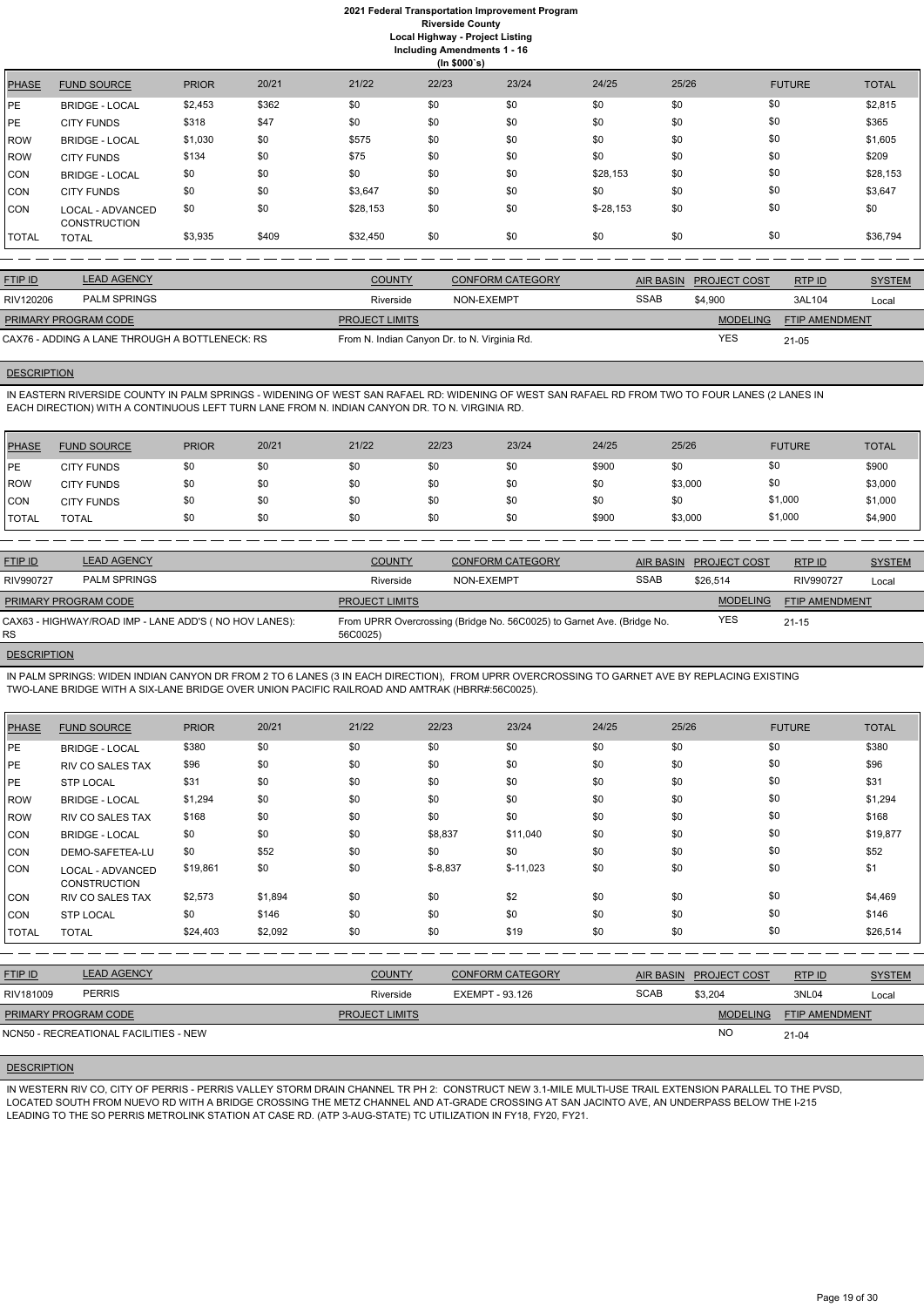|       | (ln \$000's)                           |              |       |       |         |       |       |       |               |              |  |
|-------|----------------------------------------|--------------|-------|-------|---------|-------|-------|-------|---------------|--------------|--|
| PHASE | <b>FUND SOURCE</b>                     | <b>PRIOR</b> | 20/21 | 21/22 | 22/23   | 23/24 | 24/25 | 25/26 | <b>FUTURE</b> | <b>TOTAL</b> |  |
| PE    | <b>ACTIVE</b><br><b>TRANSPORTATION</b> | \$524        | \$0   | \$0   | \$0     | \$0   | \$0   | \$0   | \$0           | \$524        |  |
| PE    | <b>AGENCY</b>                          | \$6          | \$0   | \$0   | \$0     | \$0   | \$0   | \$0   | \$0           | \$6          |  |
| ROW   | <b>ACTIVE</b><br><b>TRANSPORTATION</b> | \$237        | \$0   | \$0   | \$0     | \$0   | \$0   | \$0   | \$0           | \$237        |  |
| ROW   | <b>AGENCY</b>                          | \$3          | \$0   | \$0   | \$0     | \$0   | \$0   | \$0   | \$0           | \$3          |  |
| CON   | <b>ACTIVE</b><br><b>TRANSPORTATION</b> | \$0          | \$0   | \$0   | \$2,243 | \$0   | \$0   | \$0   | \$0           | \$2,243      |  |
| CON   | <b>AGENCY</b>                          | \$0          | \$0   | \$0   | \$191   | \$0   | \$0   | \$0   | \$0           | \$191        |  |
| TOTAL | <b>TOTAL</b>                           | \$770        | \$0   | \$0   | \$2,434 | \$0   | \$0   | \$0   | \$0           | \$3,204      |  |

In Western Riv. Co. in the City of Perris: Construct 9,240 linear ft of class IV bike lanes with hardscape buffer and reflective delineators, 3 high-visibility crosswalks, 700 linear ft of sidewalks, bike repair stations, and signage on Redlands Ave between Placentia Ave and Tahoe St, and on Citrus Ave between Redlands Ave and Perris Blvd. Includes public outreach campaign.

| <b>FTIP ID</b>              | <b>LEAD AGENCY</b>                          | <b>COUNTY</b>                      | <b>CONFORM CATEGORY</b> | <b>AIR BASIN</b> | <b>PROJECT COST</b> | RTP ID                | <b>SYSTEM</b> |
|-----------------------------|---------------------------------------------|------------------------------------|-------------------------|------------------|---------------------|-----------------------|---------------|
| RIV210619                   | <b>PERRIS</b>                               | Riverside                          | TCM                     | <b>SCAB</b>      | \$1.999             | 3NL04                 | Local         |
| <b>PRIMARY PROGRAM CODE</b> |                                             | <b>PROJECT LIMITS</b>              |                         |                  | <b>MODELING</b>     | <b>FTIP AMENDMENT</b> |               |
|                             | NCN25 - BICYCLE & PEDESTRAIN FACILITIES-NEW | From Placentia Ave to Tahoe Street |                         |                  | NO                  | 21-06                 |               |

# **DESCRIPTION**

| <b>PHASE</b> | <b>FUND SOURCE</b>                     | <b>PRIOR</b> | 20/21 | 21/22 | 22/23   | 23/24 | 24/25 | 25/26 | <b>FUTURE</b> | <b>TOTAL</b> |
|--------------|----------------------------------------|--------------|-------|-------|---------|-------|-------|-------|---------------|--------------|
| PE           | <b>AGENCY</b>                          | \$0          | \$0   | \$67  | \$0     | \$0   | \$0   | \$0   | \$0           | \$67         |
| <b>ROW</b>   | <b>AGENCY</b>                          | \$0          | \$0   | \$0   | \$1     | \$0   | \$0   | \$0   | \$0           | \$1          |
| <b>CON</b>   | <b>ACTIVE</b><br><b>TRANSPORTATION</b> | \$0          | \$0   | \$35  | \$1,896 | \$0   | \$0   | \$0   | \$0           | \$1,931      |
| <b>TOTAL</b> | <b>TOTAL</b>                           | \$0          | \$0   | \$102 | \$1,897 | \$0   | \$0   | \$0   | \$0           | \$1,999      |
|              |                                        |              |       |       |         |       |       |       |               |              |

| <b>FTIP ID</b>              | <b>LEAD AGENCY</b>                               | <b>COUNTY</b>         | CONFORM CATEGORY | <b>AIR BASIN</b> | <b>PROJECT COST</b> | RTP ID                | <b>SYSTEM</b> |
|-----------------------------|--------------------------------------------------|-----------------------|------------------|------------------|---------------------|-----------------------|---------------|
| RIV140815                   | RANCHO MIRAGE                                    | Riverside             | EXEMPT - 93.127  | <b>SSAB</b>      | \$966               | <b>REG0703</b>        | Local         |
| <b>PRIMARY PROGRAM CODE</b> |                                                  | <b>PROJECT LIMITS</b> |                  |                  | <b>MODELING</b>     | <b>FTIP AMENDMENT</b> |               |
|                             | NCRH1 - INTERSECTION IMPROVEMENTS/CHANNELIZATION |                       |                  |                  | <b>NO</b>           | $21 - 06$             |               |

### **DESCRIPTION**

IN EASTERN RIVERSIDE CO FOR CITY OF RANCHO MIRAGE-CONSTRUCT FREE RT ,PORKCHOP ISLAND &CURB &GUTTER;RELOCATE SIGNAL POLE;REPLACE SIGNAL LOOP;REMOVE &RELOCATE CONCRETE PAVEMENT,SPANDREL,CROSS GUTTER,HANDICAP RAMP &BUS TURNOUT;& INSTALL 13,218 L.F.OF 4FT. SAND FENCING ALONG RAMON RD FROM LOS ALAMOS RD TO BOB HOPE DR & ALONG DINAH SHORE DR N/S FROM BOB HOPE DR TO KEY LARGO AVE (PM 2.5 BEN 3.341KG/DAY)

| <b>PHASE</b> | <b>FUND SOURCE</b> | <b>PRIOR</b> | 20/21 | 21/22 | 22/23 | 23/24 | 24/25 | 25/26 | <b>FUTURE</b> | <b>TOTAL</b> |
|--------------|--------------------|--------------|-------|-------|-------|-------|-------|-------|---------------|--------------|
| PE           | <b>CITY FUNDS</b>  | \$0          | \$15  | \$0   | \$0   | \$0   | \$0   | \$0   | \$0           | \$15         |
| PE           | <b>CMAQ</b>        | \$0          | \$115 | \$0   | \$0   | \$0   | \$0   | \$0   | \$0           | \$115        |
| <b>ROW</b>   | <b>CITY FUNDS</b>  | \$0          | \$15  | \$0   | \$0   | \$0   | \$0   | \$0   | \$0           | \$15         |
| <b>ROW</b>   | <b>CMAQ</b>        | \$0          | \$120 | \$0   | \$0   | \$0   | \$0   | \$0   | \$0           | \$120        |
| <b>CON</b>   | <b>CITY FUNDS</b>  | \$0          | \$0   | \$0   | \$80  | \$0   | \$0   | \$0   | \$0           | \$80         |
| <b>CON</b>   | <b>CMAQ</b>        | \$0          | \$0   | \$0   | \$621 | \$0   | \$0   | \$0   | \$0           | \$621        |
| <b>TOTAL</b> | <b>TOTAL</b>       | \$0          | \$265 | \$0   | \$701 | \$0   | \$0   | \$0   | \$0           | \$966        |

| <b>FTIP ID</b>              | <b>LEAD AGENCY</b>                    | <b>COUNTY</b>         | <b>CONFORM CATEGORY</b>                                                     | AIR BASIN   | <b>PROJECT COST</b> | RTPID                 | <b>SYSTEM</b> |
|-----------------------------|---------------------------------------|-----------------------|-----------------------------------------------------------------------------|-------------|---------------------|-----------------------|---------------|
| RIV031202                   | <b>RIVERSIDE COUNTY</b>               | Riverside             | NON-EXEMPT                                                                  | <b>SCAB</b> | \$100.287           | RIV031202             | Local         |
| <b>PRIMARY PROGRAM CODE</b> |                                       | <b>PROJECT LIMITS</b> |                                                                             |             | <b>MODELING</b>     | <b>FTIP AMENDMENT</b> |               |
|                             | CAX67 - NEW HIGHWAY (NO HOV LANE): RS |                       | From I-10/Hargrave St. in the City of Banning to I-10/Apache Trail near the |             | <b>YES</b>          | $21-07$               |               |

# community of Cabazon

# **DESCRIPTION**

I-10 BYPASS SOUTH (FORMERLY RAMSEY ST. EXT.): CONSTRUCT TWO LANES OF AN ULTIMATE 4-LANE ROADWAY TO PROVIDE A BY-PASS/NETWORK FACILITY FOR THE I-10, APPROX. 1/2 MILE S/O I-10 BETWEEN THE EASTERN END OF THE CITY OF BANNING AND APACHE TRAIL IN CABAZON. OTHER IMPROVEMENTS INCLUDE THE CONSTRUCTION OF BRIDGE CROSSINGS AT SMITH CREEK AND SAN GORGONIO RIVER.

| PHASE          | <b>FUND SOURCE</b>      | <b>PRIOR</b> | 20/21 | 21/22 | 22/23 | 23/24    | 24/25 | 25/26 | <b>FUTURE</b> | <b>TOTAL</b> |
|----------------|-------------------------|--------------|-------|-------|-------|----------|-------|-------|---------------|--------------|
| PE             | <b>COUNTY</b>           | \$4,814      | \$0   | \$0   | \$0   | \$0      | \$0   | \$0   | \$0           | \$4,814      |
| l PE           | <b>WESTERN RIV TUMF</b> | \$2,548      | \$0   | \$0   | \$0   | \$0      | \$0   | \$0   | \$0           | \$2,548      |
| l ROW          | <b>COUNTY</b>           | \$0          | \$0   | \$0   | \$0   | \$8,925  | \$0   | \$0   | \$0           | \$8,925      |
| <b>CON</b>     | <b>COUNTY</b>           | \$0          | \$0   | \$0   | \$0   | \$84,000 | \$0   | \$0   | \$0           | \$84,000     |
| <b>I</b> TOTAL | TOTAL                   | \$7,362      | \$0   | \$0   | \$0   | \$92,925 | \$0   | \$0   | \$0           | \$100,287    |

-----------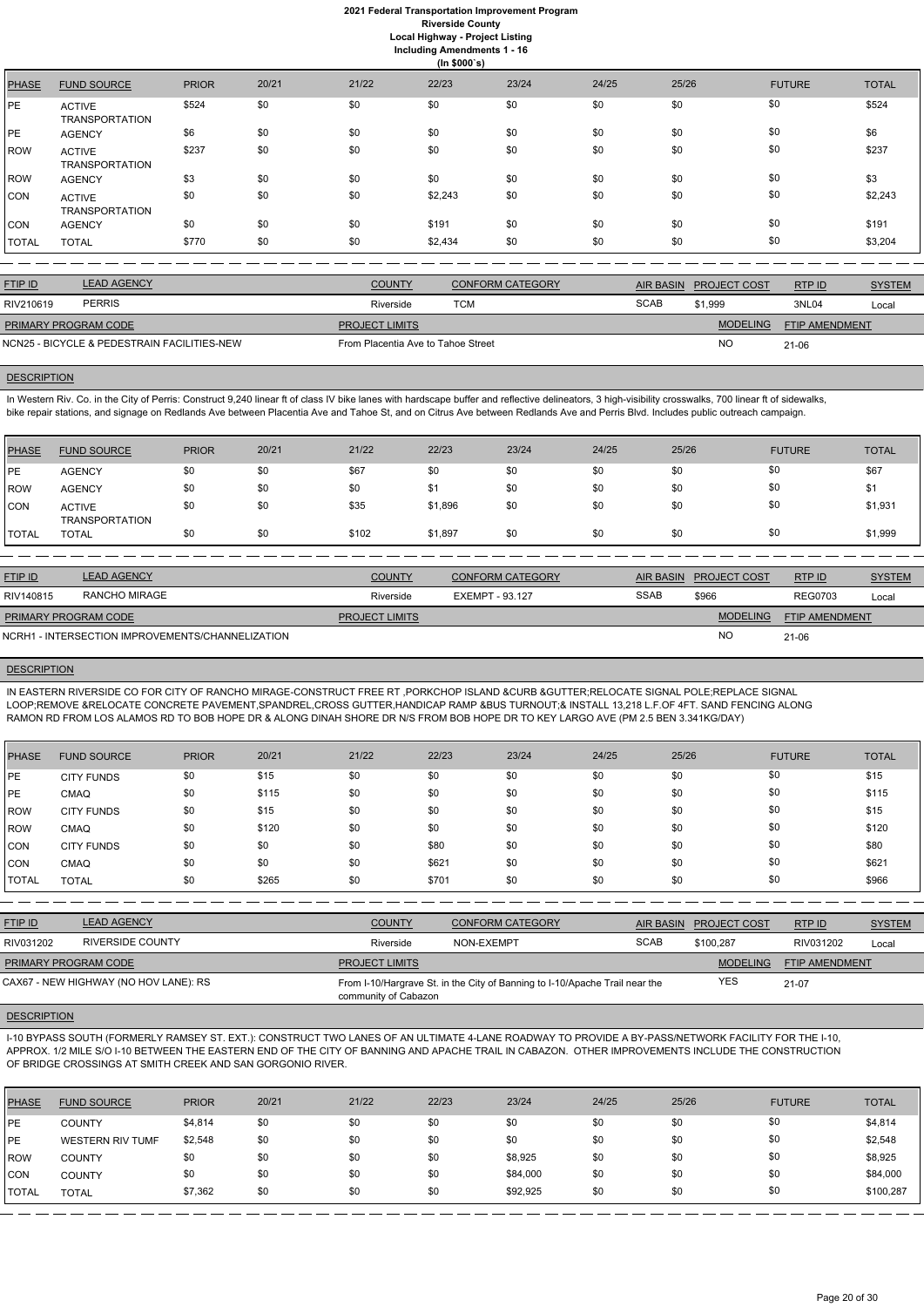**Including Amendments 1 - 16**

**(In \$000`s)**

| <b>FTIP ID</b>              | <b>LEAD AGENCY</b>                                     | <b>COUNTY</b>         | <b>CONFORM CATEGORY</b>                                          |             | AIR BASIN PROJECT COST | RTP ID                | <b>SYSTEM</b> |
|-----------------------------|--------------------------------------------------------|-----------------------|------------------------------------------------------------------|-------------|------------------------|-----------------------|---------------|
| RIV090903                   | RIVERSIDE COUNTY                                       | Riverside             | NON-EXEMPT                                                       | <b>SCAB</b> | \$13.001               | 3A04WT137A            | Local         |
| <b>PRIMARY PROGRAM CODE</b> |                                                        | <b>PROJECT LIMITS</b> |                                                                  |             | <b>MODELING</b>        | <b>FTIP AMENDMENT</b> |               |
| <b>RS</b>                   | CAX63 - HIGHWAY/ROAD IMP - LANE ADD'S ( NO HOV LANES): |                       | From Temescal Canyon Bridge/Eagle Canyon Rd to I-215 Harvill Ave |             | YES                    | $21 - 06$             |               |

# **DESCRIPTION**

IN RIVERSIDE COUNTY ON CAJALCO RD : CAJALCO RD. WIDENING FROM 2 TO 4 THRU LNS (2 IN EA DIR) FROM TEMESCAL CANYON RD. TO HARVILL AVE AND FROM 4 TO 6 LANES FROM HARVILL AVE TO I-215, INCLUDING TURN POCKETS AND A BRIDGE RECONSTRUCTION OVER A WATER CROSSING (RTP IDS: 3A04WT137 AND 3A04WT138) (PA&ED ONLY) (\$803 IN FY 09/10 AND \$344.01 IN FY 15/16 OF TC USED FOR STPL MATCH IN PA&ED).

| PHASE        | <b>FUND SOURCE</b> | <b>PRIOR</b> | 20/21 | 21/22 | 22/23 | 23/24 | 24/25 | 25/26 | <b>FUTURE</b> | <b>TOTAL</b> |
|--------------|--------------------|--------------|-------|-------|-------|-------|-------|-------|---------------|--------------|
| <b>IPE</b>   | <b>AGENCY</b>      |              |       | \$0   | \$0   | \$0   | \$0   | \$0   | \$0           |              |
| <b>IPE</b>   | <b>STP LOCAL</b>   | \$13,000     | \$0   | \$0   | \$0   | \$0   | \$0   | \$0   | \$0           | \$13,000     |
| <b>TOTAL</b> | TOTAL              | \$13,000     | \$1   | \$0   | \$0   | \$0   | \$0   | \$0   | \$0           | \$13,001     |

| <b>FTIP ID</b>              | <b>LEAD AGENCY</b>                           | <b>COUNTY</b>                           | <b>CONFORM CATEGORY</b> |             | AIR BASIN PROJECT COST | RTP ID         | <b>SYSTEM</b> |
|-----------------------------|----------------------------------------------|-----------------------------------------|-------------------------|-------------|------------------------|----------------|---------------|
| RIV111003                   | <b>RIVERSIDE COUNTY</b>                      | Riverside                               | NON-EXEMPT              | <b>SCAB</b> | \$44.751               | 3A04WT165      | Local         |
| <b>PRIMARY PROGRAM CODE</b> |                                              | <b>PROJECT LIMITS</b>                   |                         |             | <b>MODELING</b>        | FTIP AMENDMENT |               |
| ADDITIONS: RS               | CAX60 - BRIDGE RESTORATION & REPLACEMENT- LN | From Santa Ana River to SANTA ANA RIVER |                         |             | <b>YES</b>             | $21 - 03$      |               |
|                             |                                              |                                         |                         |             |                        |                |               |

### **DESCRIPTION**

IN WESTERN RIVERSIDE COUNTY IN THE CITY OF JURUPA VALLEY - MARKET STREET BRIDGE REPLACEMENT: REPLACE THE EXISTING TWO LANE (ONE LANE IN EACH DIRECTION) MARKET STREET BRIDGE OVER THE SANTA ANA RIVER, 0.4 MILES NORTHWEST OF SR60 WITH A FOUR LANE (TWO LANES

| <b>PHASE</b> | <b>FUND SOURCE</b>    | <b>PRIOR</b> | 20/21 | 21/22   | 22/23 | 23/24 | 24/25    | 25/26 | <b>FUTURE</b> | <b>TOTAL</b> |
|--------------|-----------------------|--------------|-------|---------|-------|-------|----------|-------|---------------|--------------|
| <b>IPE</b>   | <b>BRIDGE - LOCAL</b> | \$3,634      | \$0   | \$205   | \$0   | \$0   | \$0      | \$0   | \$0           | \$3,839      |
| <b>IPE</b>   | <b>CITY FUNDS</b>     | \$471        | \$0   | \$26    | \$0   | \$0   | \$0      | \$0   | \$0           | \$497        |
| ROW          | <b>BRIDGE - LOCAL</b> | \$0          | \$354 | \$708   | \$0   | \$0   | \$0      | \$0   | \$0           | \$1,062      |
| ROW          | <b>CITY FUNDS</b>     | \$0          | \$46  | \$92    | \$0   | \$0   | \$0      | \$0   | \$0           | \$138        |
| CON          | <b>BRIDGE - LOCAL</b> | \$0          | \$0   | \$0     | \$0   | \$0   | \$34,717 | \$0   | \$0           | \$34,717     |
| CON          | <b>CITY FUNDS</b>     | \$0          | \$0   | \$0     | \$0   | \$0   | \$4,498  | \$0   | \$0           | \$4,498      |
| <b>TOTAL</b> | <b>TOTAL</b>          | \$4,105      | \$400 | \$1,031 | \$0   | \$0   | \$39,215 | \$0   | \$0           | \$44,751     |

| <b>FTIP ID</b>                                                | <b>LEAD AGENCY</b>      | <b>COUNTY</b>         | <b>CONFORM CATEGORY</b>                                           | AIR BASIN   | <b>PROJECT COST</b> | RTP ID         | <b>SYSTEM</b> |
|---------------------------------------------------------------|-------------------------|-----------------------|-------------------------------------------------------------------|-------------|---------------------|----------------|---------------|
| RIV121203                                                     | <b>RIVERSIDE COUNTY</b> | Riverside             | NON-EXEMPT                                                        | <b>SSAB</b> | \$15,755            | 3A04CV027      | Local         |
| <b>PRIMARY PROGRAM CODE</b>                                   |                         | <b>PROJECT LIMITS</b> |                                                                   |             | <b>MODELING</b>     | FTIP AMENDMENT |               |
| CAX60 - BRIDGE RESTORATION & REPLACEMENT- LN<br>ADDITIONS: RS |                         |                       | From Bridge over Whitewater River to Bridge over Whitewater River |             | <b>YES</b>          | 21-07          |               |

# **DESCRIPTION**

IN EASTERN RIVERSIDE COUNTY IN THE COACHELLA VALLEY - ON AVE 56/AIRPORT DR, REPLACE 2 LANE BRIDGE WITH A 4 LANE BRIDGE OVER WHITEWATER RIVER .21 MILES E/O HWY 111 (BRIDGE NO.56C0020).

| <b>PHASE</b>       | <b>FUND SOURCE</b>                          | <b>PRIOR</b> | 20/21 | 21/22                 | 22/23      | 23/24                                                           | 24/25    | 25/26            |                     | <b>FUTURE</b>  | <b>TOTAL</b>  |
|--------------------|---------------------------------------------|--------------|-------|-----------------------|------------|-----------------------------------------------------------------|----------|------------------|---------------------|----------------|---------------|
| <b>PE</b>          | <b>AGENCY</b>                               | \$156        | \$0   | \$80                  | \$0        | \$0                                                             | \$0      | \$0              | \$0                 |                | \$236         |
| PE                 | <b>BRIDGE - LOCAL</b>                       | \$1,202      | \$0   | \$620                 | \$0        | \$0                                                             | \$0      | \$0              | \$0                 |                | \$1,822       |
| ROW                | <b>AGENCY</b>                               | \$0          | \$0   | \$0                   | \$69       | \$0                                                             | \$0      | \$0              | \$0                 |                | \$69          |
| ROW                | <b>BRIDGE - LOCAL</b>                       | \$0          | \$0   | \$0                   | \$531      | \$0                                                             | \$0      | \$0              | \$0                 |                | \$531         |
| CON                | <b>AGENCY</b>                               | \$0          | \$0   | \$0                   | \$0        | \$0                                                             | \$1,502  | \$0              | \$0                 |                | \$1,502       |
| CON                | <b>BRIDGE - LOCAL</b>                       | \$0          | \$0   | \$0                   | \$0        | \$0                                                             | \$11,595 | \$0              | \$0                 |                | \$11,595      |
| <b>TOTAL</b>       | <b>TOTAL</b>                                | \$1,358      | \$0   | \$700                 | \$600      | \$0                                                             | \$13,097 | \$0              | \$0                 |                | \$15,755      |
|                    |                                             |              |       |                       |            |                                                                 |          |                  |                     |                |               |
| FTIP ID            | <b>LEAD AGENCY</b>                          |              |       | <b>COUNTY</b>         |            | <b>CONFORM CATEGORY</b>                                         |          | <b>AIR BASIN</b> | <b>PROJECT COST</b> | RTP ID         | <b>SYSTEM</b> |
| RIV121204          | <b>RIVERSIDE COUNTY</b>                     |              |       | Riverside             | NON-EXEMPT |                                                                 | SCAB     |                  | \$77,880            | 3A01WT159      | Local         |
|                    | PRIMARY PROGRAM CODE                        |              |       | <b>PROJECT LIMITS</b> |            |                                                                 |          |                  | <b>MODELING</b>     | FTIP AMENDMENT |               |
| ADDITIONS: RS      | CAX60 - BRIDGE RESTORATION & REPLACEMENT-LN |              |       |                       |            | From Bridge over Santa Ana River to Bridge over Santa Ana River |          |                  | <b>YES</b>          | $21-07$        |               |
| <b>DESCRIPTION</b> |                                             |              |       |                       |            |                                                                 |          |                  |                     |                |               |

IN WESTERN RIVERSIDE COUNTY IN THE CITY OF NORCO - ON HAMNER AVE OVER SANTA ANA RIVER .5 MILES N/O OF SIXTH STREET, REPLACE 2 LANE BRIDGE WITH A 6 LANE BRIDGE (BRIDGE NO.56C0446).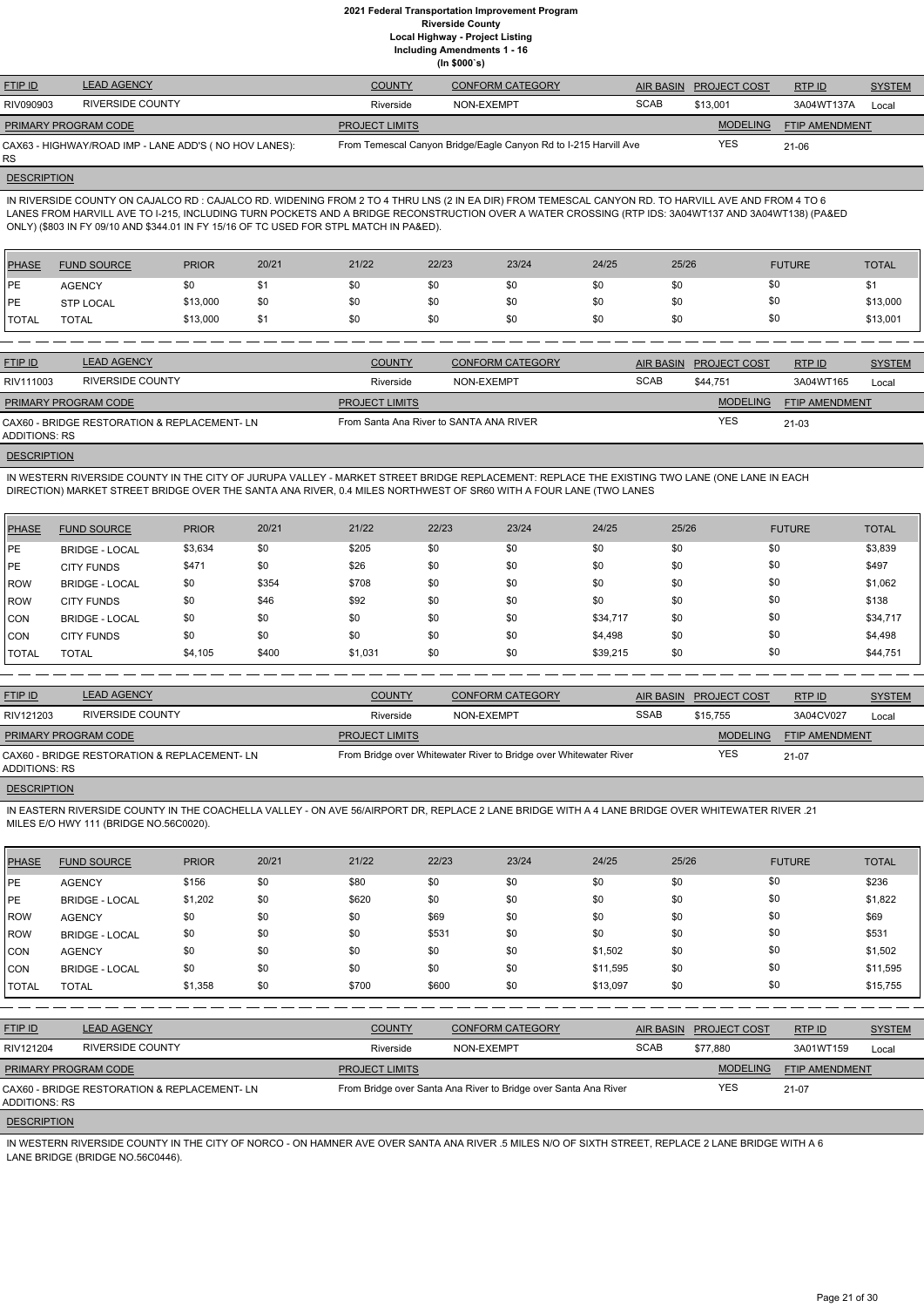|              |                                         |              |            |         | $\frac{1}{2}$ |            |       |       |               |              |
|--------------|-----------------------------------------|--------------|------------|---------|---------------|------------|-------|-------|---------------|--------------|
| <b>PHASE</b> | <b>FUND SOURCE</b>                      | <b>PRIOR</b> | 20/21      | 21/22   | 22/23         | 23/24      | 24/25 | 25/26 | <b>FUTURE</b> | <b>TOTAL</b> |
| <b>PE</b>    | <b>BRIDGE - LOCAL</b>                   | \$5,770      | \$0        | \$744   | \$0           | \$0        | \$0   | \$0   | \$0           | \$6,514      |
| PE           | <b>CITY FUNDS</b>                       | \$748        | \$0        | \$96    | \$0           | \$0        | \$0   | \$0   | \$0           | \$844        |
| <b>ROW</b>   | <b>BRIDGE - LOCAL</b>                   | \$1,620      | \$0        | \$708   | \$0           | \$0        | \$0   | \$0   | \$0           | \$2,328      |
| <b>ROW</b>   | <b>CITY FUNDS</b>                       | \$210        | \$0        | \$92    | \$0           | \$0        | \$0   | \$0   | \$0           | \$302        |
| <b>CON</b>   | <b>BRIDGE - LOCAL</b>                   | \$0          | \$15,300   | \$0     | \$19,604      | \$19,604   | \$0   | \$0   | \$0           | \$54,508     |
| <b>CON</b>   | <b>CITY FUNDS</b>                       | \$7,062      | \$0        | \$0     | \$0           | \$0        | \$0   | \$0   | \$0           | \$7,062      |
| <b>CON</b>   | LOCAL - ADVANCED<br><b>CONSTRUCTION</b> | \$54,508     | $$-15,300$ | \$0     | $$-19,604$    | $$-19,604$ | \$0   | \$0   | \$0           | \$0          |
| <b>CON</b>   | <b>SENATE BILL 132</b>                  | \$6,322      | \$0        | \$0     | \$0           | \$0        | \$0   | \$0   | \$0           | \$6,322      |
| <b>TOTAL</b> | <b>TOTAL</b>                            | \$76,240     | \$0        | \$1,640 | \$0           | \$0        | \$0   | \$0   | \$0           | \$77,880     |

| <b>FTIP ID</b>              | <b>LEAD AGENCY</b>                           | <b>COUNTY</b>         | CONFORM CATEGORY                                                    | AIR BASIN   | <b>PROJECT COST</b> | <b>RTPID</b>          | <b>SYSTEM</b> |
|-----------------------------|----------------------------------------------|-----------------------|---------------------------------------------------------------------|-------------|---------------------|-----------------------|---------------|
| RIV140401                   | RIVERSIDE COUNTY                             | Riverside             | NON-EXEMPT                                                          | <b>SCAB</b> | \$7.040             | 3A04WT179             | Local         |
| <b>PRIMARY PROGRAM CODE</b> |                                              | <b>PROJECT LIMITS</b> |                                                                     |             | <b>MODELING</b>     | <b>FTIP AMENDMENT</b> |               |
| ADDITIONS: RS               | CAX60 - BRIDGE RESTORATION & REPLACEMENT- LN |                       | From Bridge over San Jacinto River to Bridge over San Jacinto River |             | YES                 | $21 - 15$             |               |
|                             |                                              |                       |                                                                     |             |                     |                       |               |

# **DESCRIPTION**

IN WESTERN RIVERSIDE COUNTY NEAR THE CITY OF MENIFEE - ON NUEVO ROAD, REHABILITATE AND WIDEN EXISTING 2 LANE BRIDGE TO A 4 LANE BRIDGE OVER SAN JACINTO RIVER 1.2 MILES W/O LAKEVIEW AVENUE. (BRIDGE NO. 56C0004).

| <b>PHASE</b>   | <b>FUND SOURCE</b>    | <b>PRIOR</b> | 20/21 | 21/22 | 22/23 | 23/24 | 24/25 | 25/26 | <b>FUTURE</b> | <b>TOTAL</b> |
|----------------|-----------------------|--------------|-------|-------|-------|-------|-------|-------|---------------|--------------|
| <b>IPE</b>     | <b>AGENCY</b>         | \$120        | \$0   | \$0   | \$0   | \$0   | \$0   | \$0   | \$0           | \$120        |
| <b>IPE</b>     | <b>BRIDGE - LOCAL</b> | \$924        | \$0   | \$0   | \$0   | \$0   | \$0   | \$0   | \$0           | \$924        |
| ROW            | <b>AGENCY</b>         | \$0          | \$0   | \$0   | \$0   | \$17  | \$0   | \$0   | \$0           | \$17         |
| ROW            | <b>BRIDGE - LOCAL</b> | \$0          | \$0   | \$0   | \$0   | \$133 | \$0   | \$0   | \$0           | \$133        |
| CON            | <b>AGENCY</b>         | \$0          | \$0   | \$0   | \$0   | \$0   | \$0   | \$0   | \$671         | \$671        |
| CON            | <b>BRIDGE - LOCAL</b> | \$0          | \$0   | \$0   | \$0   | \$0   | \$0   | \$0   | \$5,175       | \$5,175      |
| <b>I</b> TOTAL | <b>TOTAL</b>          | \$1,044      | \$0   | \$0   | \$0   | \$150 | \$0   | \$0   | \$5,846       | \$7,040      |

| <b>FTIP ID</b>              | <b>LEAD AGENCY</b>                                    | <b>COUNTY</b>                       | <b>CONFORM CATEGORY</b> |             | AIR BASIN PROJECT COST | RTP ID                | <b>SYSTEM</b> |
|-----------------------------|-------------------------------------------------------|-------------------------------------|-------------------------|-------------|------------------------|-----------------------|---------------|
| RIV150901A                  | <b>RIVERSIDE COUNTY</b>                               | Riverside                           | NON-EXEMPT              | <b>SCAB</b> | \$3,001                | 3A04WT197             | Local         |
| <b>PRIMARY PROGRAM CODE</b> |                                                       | <b>PROJECT LIMITS</b>               |                         |             | <b>MODELING</b>        | <b>FTIP AMENDMENT</b> |               |
| <b>RS</b>                   | CAX63 - HIGHWAY/ROAD IMP - LANE ADD'S (NO HOV LANES): | From El Cerrito Rd to Tom Barnes St |                         |             | <b>YES</b>             | $21 - 00$             |               |

### **DESCRIPTION**

IN WESTERN RIVERSIDE COUNTY SOUTHEAST OF CORONA - (GAP CLOSURE) WIDEN TEMESCAL CYN ROAD FROM TWO TO FOUR LANES INCLUDING BUT NOT LIMITED TO CURB&GUTTER AND CURB RAMPS IN SEGMENT 1: EL CERRITO RD TO TOM BARNES ST.(.7 MI) PLUS 200' SEGMENT OF WIDENING N/O CAJALCO RD (SEGMENT 1 OF RIV150901 - NEW SPLIT PROJECT) (PA&ED ONLY).

| PHASE          | <b>FUND SOURCE</b> | <b>PRIOR</b> | 20/21 | 21/22 | 22/23 | 23/24 | 24/25 | 25/26 | <b>FUTURE</b> | <b>TOTAL</b> |
|----------------|--------------------|--------------|-------|-------|-------|-------|-------|-------|---------------|--------------|
| <b>IPE</b>     | <b>AGENCY</b>      | \$2,850      | \$0   | \$0   | \$0   | \$150 | \$0   |       | \$0           | \$3,000      |
| <b>IPE</b>     | <b>STP LOCAL</b>   |              | \$0   | \$0   | \$0   | \$1   | \$0   |       | \$0           |              |
| <b>I</b> TOTAL | <b>TOTAL</b>       | \$2,850      | \$0   | \$0   | \$0   | \$151 | \$0   |       | \$0           | \$3,001      |

| <b>FTIP ID</b>              | <b>LEAD AGENCY</b>                              | <b>COUNTY</b>                       | <b>CONFORM CATEGORY</b> | <b>AIR BASIN</b> | <b>PROJECT COST</b> | <b>RTPID</b>          | <b>SYSTEM</b> |
|-----------------------------|-------------------------------------------------|-------------------------------------|-------------------------|------------------|---------------------|-----------------------|---------------|
| RIV180111                   | <b>RIVERSIDE COUNTY</b>                         | Riverside                           | EXEMPT - 93.126         | <b>SCAB</b>      | \$108,400           | 3120036               | Local         |
| <b>PRIMARY PROGRAM CODE</b> |                                                 | <b>PROJECT LIMITS</b>               |                         |                  | <b>MODELING</b>     | <b>FTIP AMENDMENT</b> |               |
| <b>CAPACITY</b>             | NCN31 - GRADE SEPARATION; RAIL/HWY CROSSING-NON | From Cedar St to E'ly of Felspar St |                         |                  | <b>NO</b>           | $21 - 04$             |               |

### **DESCRIPTION**

IN WESTERN RIV CO IN THE CITY OF JURUPA VALLEY - ON JURUPA ROAD, CONSTRUCT A 2 LANE GRADE SEPARATION, CROSSING THE UPRR AND VAN BUREN BLVD WITH RECONSTRUCTED CONNECTION TO VAN BUREN BLVD.

| <b>PHASE</b>   | <b>FUND SOURCE</b>                | <b>PRIOR</b> | 20/21    | 21/22                 | 22/23                | 23/24                   | 24/25 | 25/26            |                     | <b>FUTURE</b>         | <b>TOTAL</b>  |
|----------------|-----------------------------------|--------------|----------|-----------------------|----------------------|-------------------------|-------|------------------|---------------------|-----------------------|---------------|
| <b>IPE</b>     | <b>SENATE BILL 132</b>            | \$9,550      | \$0      | \$0                   | \$0                  | \$0                     | \$0   | \$0              | \$0                 |                       | \$9,550       |
| ROW            | <b>SENATE BILL 132</b>            | \$24,300     | \$0      | \$0                   | \$0                  | \$0                     | \$0   | \$0              | \$0                 |                       | \$24,300      |
| CON            | <b>SENATE BILL 132</b>            | \$0          | \$74,550 | \$0                   | \$0                  | \$0                     | \$0   | \$0              | \$0                 |                       | \$74,550      |
| TOTAL          | <b>TOTAL</b>                      | \$33,850     | \$74,550 | \$0                   | \$0                  | \$0                     | \$0   | \$0              | \$0                 |                       | \$108,400     |
|                |                                   |              |          |                       |                      |                         |       |                  |                     |                       |               |
| <b>FTIP ID</b> | <b>LEAD AGENCY</b>                |              |          | <b>COUNTY</b>         |                      | <b>CONFORM CATEGORY</b> |       | <b>AIR BASIN</b> | <b>PROJECT COST</b> | RTP ID                | <b>SYSTEM</b> |
| RIV181007      | <b>RIVERSIDE COUNTY</b>           |              |          | Riverside             | <b>TCM Committed</b> |                         |       | <b>SCAB</b>      | \$1,236             | 3NL04                 | Local         |
|                | PRIMARY PROGRAM CODE              |              |          | <b>PROJECT LIMITS</b> |                      |                         |       |                  | <b>MODELING</b>     | <b>FTIP AMENDMENT</b> |               |
|                | NCN27 - PEDESTRIAN FACILITIES-NEW |              |          |                       |                      |                         |       |                  | <b>NO</b>           | $21 - 03$             |               |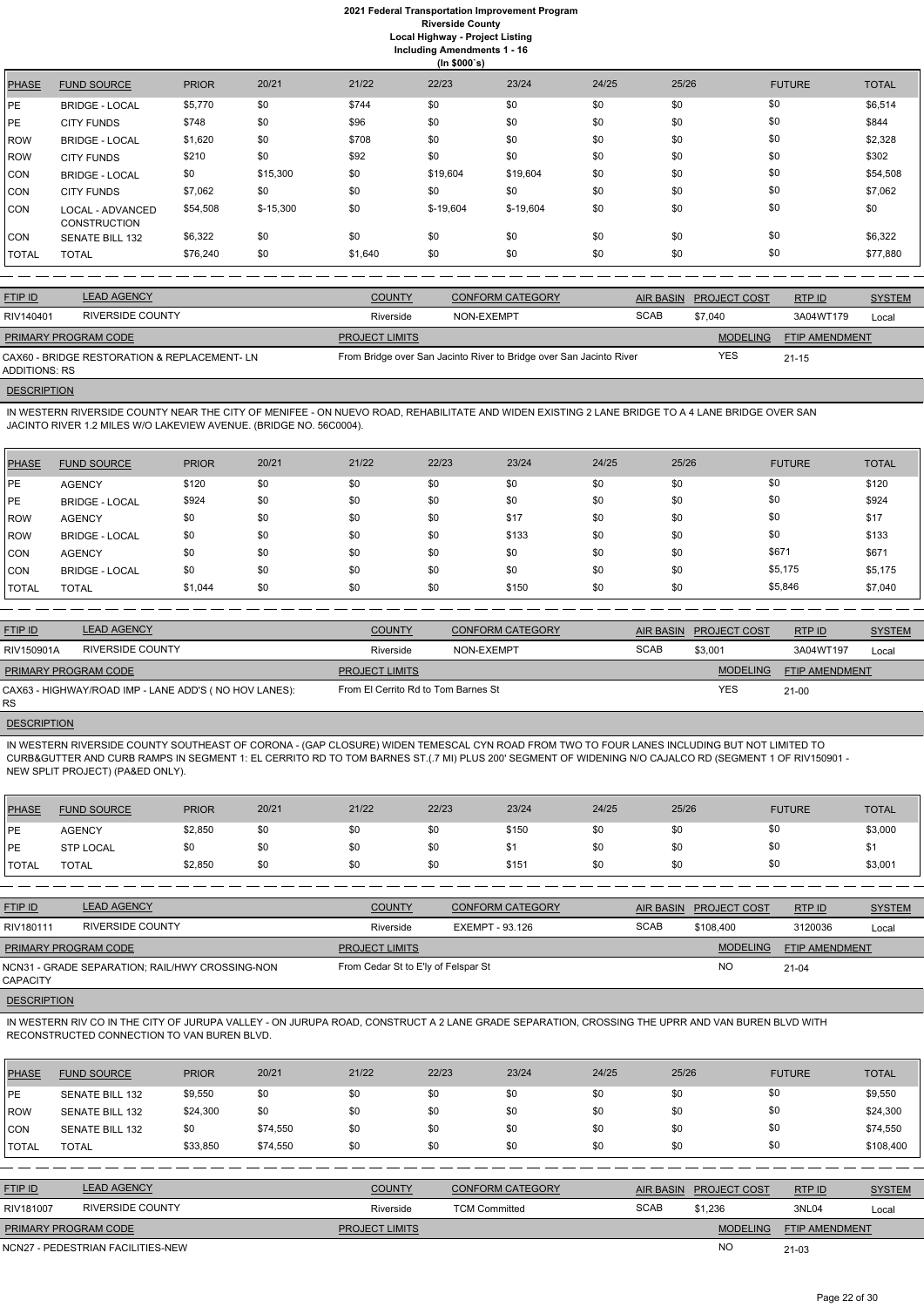# **DESCRIPTION**

IN WEST RIV CO IN UNINCORPORATED CABAZON : CABAZON SRTS SIDEWALK SAFETY IMPROVEMENTS: INSTALL 3,000 LF OF NEW S/W, CURB&GUTTER, PAVEMENT WIDENING, ADA CURB RAMPS, DRIVEWAY APPROACHES, SIGNS, MARKINGS ALONG THE EAST SIDE OF BROADWAY ST. (B/W CARMEN AVE & 400 FT. S/O MAIN ST) & ALONG THE S/S OF CARMEN AVE (B/W ALMOND ST & CABAZON ELEMENTARY) (ATP-3 AUG-STATEWIDE) (STATE-ONLY FUNDS)

| <b>PHASE</b> | <b>FUND SOURCE</b>                     | <b>PRIOR</b> | 20/21 | 21/22 | 22/23 | 23/24 | 24/25 | 25/26 | <b>FUTURE</b> | <b>TOTAL</b> |
|--------------|----------------------------------------|--------------|-------|-------|-------|-------|-------|-------|---------------|--------------|
| PE           | <b>ACTIVE</b><br><b>TRANSPORTATION</b> | \$122        | \$0   | \$0   | \$0   | \$0   | \$0   | \$0   | \$0           | \$122        |
| PE           | <b>COUNTY</b>                          | \$0          | \$0   | \$50  | \$0   | \$0   | \$0   | \$0   | \$0           | \$50         |
| ROW          | <b>ACTIVE</b><br><b>TRANSPORTATION</b> | \$160        | \$0   | \$0   | \$0   | \$0   | \$0   | \$0   | \$0           | \$160        |
| CON          | <b>ACTIVE</b><br><b>TRANSPORTATION</b> | \$0          | \$0   | \$788 | \$0   | \$0   | \$0   | \$0   | \$0           | \$788        |
| <b>CON</b>   | <b>COUNTY</b>                          | \$0          | \$0   | \$116 | \$0   | \$0   | \$0   | \$0   | \$0           | \$116        |
| <b>TOTAL</b> | <b>TOTAL</b>                           | \$282        | \$0   | \$954 | \$0   | \$0   | \$0   | \$0   | \$0           | \$1,236      |

| <b>FTIP ID</b>                                                     | <b>LEAD AGENCY</b>      | <b>COUNTY</b>         | <b>CONFORM CATEGORY</b> | AIR BASIN   | <b>PROJECT COST</b> | RTPID          | <b>SYSTEM</b> |
|--------------------------------------------------------------------|-------------------------|-----------------------|-------------------------|-------------|---------------------|----------------|---------------|
| RIV181110                                                          | <b>RIVERSIDE COUNTY</b> | Riverside             | NON-EXEMPT              | <b>SCAB</b> | \$34,312            | 3200L072       | Local         |
| <b>PRIMARY PROGRAM CODE</b>                                        |                         | <b>PROJECT LIMITS</b> |                         |             | <b>MODELING</b>     | FTIP AMENDMENT |               |
| CAX63 - HIGHWAY/ROAD IMP - LANE ADD'S (NO HOV LANES):<br><b>RS</b> |                         | From LEON RD to SR-79 |                         |             | <b>YES</b>          | $21 - 05$      |               |

**DESCRIPTION** 

IN WESTERN RIVERSIDE COUNTY - CONSTRUCT 6 LANE ARTERIAL ON CLINTON KEITH ROAD FROM LEON RD TO SR-79.

| <b>PHASE</b>  | <b>FUND SOURCE</b>   | <b>PRIOR</b> | 20/21 | 21/22    | 22/23 | 23/24 | 24/25 | 25/26 | <b>FUTURE</b> | <b>TOTAL</b> |
|---------------|----------------------|--------------|-------|----------|-------|-------|-------|-------|---------------|--------------|
| <b>IPE</b>    | <b>BONDS - LOCAL</b> | \$2,712      | \$0   | \$0      |       | \$0   | \$0   | \$0   |               | \$2,712      |
| <b>CON</b>    | <b>BONDS - LOCAL</b> | \$0          | \$0   | \$31,600 |       | \$0   | \$0   | \$0   |               | \$31,600     |
| <b>ITOTAL</b> | <b>TOTAL</b>         | \$2,712      | \$0   | \$31,600 | \$0   | \$0   | \$0   | \$0   | \$0           | \$34,312     |

| <b>FTIP ID</b>              | <b>LEAD AGENCY</b>                          | <b>COUNTY</b>         | <b>CONFORM CATEGORY</b> | AIR BASIN   | <b>PROJECT COST</b> | RTP ID                | <b>SYSTEM</b> |
|-----------------------------|---------------------------------------------|-----------------------|-------------------------|-------------|---------------------|-----------------------|---------------|
| RIV200701                   | RIVERSIDE COUNTY                            | Riverside             | EXEMPT - 93.126         | <b>SSAB</b> | \$7,054             | 3NL04                 | Local         |
| <b>PRIMARY PROGRAM CODE</b> |                                             | <b>PROJECT LIMITS</b> |                         |             | <b>MODELING</b>     | <b>FTIP AMENDMENT</b> |               |
|                             | NCN25 - BICYCLE & PEDESTRAIN FACILITIES-NEW |                       |                         |             | <b>NC</b>           | $21 - 04$             |               |

### **DESCRIPTION**

IN EASTERN RIVERSIDE CO. FOR THE UNINCORPORATED COMMUNITIES OF THERMAL AND OASIS: INSTALLATION OF APPROX. 62,304 LF OF MULTI-MODAL TRAILS (10 FOOT WIDE PATH), 12,144 LF OF PEDESTRIAN INFRASTRUCTURE (5 FOOT CONCRETE SIDEWALK WITH CURB AND GUTTER) AND 10 BENCHES. TC TO MATCH ATP. (SB1 FOR ENG AND FEDERAL FUNDS FOR CON).

| PHASE        | <b>FUND SOURCE</b>                     | <b>PRIOR</b> | 20/21 | 21/22   | 22/23 | 23/24 | 24/25 | 25/26 | <b>FUTURE</b> | <b>TOTAL</b> |
|--------------|----------------------------------------|--------------|-------|---------|-------|-------|-------|-------|---------------|--------------|
| <b>IPE</b>   | <b>ACTIVE</b><br><b>TRANSPORTATION</b> | \$300        | \$0   | \$550   | \$0   | \$0   | \$0   | \$0   | \$0           | \$850        |
| <b>ROW</b>   | <b>AGENCY</b>                          | \$0          | \$0   | \$30    | \$80  | \$0   | \$0   | \$0   | \$0           | \$110        |
| <b>CON</b>   | <b>ACTIVE</b><br><b>TRANSPORTATION</b> | \$0          | \$0   | \$5,994 | \$0   | \$0   | \$0   | \$0   | \$0           | \$5,994      |
| <b>CON</b>   | <b>AGENCY</b>                          | \$0          | \$0   | \$0     | \$100 | \$0   | \$0   | \$0   | \$0           | \$100        |
| <b>TOTAL</b> | <b>TOTAL</b>                           | \$300        | \$0   | \$6,574 | \$180 | \$0   | \$0   | \$0   | \$0           | \$7,054      |

| <u>FTIP ID</u>              | <b>LEAD AGENCY</b>      | <b>COUNTY</b>         | <b>CONFORM CATEGORY</b> | AIR BASIN | <b>PROJECT COST</b> | <b>RTPID</b>   | <b>SYSTEM</b> |
|-----------------------------|-------------------------|-----------------------|-------------------------|-----------|---------------------|----------------|---------------|
| RIV200707                   | <b>RIVERSIDE COUNTY</b> | Riverside             | <b>TCM</b>              | SCAB      | \$2.311             | 3NL04          | Local         |
| <b>PRIMARY PROGRAM CODE</b> |                         | <b>PROJECT LIMITS</b> |                         |           | <b>MODELING</b>     | FTIP AMENDMENT |               |

NO

### **DESCRIPTION**

IN WESTERN RIVERSIDE CO. FOR THE UNINCORPORATED AREA OF WARM SPRINGS AND IN THE CITY OF LAKE ELSINORE - EL TORO RD/DEXTER AVE SRTS SIDEWALK PROJECT: CONSTRUCT APPROX. 5,748 LF OF SIDEWALK, CURB AND GUTTER ON EL TORO/DEXTER FROM CARMELLA CT TO 630' N/O CENTRAL AVE INCLUDING 7 NEW CURB RAMPS, A NEW CROSSWALK AND 2 FLASHING BEACONS. SRTP PROGRAM INCLUDES: WALK/BIKE AUDIT, PED SAFETY CLASS, MOCK CITY EVENTS, AND SRTS LAW ENFORCEMENT.

| <b>PHASE</b>  | <b>FUND SOURCE</b>                     | <b>PRIOR</b> | 20/21 | 21/22 | 22/23 | 23/24   | 24/25 | 25/26 | <b>FUTURE</b> | <b>TOTAL</b> |
|---------------|----------------------------------------|--------------|-------|-------|-------|---------|-------|-------|---------------|--------------|
| <b>PE</b>     | <b>ACTIVE</b><br><b>TRANSPORTATION</b> | \$50         | \$330 | \$0   | \$0   | \$0     | \$0   | \$0   | \$0           | \$380        |
| <b>ROW</b>    | <b>ACTIVE</b><br>TRANSPORTATION        | \$0          | \$0   | \$0   | \$0   | \$80    | \$0   | \$0   | \$0           | \$80         |
| <b>CON</b>    | <b>ACTIVE</b><br><b>TRANSPORTATION</b> | \$0          | \$0   | \$0   | \$0   | \$1,851 | \$0   | \$0   | \$0           | \$1,851      |
| <b>ITOTAL</b> | <b>TOTAL</b>                           | \$50         | \$330 | \$0   | \$0   | \$1,931 | \$0   | \$0   | \$0           | \$2,311      |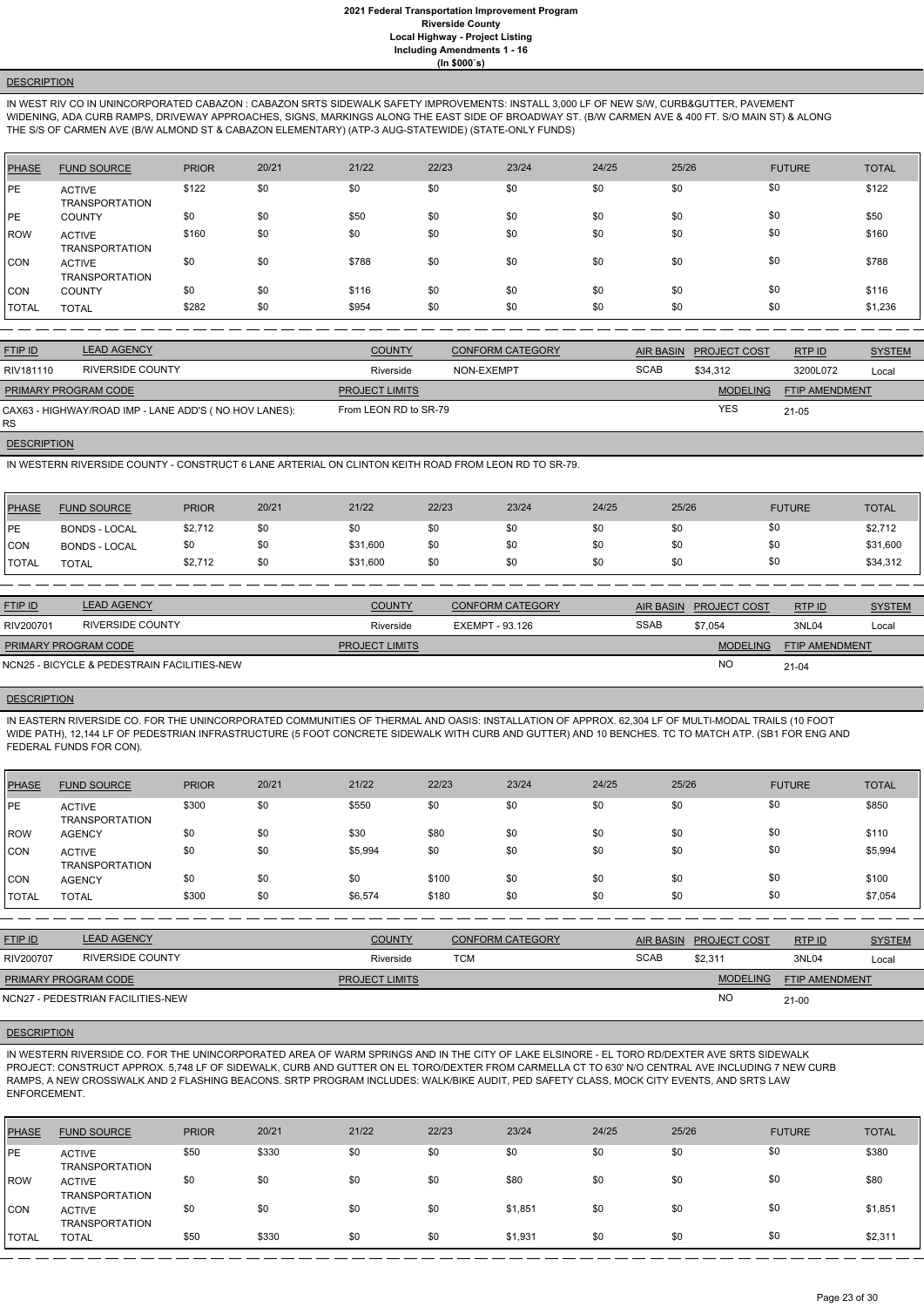**(In \$000`s)**

| <b>FTIP ID</b>              | <b>LEAD AGENCY</b> | <b>COUNTY</b>         | <b>CONFORM CATEGORY</b> |             | AIR BASIN PROJECT COST | RTPID                 | <b>SYSTEM</b> |
|-----------------------------|--------------------|-----------------------|-------------------------|-------------|------------------------|-----------------------|---------------|
| RIV200712                   | RIVERSIDE COUNTY   | Riverside             | EXEMPT - 93.126         | <b>SCAB</b> | \$580                  | 7120004               | Local         |
| <b>PRIMARY PROGRAM CODE</b> |                    | <b>PROJECT LIMITS</b> |                         |             | <b>MODELING</b>        | <b>FTIP AMENDMENT</b> |               |
| PLN40 - PLANNING            |                    |                       |                         |             |                        | $21-00$               |               |

### **DESCRIPTION**

IN WESTERN RIVERSIDE CO. - RIVERSIDE COUNTY SAFE ROUTES TO SCHOOL PROGRAM: IMPLEMENTATION OF A COMPREHENSIVE SRTS PROGRAM AT FIVE SCHOOLS IN THE CITY OF CORONA, INCLUDING PED/BIKE SAFETY EVENTS, ENCOURAGEMENT CAMPAIGNS AND WALKABILITY WORKSHOPS.

In Western Riv. Co. for Riverside County : Safe Routes for All Program-San Jacinto: Trainings for Pre-K through college students, park users, senior centers and homeless. Trainings include ped/bike safety, skills workshops and campaigns.

| PHASE        | <b>FUND SOURCE</b>              | <b>PRIOR</b> | 20/21 | 21/22 | 22/23 | 23/24 | 24/25 | 25/26 | <b>FUTURE</b> | <b>TOTAL</b> |
|--------------|---------------------------------|--------------|-------|-------|-------|-------|-------|-------|---------------|--------------|
| <b>CON</b>   | <b>ACTIVE</b><br>TRANSPORTATION | \$0          | \$325 | \$0   | \$0   | \$0   | \$0   | \$0   | \$0           | \$325        |
| <b>CON</b>   | <b>AGENCY</b>                   | \$0          | \$255 | \$0   | \$0   | \$0   | \$0   | \$0   | \$0           | \$255        |
| <b>TOTAL</b> | TOTAL                           | \$0          | \$580 | \$0   | \$0   | \$0   | \$0   | \$0   | \$0           | \$580        |
|              |                                 |              |       |       |       |       |       |       |               |              |

| <b>FTIP ID</b>              | <b>LEAD AGENCY</b> | <b>COUNTY</b>         | <b>CONFORM CATEGORY</b> |             | AIR BASIN PROJECT COST | RTPID                 | <b>SYSTEM</b> |
|-----------------------------|--------------------|-----------------------|-------------------------|-------------|------------------------|-----------------------|---------------|
| RIV210618                   | RIVERSIDE COUNTY   | Riverside             | EXEMPT - 93.126         | <b>SCAB</b> | \$600                  | 7120004               | Local         |
| <b>PRIMARY PROGRAM CODE</b> |                    | <b>PROJECT LIMITS</b> |                         |             | <b>MODELING</b>        | <b>FTIP AMENDMENT</b> |               |
| PLN40 - PLANNING            |                    |                       |                         |             | <b>NO</b>              | 21-06                 |               |

### **DESCRIPTION**

In Western Riv. Co. in the City of Hemet - Safe Routes for All Program in Hemet: For Pre-K through college students, park users, senior centers and homeless. Trainings include ped/bike safety, skills workshops and campaigns.

IN WESTERN RIV CO - NEW MID CO PKWY: CONS 6 THRU LN (3 LNS IN EA DIR) APPROX 16 MI. BTWN I-215 IN PERRIS EAST TO SR79 IN SAN JACINTO, INC. CONS/RECONS OF 13 ICs, ADD OF AUX LN REDLANDS-EVANS & EB AUXILIARY LN EVANS-ANTELOPE. I-215 IMP: ADD 1 MF LN IN EA DIR NUEVO RD -VAN BUREN BLVD, & 1 AUX LN IN EA DIR MID CO PKWY-CAJALCO/RAMONA EXP & FROM MID CO PKWY-NUEVO (PORTION OF MCP SPLIT TO PLACENTIA RIV031218A AND MCP CC2 SPLIT TO RIV031218B).

| PHASE            | <b>FUND SOURCE</b>                     | <b>PRIOR</b> | 20/21 | 21/22                 | 22/23 | 23/24                   | 24/25 | 25/26                |                     | <b>FUTURE</b>         | <b>TOTAL</b>  |
|------------------|----------------------------------------|--------------|-------|-----------------------|-------|-------------------------|-------|----------------------|---------------------|-----------------------|---------------|
| <b>ICON</b>      | <b>ACTIVE</b><br><b>TRANSPORTATION</b> | \$0          | \$0   | \$0                   | \$600 | \$0                     | \$0   | \$0                  | \$0                 |                       | \$600         |
| <b>TOTAL</b>     | <b>TOTAL</b>                           | \$0          | \$0   | \$0                   | \$600 | \$0                     | \$0   | \$0                  | \$0                 |                       | \$600         |
|                  |                                        |              |       |                       |       |                         |       |                      |                     |                       |               |
| FTIPID           | <b>LEAD AGENCY</b>                     |              |       | <b>COUNTY</b>         |       | <b>CONFORM CATEGORY</b> |       | <b>AIR BASIN</b>     | <b>PROJECT COST</b> | RTP ID                | <b>SYSTEM</b> |
| RIV210631        | <b>RIVERSIDE COUNTY</b>                |              |       | Riverside             |       | EXEMPT - 93.126         |       | <b>SCAB</b><br>\$636 |                     | 3NL04                 | Local         |
|                  | PRIMARY PROGRAM CODE                   |              |       | <b>PROJECT LIMITS</b> |       |                         |       |                      | <b>MODELING</b>     | <b>FTIP AMENDMENT</b> |               |
| PLN40 - PLANNING |                                        |              |       |                       |       |                         |       |                      |                     | $21 - 06$             |               |

### **DESCRIPTION**

| PHASE        | <b>FUND SOURCE</b>                     | <b>PRIOR</b> | 20/21 | 21/22 | 22/23 | 23/24 | 24/25 | 25/26 | <b>FUTURE</b> | <b>TOTAL</b> |
|--------------|----------------------------------------|--------------|-------|-------|-------|-------|-------|-------|---------------|--------------|
| <b>CON</b>   | <b>ACTIVE</b><br><b>TRANSPORTATION</b> | \$0          | \$0   | \$0   | \$348 | \$0   | \$0   | \$0   | \$0           | \$348        |
| <b>CON</b>   | <b>AGENCY</b>                          | \$0          | \$0   | \$0   | \$288 | \$0   | \$0   | \$0   | \$0           | \$288        |
| <b>TOTAL</b> | <b>TOTAL</b>                           | \$0          | \$0   | \$0   | \$636 | \$0   | \$0   | \$0   | \$0           | \$636        |

| <b>FTIP ID</b>                        | <b>LEAD AGENCY</b>                       | <b>COUNTY</b>                       | CONFORM CATEGORY |             | AIR BASIN PROJECT COST | RTP ID                | <b>SYSTEM</b> |
|---------------------------------------|------------------------------------------|-------------------------------------|------------------|-------------|------------------------|-----------------------|---------------|
| RIV031218                             | RIVERSIDE COUNTY TRANS COMMISSION (RCTC) | Riverside                           | NON-EXEMPT       | <b>SCAB</b> | \$2.168.081            | RIV031218             | Local         |
| <b>PRIMARY PROGRAM CODE</b>           |                                          | <b>PROJECT LIMITS</b>               |                  |             | <b>MODELING</b>        | <b>FTIP AMENDMENT</b> |               |
| CAX67 - NEW HIGHWAY (NO HOV LANE): RS |                                          | From Mid County Parkway to Nuevo Rd |                  |             | YES                    | $21 - 03$             |               |



| <b>PHASE</b> | <b>FUND SOURCE</b>      | <b>PRIOR</b> | 20/21 | 21/22 | 22/23 | 23/24 | 24/25 | 25/26 | <b>FUTURE</b> | <b>TOTAL</b> |
|--------------|-------------------------|--------------|-------|-------|-------|-------|-------|-------|---------------|--------------|
| <b>IPE</b>   | <b>AGENCY</b>           | \$0          | \$0   | \$0   | \$0   | \$0   | \$0   | \$0   | \$100,000     | \$100,000    |
| <b>IPE</b>   | DEMO - TEA 21           | \$500        | \$0   | \$0   | \$0   | \$0   | \$0   | \$0   | \$0           | \$500        |
| <b>IPE</b>   | <b>RIV CO SALES TAX</b> | \$0          | \$0   | \$0   | \$0   | \$0   | \$0   | \$0   | \$106,000     | \$106,000    |
| <b>IPE</b>   | <b>WESTERN RIV TUMF</b> | \$92,200     | \$0   | \$0   | \$0   | \$0   | \$0   | \$0   | \$0           | \$92,200     |
| ROW          | <b>AGENCY</b>           | \$0          | \$0   | \$0   | \$0   | \$0   | \$0   | \$0   | \$132,000     | \$132,000    |
| ROW          | RIV CO SALES TAX        | \$0          | \$0   | \$0   | \$0   | \$0   | \$0   | \$0   | \$121,500     | \$121,500    |
| ROW          | <b>WESTERN RIV TUMF</b> | \$61,881     | \$0   | \$0   | \$0   | \$0   | \$0   | \$0   | \$0           | \$61,881     |
| CON          | <b>AGENCY</b>           | \$0          | \$0   | \$0   | \$0   | \$0   | \$0   | \$0   | \$880,000     | \$880,000    |
| ICON         | RIV CO SALES TAX        | \$0          | \$0   | \$0   | \$0   | \$0   | \$0   | \$0   | \$674,000     | \$674,000    |
| <b>TOTAL</b> | <b>TOTAL</b>            | \$154,581    | \$0   | \$0   | \$0   | \$0   | \$0   | \$0   | \$2,013,500   | \$2,168,081  |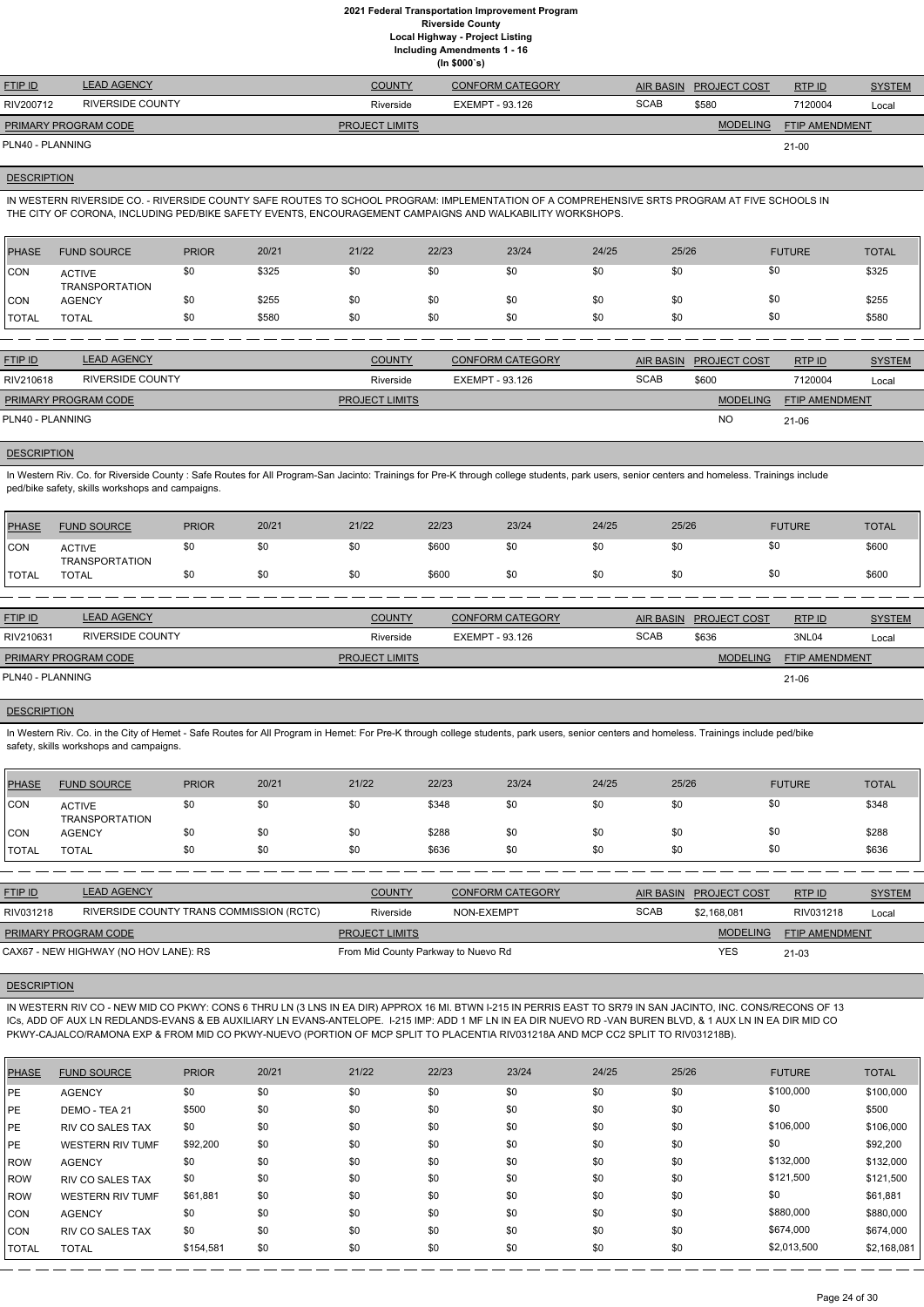**(In \$000`s)**

| <b>FTIP ID</b>                        | <b>LEAD AGENCY</b>                       | <b>COUNTY</b>                          | <b>CONFORM CATEGORY</b> | AIR BASIN   | <b>PROJECT COST</b> | RTP ID                | <b>SYSTEM</b> |
|---------------------------------------|------------------------------------------|----------------------------------------|-------------------------|-------------|---------------------|-----------------------|---------------|
| RIV031218B                            | RIVERSIDE COUNTY TRANS COMMISSION (RCTC) | Riverside                              | NON-EXEMPT              | <b>SCAB</b> | \$226.764           | RIV031218             | Local         |
| <b>PRIMARY PROGRAM CODE</b>           |                                          | <b>PROJECT LIMITS</b>                  |                         |             | <b>MODELING</b>     | <b>FTIP AMENDMENT</b> |               |
| CAX67 - NEW HIGHWAY (NO HOV LANE): RS |                                          | From Redlands Ave to Ramona Expressway |                         | <b>YES</b>  | $21 - 15$           |                       |               |

### **DESCRIPTION**

New Mid County Parkway (MCP) Construction Contract 2 - In the City of Perris and portions of unincorporated Riverside County: Construct 2-4 lanes on future MCP alignment between Redlands Ave and future Antelope Rd.

| <b>PHASE</b> | <b>FUND SOURCE</b>                            | <b>PRIOR</b> | 20/21    | 21/22    | 22/23   | 23/24 | 24/25 | 25/26 | <b>FUTURE</b> | <b>TOTAL</b> |
|--------------|-----------------------------------------------|--------------|----------|----------|---------|-------|-------|-------|---------------|--------------|
| <b>PE</b>    | Coronavirus<br>Response-Relief Supp           | \$0          | \$0      | \$6,314  | \$0     | \$0   | \$0   | \$0   | \$0           | \$6,314      |
| <b>IPE</b>   | <b>SB1 LOCAL</b><br><b>PARTNERSHIP</b>        | \$0          | \$0      | \$5,686  | \$0     | \$0   | \$0   | \$0   | \$0           | \$5,686      |
| <b>IPE</b>   | SURFACE TRANS BLK<br><b>GRNT LOCAL</b>        | \$0          | \$0      | \$0      | \$1,600 | \$0   | \$0   | \$0   | \$0           | \$1,600      |
| ROW          | <b>SURFACE TRANS BLK</b><br><b>GRNT LOCAL</b> | \$14,466     | \$19,348 | \$3,125  | \$0     | \$0   | \$0   | \$0   | \$0           | \$36,939     |
| <b>IROW</b>  | <b>WESTERN RIV TUMF</b>                       | \$0          | \$4,381  | \$405    | \$0     | \$0   | \$0   | \$0   | \$0           | \$4,786      |
| CON          | <b>AGENCY</b>                                 | \$0          | \$0      | \$0      | \$0     | \$0   | \$0   | \$0   | \$171,439     | \$171,439    |
| <b>TOTAL</b> | <b>TOTAL</b>                                  | \$14,466     | \$23,729 | \$15,530 | \$1,600 | \$0   | \$0   | \$0   | \$171,439     | \$226,764    |

| <b>FTIP ID</b>              | <b>LEAD AGENCY</b>                        | <b>COUNTY</b>         | <b>CONFORM CATEGORY</b> |             | AIR BASIN PROJECT COST | RTPID                 | <b>SYSTEM</b> |
|-----------------------------|-------------------------------------------|-----------------------|-------------------------|-------------|------------------------|-----------------------|---------------|
| RIV130401                   | RIVERSIDE COUNTY TRANS COMMISSION (RCTC)  | Riverside             | EXEMPT - 93.126         | <b>SCAB</b> | \$42                   | 3AL304                | Local         |
| <b>PRIMARY PROGRAM CODE</b> |                                           | <b>PROJECT LIMITS</b> |                         |             | <b>MODELING</b>        | <b>FTIP AMENDMENT</b> |               |
|                             | LUM02 - REHABILITATION AND RECONSTRUCTION |                       |                         |             | <b>NO</b>              | $21-00$               |               |

### **DESCRIPTION**

GROUPED PROJECTS FOR PAVEMENT RESURFACING AND/OR REHABILITATION ON THE LOCAL ROADS SYSTEM: PROJECTS ARE CONSISTENT WITH 40 CFR PART 93.126 EXEMPT TABLES 2 AND TABLE 3 CATEGORIES - PAVEMENT RESURFACING AND/OR REHABILITATION.

| PHASE        | <b>FUND SOURCE</b> | <b>PRIOR</b> | 20/21 | 21/22 | 22/23 | 23/24 | 24/25 | 25/26 | <b>FUTURE</b> | <b>TOTAL</b> |
|--------------|--------------------|--------------|-------|-------|-------|-------|-------|-------|---------------|--------------|
| <b>CON</b>   | <b>CITY FUNDS</b>  |              | \$5   | \$0   | \$0   | \$0   | \$0   | \$0   | \$0           | \$5          |
| <b>CON</b>   | <b>STP LOCAL</b>   |              | \$37  | \$0   | \$0   | \$0   | \$0   | \$0   | \$0           | \$37         |
| <b>TOTAL</b> | <b>TOTAL</b>       |              | \$42  | \$0   | \$0   | \$0   | \$0   | \$0   | \$0           | \$42         |

| <b>FTIP ID</b>       | <b>LEAD AGENCY</b>                              | <b>COUNTY</b>         | <b>CONFORM CATEGORY</b> | AIR BASIN   | <b>PROJECT COST</b> | RTP ID                | <b>SYSTEM</b> |
|----------------------|-------------------------------------------------|-----------------------|-------------------------|-------------|---------------------|-----------------------|---------------|
| RIV111121            | RIVERSIDE, CITY OF                              | Riverside             | EXEMPT - 93.126         | <b>SCAB</b> | \$55,500            | 3GL04                 | Local         |
| PRIMARY PROGRAM CODE |                                                 | <b>PROJECT LIMITS</b> |                         |             | <b>MODELING</b>     | <b>FTIP AMENDMENT</b> |               |
| <b>CAPACITY</b>      | NCN31 - GRADE SEPARATION: RAIL/HWY CROSSING-NON |                       |                         |             | <b>NC</b>           | $21 - 01$             |               |

**DESCRIPTION** 

IN RIVERSIDE ON THIRD STREET: REPLACE EXISTING 4 LANE (2 IN EACH DIRECTION) R/R/ X-ING WITH A 4-LN (2 LNS IN EA DIR - NON-CAPACITY) U.C. GRADE SEPARATION ON THIRD ST BETWEEN VINE ST AND PARK AVE.

| <b>PHASE</b>   | <b>FUND SOURCE</b>                            | <b>PRIOR</b> | 20/21    | 21/22          | 22/23                | 23/24                   | 24/25 | 25/26            |                     | <b>FUTURE</b>  | <b>TOTAL</b>  |
|----------------|-----------------------------------------------|--------------|----------|----------------|----------------------|-------------------------|-------|------------------|---------------------|----------------|---------------|
| PE             | <b>WESTERN RIV TUMF</b>                       | \$4,000      | \$0      | \$0            | \$0                  | \$0                     | \$0   | \$0              |                     | \$0            | \$4,000       |
| ROW            | <b>CMAQ</b>                                   | \$0          | \$18,000 | \$0            | \$0                  | \$0                     | \$0   | \$0              |                     | \$0            | \$18,000      |
| ROW            | <b>RIV CO SALES TAX</b>                       | \$0          | \$750    | \$0            | \$0                  | \$0                     | \$0   | \$0              |                     | \$0            | \$750         |
| ROW            | <b>WESTERN RIV TUMF</b>                       | \$0          | \$4,250  | \$0            | \$0                  | \$0                     | \$0   | \$0              |                     | \$0            | \$4,250       |
| CON            | <b>AGENCY</b>                                 | \$0          | \$0      | \$0            | \$21,500             | \$0                     | \$0   | \$0              |                     | \$0            | \$21,500      |
| <b>CON</b>     | PRIVATE FUNDS                                 | \$0          | \$0      | \$0            | \$2,000              | \$0                     | \$0   | \$0              |                     | \$0            | \$2,000       |
| CON            | <b>SECTION 190 GRADE</b><br><b>SEPARATION</b> | \$0          | \$0      | \$0            | \$5,000              | \$0                     | \$0   | \$0              |                     | \$0            | \$5,000       |
| <b>TOTAL</b>   | <b>TOTAL</b>                                  | \$4,000      | \$23,000 | \$0            | \$28,500             | \$0                     | \$0   | \$0              |                     | \$0            | \$55,500      |
|                |                                               |              |          |                |                      |                         |       |                  |                     |                |               |
| <b>FTIP ID</b> | <b>LEAD AGENCY</b>                            |              |          | <b>COUNTY</b>  |                      | <b>CONFORM CATEGORY</b> |       | <b>AIR BASIN</b> | <b>PROJECT COST</b> | RTP ID         | <b>SYSTEM</b> |
| RIV181012      | RIVERSIDE, CITY OF                            |              |          | Riverside      | <b>TCM Committed</b> |                         |       | <b>SCAB</b>      | \$1,215             | 3NL04          | Local         |
|                | PRIMARY PROGRAM CODE                          |              |          | PROJECT LIMITS |                      |                         |       |                  | <b>MODELING</b>     | FTIP AMENDMENT |               |
|                | NCN27 - PEDESTRIAN FACILITIES-NEW             |              |          |                |                      |                         |       |                  | <b>NO</b>           | $21-00$        |               |

# **DESCRIPTION**

IN WESTERN RIVERSIDE COUNTY IN THE CITY OF RIVERSIDE - LA SIERRA NEIGHBORHOOD SIDEWALK IMP: INSTALLATION OF 1.28 MILE OF ADA-COMPLIANT SIDEWALK ON CARMINE ST, RICHMOND ST, NORWOOD AVE. FROM COLLEGE AVENUE TO SIERRA VISTA AVE., ON DOVERWOOD DR. FROM BUTLER DR. TO LA SIERRA AVE., ON A PORTION OF BUTLER DR. AND ON COLLEGE AVE FROM DOVERWOOD DR. TO NORWOOD AVE. (ATP-3 AUG STATEWIDE, SOF)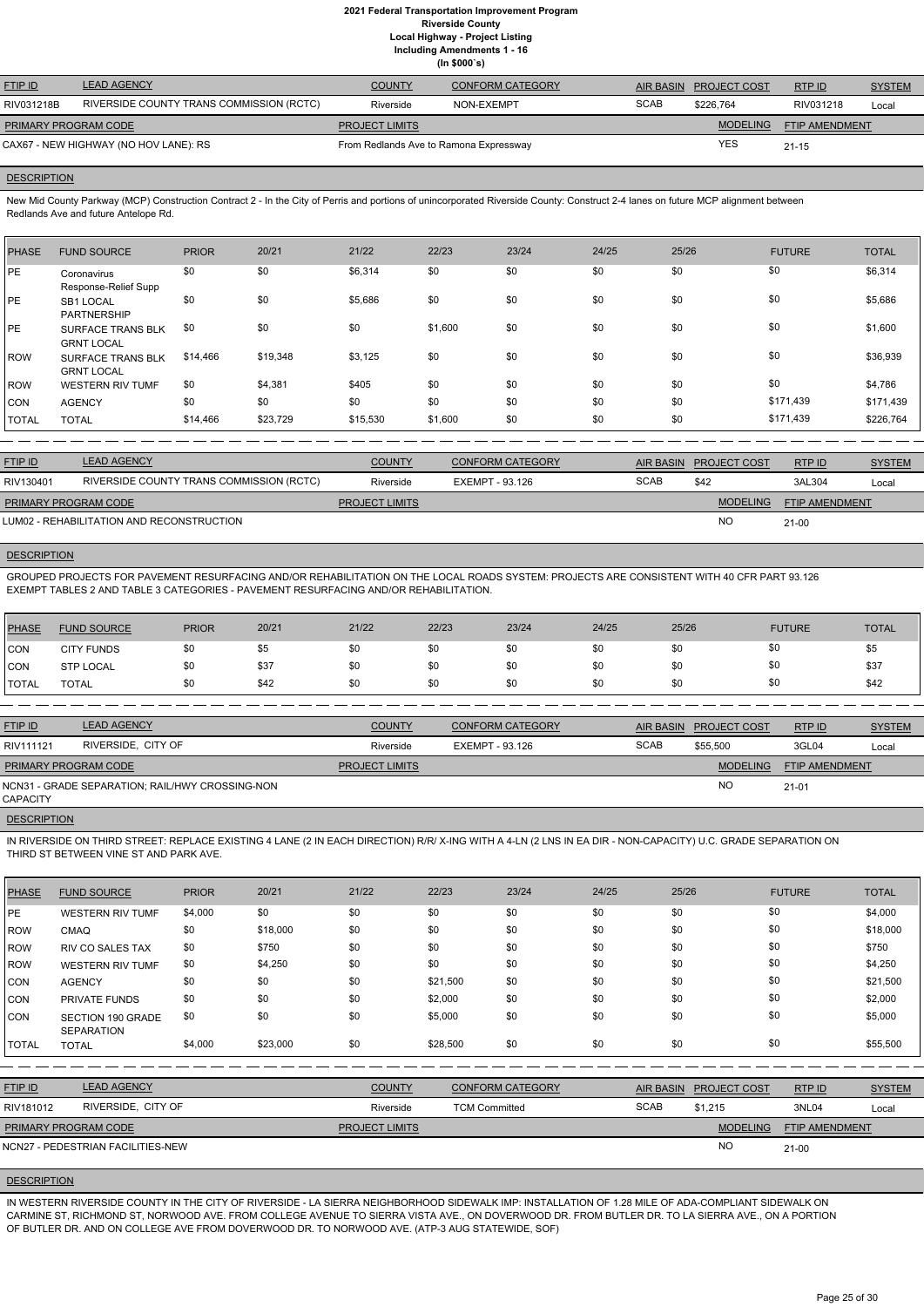| <b>PHASE</b> | <b>FUND SOURCE</b>                     | <b>PRIOR</b> | 20/21   | 21/22 | 22/23 | 23/24 | 24/25 | 25/26 | <b>FUTURE</b> | <b>TOTAL</b> |
|--------------|----------------------------------------|--------------|---------|-------|-------|-------|-------|-------|---------------|--------------|
| PE           | <b>CITY FUNDS</b>                      | \$125        | \$0     | \$0   | \$0   | \$0   | \$0   | \$0   | \$0           | \$125        |
| <b>ROW</b>   | <b>CITY FUNDS</b>                      | \$10         | \$0     | \$0   | \$0   | \$0   | \$0   | \$0   | \$0           | \$10         |
| <b>CON</b>   | <b>ACTIVE</b><br><b>TRANSPORTATION</b> | \$0          | \$999   | \$0   | \$0   | \$0   | \$0   | \$0   | \$0           | \$999        |
| <b>CON</b>   | <b>CITY FUNDS</b>                      | \$0          | \$81    | \$0   | \$0   | \$0   | \$0   | \$0   | \$0           | \$81         |
| <b>TOTAL</b> | <b>TOTAL</b>                           | \$135        | \$1,080 | \$0   | \$0   | \$0   | \$0   | \$0   | \$0           | \$1,215      |

| <b>FTIP ID</b>              | <b>LEAD AGENCY</b> | <b>COUNTY</b>                       | <b>CONFORM CATEGORY</b> |             | AIR BASIN PROJECT COST | RTPID                 | <b>SYSTEM</b> |
|-----------------------------|--------------------|-------------------------------------|-------------------------|-------------|------------------------|-----------------------|---------------|
| 991203A                     | <b>TEMECULA</b>    | Riverside                           | NON-EXEMPT              | <b>SCAB</b> | \$24.199               | 991203                | Local         |
| <b>PRIMARY PROGRAM CODE</b> |                    | <b>PROJECT LIMITS</b>               |                         |             | <b>MODELING</b>        | <b>FTIP AMENDMENT</b> |               |
| CAN65 - NEW BRIDGE: NRS     |                    | From Enterprise Cir West to Diaz Rd |                         |             | <b>YES</b>             | $21 - 15$             |               |

# **DESCRIPTION**

IN WESTERN RIV CO IN THE CITY OF TEMECULA: PHASE 2: REPLACE 2-LANE LOW WATER CROSSING WITH 4-LANE BRIDGE (BR#00L0087) OVER MURRIETA CREEK AT AVENIDA ALVARADO. SEE 991203 FOR PHASE 1.

| <b>PHASE</b> | <b>FUND SOURCE</b>    | <b>PRIOR</b> | 20/21 | 21/22 | 22/23 | 23/24   | 24/25 | 25/26 | <b>FUTURE</b> | <b>TOTAL</b> |
|--------------|-----------------------|--------------|-------|-------|-------|---------|-------|-------|---------------|--------------|
| <b>PE</b>    | <b>BRIDGE - LOCAL</b> | \$310        | \$266 | \$0   | \$0   | \$0     | \$824 | \$0   | \$0           | \$1,400      |
| IPE.         | <b>CITY FUNDS</b>     | \$40         | \$34  | \$0   | \$0   | \$0     | \$107 | \$0   | \$0           | \$181        |
| ROW          | <b>BRIDGE - LOCAL</b> | \$0          | \$0   | \$0   | \$0   | \$3,055 | \$0   | \$0   | \$0           | \$3,055      |
| ROW          | <b>CITY FUNDS</b>     | \$0          | \$0   | \$0   | \$0   | \$396   | \$0   | \$0   | \$0           | \$396        |
| CON          | <b>BRIDGE - LOCAL</b> | \$0          | \$0   | \$0   | \$0   | \$0     | \$0   | \$0   | \$16,969      | \$16,969     |
| <b>CON</b>   | <b>CITY FUNDS</b>     | \$0          | \$0   | \$0   | \$0   | \$0     | \$0   | \$0   | \$2,198       | \$2,198      |
| <b>TOTAL</b> | <b>TOTAL</b>          | \$350        | \$300 | \$0   | \$0   | \$3,451 | \$931 | \$0   | \$19,167      | \$24,199     |

| <b>FTIP ID</b>              | <b>LEAD AGENCY</b> | <b>COUNTY</b>         | <b>CONFORM CATEGORY</b>                                    | AIR BASIN   | <b>PROJECT COST</b> | RTP ID                | <b>SYSTEM</b> |
|-----------------------------|--------------------|-----------------------|------------------------------------------------------------|-------------|---------------------|-----------------------|---------------|
| RIV060113                   | <b>TEMECULA</b>    | Riverside             | NON-EXEMPT                                                 | <b>SCAB</b> | \$14.327            | RIV060113             | Local         |
| <b>PRIMARY PROGRAM CODE</b> |                    | <b>PROJECT LIMITS</b> |                                                            |             | <b>MODELING</b>     | <b>FTIP AMENDMENT</b> |               |
| CAN65 - NEW BRIDGE: NRS     |                    |                       | From Existing terminus of Western Bypass (St) to Pujol St. |             | YES                 | 21-05                 |               |

# **DESCRIPTION**

CONSTRUCT NEW 4 LANE BRIDGE OVER MURRIETA CREEK (PART OF WESTERN BYPASS CORRIDOR) INCLUDING APPROACHES, CURB & GUTTER, SIDEWALKS, & STORM DRAIN FACILITIES

| <b>PHASE</b> | <b>FUND SOURCE</b>      | <b>PRIOR</b> | 20/21 | 21/22 | 22/23 | 23/24 | 24/25    | 25/26 | <b>FUTURE</b> | <b>TOTAL</b> |
|--------------|-------------------------|--------------|-------|-------|-------|-------|----------|-------|---------------|--------------|
| <b>IPE</b>   | <b>CITY FUNDS</b>       | \$191        | \$0   | \$0   | \$0   | \$0   | \$0      | \$0   | \$0           | \$191        |
| PE           | <b>WESTERN RIV TUMF</b> | \$748        | \$0   | \$0   | \$0   | \$0   | \$0      | \$0   | \$0           | \$748        |
| <b>ROW</b>   | <b>CITY FUNDS</b>       | \$52         | \$0   | \$0   | \$0   | \$0   | \$0      | \$0   | \$0           | \$52         |
| <b>ROW</b>   | WESTERN RIV TUMF        | \$54         | \$0   | \$0   | \$0   | \$0   | \$0      | \$0   | \$0           | \$54         |
| <b>CON</b>   | <b>CITY FUNDS</b>       | \$0          | \$0   | \$0   | \$0   | \$0   | \$5,906  | \$0   | \$0           | \$5,906      |
| <b>CON</b>   | WESTERN RIV TUMF        | \$0          | \$0   | \$0   | \$0   | \$0   | \$7,376  | \$0   | \$0           | \$7,376      |
| <b>TOTAL</b> | <b>TOTAL</b>            | \$1,045      | \$0   | \$0   | \$0   | \$0   | \$13,282 | \$0   | \$0           | \$14,327     |

| <b>FTIP ID</b>              | <b>LEAD AGENCY</b>                    | <b>COUNTY</b>                            | <b>CONFORM CATEGORY</b> |             | AIR BASIN PROJECT COST | RTP ID                | <b>SYSTEM</b> |
|-----------------------------|---------------------------------------|------------------------------------------|-------------------------|-------------|------------------------|-----------------------|---------------|
| RIV060114                   | TEMECULA                              | Riverside                                | NON-EXEMPT              | <b>SCAB</b> | \$23,500               | RIV060114             | Local         |
| <b>PRIMARY PROGRAM CODE</b> |                                       | <b>PROJECT LIMITS</b>                    |                         |             | <b>MODELING</b>        | <b>FTIP AMENDMENT</b> |               |
|                             | CAX67 - NEW HIGHWAY (NO HOV LANE): RS | From SR79 south to Rancho California Rd. |                         |             | <b>YES</b>             | $21 - 05$             |               |

# **DESCRIPTION**

# IN SOUTHWEST TEMECULA: DESIGN AND CONSTRUCT 4 LANE WESTERN BYPASS CORRIDOR (PHASE 1) FROM SR79 SOUTH TO RANCHO CALIFORNIA RD

| <b>PHASE</b>   | <b>FUND SOURCE</b>                    | <b>PRIOR</b> | 20/21 | 21/22                 | 22/23                  | 23/24                   | 24/25    | 25/26            |                     | <b>FUTURE</b>         | <b>TOTAL</b>  |
|----------------|---------------------------------------|--------------|-------|-----------------------|------------------------|-------------------------|----------|------------------|---------------------|-----------------------|---------------|
| PE             | <b>CITY FUNDS</b>                     | \$43         | \$0   | \$0                   | \$0                    | \$0                     | \$0      | \$0              |                     | \$0                   | \$43          |
| l PE           | <b>WESTERN RIV TUMF</b>               | \$127        | \$0   | \$0                   | \$0                    | \$0                     | \$0      | \$0              |                     | \$0                   | \$127         |
| ROW            | <b>CITY FUNDS</b>                     | \$168        | \$0   | \$0                   | \$0                    | \$0                     | \$0      | \$0              |                     | \$0                   | \$168         |
| <b>CON</b>     | <b>AGENCY</b>                         | \$0          | \$0   | \$0                   | \$0                    | \$0                     | \$23,162 | \$0              |                     | \$0                   | \$23,162      |
| <b>TOTAL</b>   | <b>TOTAL</b>                          | \$338        | \$0   | \$0                   | \$0                    | \$0                     | \$23,162 | \$0              |                     | \$0                   | \$23,500      |
|                |                                       |              |       |                       |                        |                         |          |                  |                     |                       |               |
| <b>FTIP ID</b> | <b>LEAD AGENCY</b>                    |              |       | <b>COUNTY</b>         |                        | <b>CONFORM CATEGORY</b> |          | <b>AIR BASIN</b> | <b>PROJECT COST</b> | RTP ID                | <b>SYSTEM</b> |
| RIV140301      | <b>TEMECULA</b>                       |              |       | Riverside             | <b>EXEMPT - 93.126</b> |                         |          | <b>SCAB</b>      | \$6,289             | 3NL04                 | Local         |
|                | PRIMARY PROGRAM CODE                  |              |       | <b>PROJECT LIMITS</b> |                        |                         |          |                  | <b>MODELING</b>     | <b>FTIP AMENDMENT</b> |               |
|                | NCN50 - RECREATIONAL FACILITIES - NEW |              |       |                       |                        |                         |          |                  | <b>NO</b>           | $21 - 03$             |               |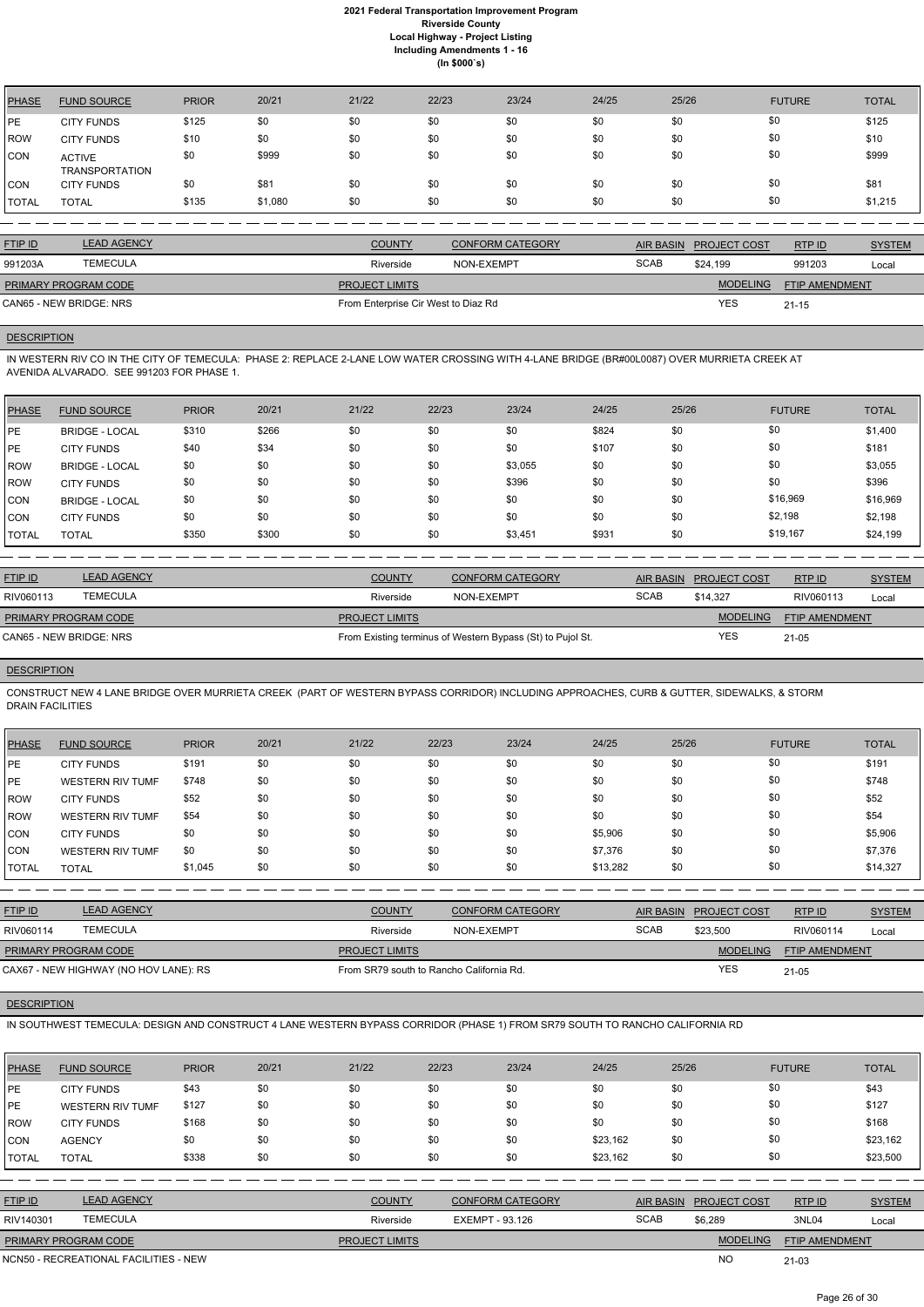# **DESCRIPTION**

IN WESTERN RIVERSIDE COUNTY FOR THE CITY OF TEMECULA - CONSTRUCT REMAINING ONE MILE MISSING LINK IN THE SANTA GERTRUDIS CREEK RECREATIONAL MULTI-USE PEDESTRIAN AND BICYCLE TRAIL FROM YNEZ ROAD TO MURRIETA CREEK MULTI-PURPOSE TRAIL.

| PHASE        | <b>FUND SOURCE</b>              | <b>PRIOR</b> | 20/21   | 21/22 | 22/23 | 23/24 | 24/25 | 25/26 | <b>FUTURE</b> | <b>TOTAL</b> |
|--------------|---------------------------------|--------------|---------|-------|-------|-------|-------|-------|---------------|--------------|
| <b>PE</b>    | <b>ACTIVE</b><br>TRANSPORTATION | \$189        | \$0     | \$0   | \$0   | \$0   | \$0   | \$0   | \$0           | \$189        |
| <b>IPE</b>   | <b>CITY FUNDS</b>               | \$698        | \$0     | \$0   | \$0   | \$0   | \$0   | \$0   | \$0           | \$698        |
| ROW          | <b>CITY FUNDS</b>               | \$76         | \$0     | \$0   | \$0   | \$0   | \$0   | \$0   | \$0           | \$76         |
| <b>CON</b>   | <b>ACTIVE</b><br>TRANSPORTATION | \$0          | \$3,570 | \$0   | \$0   | \$0   | \$0   | \$0   | \$0           | \$3,570      |
| CON          | <b>CITY FUNDS</b>               | \$0          | \$1,756 | \$0   | \$0   | \$0   | \$0   | \$0   | \$0           | \$1,756      |
| <b>TOTAL</b> | <b>TOTAL</b>                    | \$963        | \$5,326 | \$0   | \$0   | \$0   | \$0   | \$0   | \$0           | \$6,289      |

| <b>FTIP ID</b>              | <b>LEAD AGENCY</b>                                  | <b>COUNTY</b>                           | <b>CONFORM CATEGORY</b> | AIR BASIN   | <b>PROJECT COST</b> | RTP ID                | <b>SYSTEM</b> |
|-----------------------------|-----------------------------------------------------|-----------------------------------------|-------------------------|-------------|---------------------|-----------------------|---------------|
| RIV180134                   | TEMECULA                                            | Riverside                               | <b>TCM Committed</b>    | <b>SCAB</b> | \$5,567             | 3160042               | Local         |
| <b>PRIMARY PROGRAM CODE</b> |                                                     | <b>PROJECT LIMITS</b>                   |                         |             | <b>MODELING</b>     | <b>FTIP AMENDMENT</b> |               |
|                             | CART2 - HIGHWAY/ROAD IMP - LANE ADD'S - w/TCM : NRS | From Rancho Vista Road to La Paz Street |                         |             | <b>YES</b>          | $21 - 05$             |               |

# **DESCRIPTION**

IN WESTERN RIV CO IN THE CITY OF TEMECULA - YNEZ RD WIDENING FROM 2 TO 4-LANES FROM RANCHO VISTA RD TO LA PAZ ST, INCLUDING CURB & GUTTER, SIDEWALK, ADA IMPROVEMENTS, AND LANDSCAPE MEDIAN.

| PHASE          | <b>FUND SOURCE</b> | <b>PRIOR</b> | 20/21 | 21/22   | 22/23 | 23/24 | 24/25 | 25/26 | <b>FUTURE</b> | <b>TOTAL</b> |
|----------------|--------------------|--------------|-------|---------|-------|-------|-------|-------|---------------|--------------|
| PE             | <b>CITY FUNDS</b>  | \$612        | \$995 | \$0     | \$0   | \$0   | \$0   | \$0   | \$0           | \$1,607      |
| CON            | <b>CITY FUNDS</b>  | \$0          |       | \$3,960 | \$0   | \$0   | \$0   | \$0   | \$0           | \$3,960      |
| <b>I</b> TOTAL | <b>TOTAL</b>       | \$612        | \$995 | \$3,960 | \$0   | \$0   | \$0   | \$0   | \$0           | \$5,567      |

| <b>FTIP ID</b>              | <b>LEAD AGENCY</b>                                    | <b>COUNTY</b>         | <b>CONFORM CATEGORY</b>                        |             | AIR BASIN PROJECT COST | RTP ID                | <b>SYSTEM</b> |
|-----------------------------|-------------------------------------------------------|-----------------------|------------------------------------------------|-------------|------------------------|-----------------------|---------------|
| RIV180135                   | TEMECULA                                              | Riverside             | NON-EXEMPT                                     | <b>SCAB</b> | \$6.500                | 3A01WT222A            | Local         |
| <b>PRIMARY PROGRAM CODE</b> |                                                       | <b>PROJECT LIMITS</b> |                                                |             | <b>MODELING</b>        | <b>FTIP AMENDMENT</b> |               |
| RS.                         | CAX63 - HIGHWAY/ROAD IMP - LANE ADD'S (NO HOV LANES): |                       | From Winchester Road to Rancho California Road |             | <b>YES</b>             | $21 - 05$             |               |

# **DESCRIPTION**

IN WESTERN RIV CO IN THE CITY OF TEMECULA - DIAZ RD WIDENING FROM 2 TO 4-LANES FROM WINCHESTER RD TO RANCHO CALIFORNIA RD (AS PART OF WESTERN BYPASS CORRIDOR)

| <b>PHASE</b>  | <b>FUND SOURCE</b>      | <b>PRIOR</b> | 20/21 | 21/22 | 22/23 | 23/24 | 24/25   | 25/26 | <b>FUTURE</b> | <b>TOTAL</b> |
|---------------|-------------------------|--------------|-------|-------|-------|-------|---------|-------|---------------|--------------|
| <b>IPE</b>    | <b>WESTERN RIV TUMF</b> | \$1,066      | \$0   | \$0   | \$0   | \$0   | \$0     | \$0   | \$0           | \$1,066      |
| CON           | <b>CITY FUNDS</b>       | \$0          | \$0   | \$0   | \$0   | \$0   | \$1.118 | \$0   | \$0           | \$1,118      |
| CON           | WESTERN RIV TUMF        | \$0          | \$0   | \$0   | \$0   | \$0   | \$4,316 | \$0   | \$0           | \$4,316      |
| <b>ITOTAL</b> | <b>TOTAL</b>            | \$1,066      | \$0   | \$0   | \$0   | \$0   | \$5,434 | \$0   | \$0           | \$6,500      |

| <b>FTIP ID</b>              | <b>LEAD AGENCY</b>                                | <b>COUNTY</b>         | <b>CONFORM CATEGORY</b> | <b>AIR BASIN</b> | <b>PROJECT COST</b> | RTPID                 | <b>SYSTEM</b> |
|-----------------------------|---------------------------------------------------|-----------------------|-------------------------|------------------|---------------------|-----------------------|---------------|
| RIV200711                   | <b>TEMECULA</b>                                   | Riverside             | EXEMPT - 93.126         | <b>SCAB</b>      | \$2.717             | 3NL04                 | Local         |
| <b>PRIMARY PROGRAM CODE</b> |                                                   | <b>PROJECT LIMITS</b> |                         |                  | <b>MODELING</b>     | <b>FTIP AMENDMENT</b> |               |
| тсм                         | NCRT0 - OVERCROSS / UNDERCROSS IMP (NO LN ADD) w/ |                       |                         |                  | <b>NO</b>           | $21 - 04$             |               |

**DESCRIPTION** 

IN WESTERN RIVERSIDE COUNTY - CONSTRUCT UNDERCROSSING TO CLOSE 128-FOOT GAP IN THE SANTA GERTRUDIS CREEK TRAIL AND THE MARGARITA ROAD BRIDGE AND

COMPLETE THE TRAIL. PRJ ALSO INCLUDES SOLAR-POWER LIGHTING UNDER BRIDGE, 40 WAY FINDING SIGNS FOR THE TRAIL, AND PUBLIC OUTREACH CAMPAIGN.(ATP CYCLE 4 CON: \$1,462 & CON-NI:\$40)

| <b>PHASE</b>   | <b>FUND SOURCE</b>                     | <b>PRIOR</b> | 20/21 | 21/22                 | 22/23                | 23/24                   | 24/25 | 25/26            |                     | <b>FUTURE</b>         | <b>TOTAL</b>  |
|----------------|----------------------------------------|--------------|-------|-----------------------|----------------------|-------------------------|-------|------------------|---------------------|-----------------------|---------------|
| <b>IPE</b>     | <b>AGENCY</b>                          | \$729        | \$0   | \$0                   | \$0                  | \$0                     | \$0   | \$0              | \$0                 |                       | \$729         |
| <b>CON</b>     | <b>ACTIVE</b><br><b>TRANSPORTATION</b> | \$0          | \$0   | \$1,502               | \$0                  | \$0                     | \$0   | \$0              | \$0                 |                       | \$1,502       |
| ICON           | <b>AGENCY</b>                          | \$0          | \$0   | \$486                 | \$0                  | \$0                     | \$0   | \$0              | \$0                 |                       | \$486         |
| <b>TOTAL</b>   | <b>TOTAL</b>                           | \$729        | \$0   | \$1,988               | \$0                  | \$0                     | \$0   | \$0              | \$0                 |                       | \$2,717       |
|                |                                        |              |       |                       |                      |                         |       |                  |                     |                       |               |
| <b>FTIP ID</b> | <b>LEAD AGENCY</b>                     |              |       | <b>COUNTY</b>         |                      | <b>CONFORM CATEGORY</b> |       | <b>AIR BASIN</b> | <b>PROJECT COST</b> | RTP ID                | <b>SYSTEM</b> |
| RIV210404      | <b>TEMECULA</b>                        |              |       | Riverside             | <b>TCM Committed</b> |                         |       | <b>SCAB</b>      | \$164               | 3NL04                 | Local         |
|                | <b>PRIMARY PROGRAM CODE</b>            |              |       | <b>PROJECT LIMITS</b> |                      |                         |       |                  | <b>MODELING</b>     | <b>FTIP AMENDMENT</b> |               |

21-06

NCN26 - BICYCLE FACILITY-NEW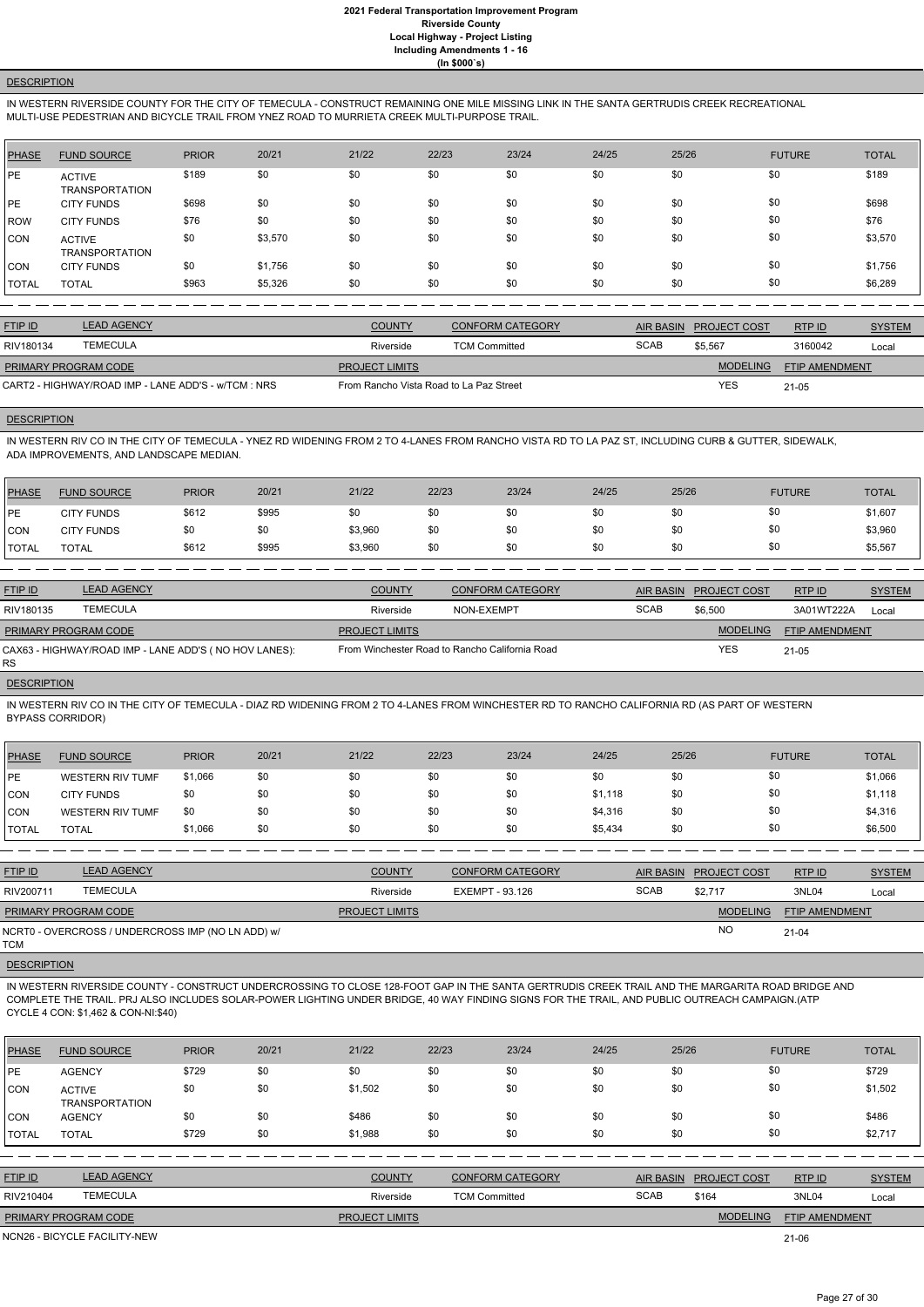# **DESCRIPTION**

In the City of Temecula: Installation of buffered bike lanes (class II) and green thermoplastic bike legends along 18.64 miles of roadways throughout the city.

| PHASE        | <b>FUND SOURCE</b> | <b>PRIOR</b> | 20/21 | 21/22 | 22/23 | 23/24 | 24/25 | 25/26 | <b>FUTURE</b> | <b>TOTAL</b> |
|--------------|--------------------|--------------|-------|-------|-------|-------|-------|-------|---------------|--------------|
| <b>CON</b>   | <b>CITY FUNDS</b>  |              | \$49  | \$0   | \$0   | \$0   | \$0   | \$0   | \$0           | \$49         |
| <b>CON</b>   | TDA ARTICLE #3     | \$0          | \$115 | \$0   | \$0   | \$0   | \$0   | \$0   | \$0           | \$115        |
| <b>TOTAL</b> | <b>TOTAL</b>       |              | \$164 | \$0   | \$0   | \$0   | \$0   | \$0   | \$0           | \$164        |

| <b>FTIP ID</b>       | <b>LEAD AGENCY</b>                               | <b>COUNTY</b>         | <b>CONFORM CATEGORY</b> |             | AIR BASIN PROJECT COST | RTP ID                | <b>SYSTEM</b> |
|----------------------|--------------------------------------------------|-----------------------|-------------------------|-------------|------------------------|-----------------------|---------------|
| RIV210408            | <b>TEMECULA</b>                                  | Riverside             | EXEMPT - 93.127         | <b>SCAB</b> | \$1,000                | <b>REG0703</b>        | Local         |
| PRIMARY PROGRAM CODE |                                                  | <b>PROJECT LIMITS</b> |                         |             | <b>MODELING</b>        | <b>FTIP AMENDMENT</b> |               |
|                      | NCRH1 - INTERSECTION IMPROVEMENTS/CHANNELIZATION |                       |                         |             |                        | 21-03                 |               |

# **DESCRIPTION**

In Western Riverside Co. in the City of Temecula - Install vehicular roundabout at intersection of DePortola Road and Jedidiah Smith Road.

| <b>PHASE</b>  | <b>FUND SOURCE</b> | <b>PRIOR</b> | 20/21 | 21/22 | 22/23   | 23/24 | 24/25 | 25/26 | <b>FUTURE</b> | <b>TOTAL</b> |
|---------------|--------------------|--------------|-------|-------|---------|-------|-------|-------|---------------|--------------|
| CON           | AGENCY             | \$0          | \$0   | \$0   | \$800   | \$0   | \$0   | \$0   | \$0           | \$800        |
| <b>CON</b>    | <b>CITY FUNDS</b>  | \$0          | \$0   | \$0   | \$200   | \$0   | \$0   | \$0   | \$0           | \$200        |
| <b>ITOTAL</b> | <b>TOTAL</b>       | \$0          | \$0   | \$0   | \$1,000 | \$0   | \$0   | \$0   | \$0           | \$1,000      |

| <b>FTIP ID</b>              | <b>LEAD AGENCY</b>                             | <b>COUNTY</b>         | <b>CONFORM CATEGORY</b> |             | AIR BASIN PROJECT COST | RTP ID                | <b>SYSTEM</b> |
|-----------------------------|------------------------------------------------|-----------------------|-------------------------|-------------|------------------------|-----------------------|---------------|
| RIV050201                   | VARIOUS AGENCIES                               | Riverside             | EXEMPT - 93.126         | <b>SCAB</b> | \$228.454              | RIV050201             | Local         |
| <b>PRIMARY PROGRAM CODE</b> |                                                | <b>PROJECT LIMITS</b> |                         |             | <b>MODELING</b>        | <b>FTIP AMENDMENT</b> |               |
|                             | NCR36 - BRIDGE RESTORATION & REPLC (NO LN ADD) |                       |                         |             | <b>NO</b>              | $21 - 15$             |               |

# **DESCRIPTION**

GROUPED PROJECTS FOR BRIDGE REHABILITATION AND RECONSTRUCTION - HBP PROGRAM; PROJECTS ARE CONSISTENT WITH 40 CFR PART 93.126 EXEMPT TABLE 2 CATEGORIES - WIDENING NARROW PAVEMENTS OR RECONSTRUCTING BRIDGES (NO ADDITIONAL TRAVEL LANES). TC USED TO MATCH HBP

| PHASE        | <b>FUND SOURCE</b>                             | <b>PRIOR</b> | 20/21     | 21/22     | 22/23    | 23/24   | 24/25   | 25/26    | <b>FUTURE</b> | <b>TOTAL</b> |
|--------------|------------------------------------------------|--------------|-----------|-----------|----------|---------|---------|----------|---------------|--------------|
| <b>CON</b>   | <b>AGENCY</b>                                  | \$4,431      | \$257     | \$1,090   | \$5,614  | \$912   | \$281   | \$1,335  | \$4,598       | \$18,518     |
| CON          | <b>BRIDGE - LOCAL</b>                          | \$33,625     | \$6,384   | \$10,765  | \$382    | \$5,821 | \$2,171 | \$10,302 | \$133,799     | \$203,249    |
| <b>CON</b>   | LOCAL - ADVANCED<br><b>CONSTRUCTION</b>        | \$0          | \$0       | \$0       | \$42,951 | \$0     | \$0     | \$0      | \$0           | \$42,951     |
| <b>CON</b>   | <b>LOCAL ADVANCE</b><br><b>CONSTRUCTION</b>    | \$2,608      | $$-1,171$ | $$-1,062$ | \$0      | \$0     | \$0     | \$0      | $$-43,326$    | $$-42,951$   |
| <b>CON</b>   | <b>LOCAL BRIDGE</b><br><b>SEISMIC RETROFIT</b> | \$6          | \$242     | \$167     | \$0      | \$0     | \$0     | \$0      | \$6,272       | \$6,687      |
| <b>TOTAL</b> | <b>TOTAL</b>                                   | \$40,670     | \$5,712   | \$10,960  | \$48,947 | \$6,733 | \$2,452 | \$11,637 | \$101,343     | \$228,454    |

| <b>FTIP ID</b>       | <b>LEAD AGENCY</b>      | <b>COUNTY</b>         | <b>CONFORM CATEGORY</b> |             | AIR BASIN PROJECT COST | RTPID                 | <b>SYSTEM</b> |
|----------------------|-------------------------|-----------------------|-------------------------|-------------|------------------------|-----------------------|---------------|
| RIV200502            | <b>VARIOUS AGENCIES</b> | Riverside             | EXEMPT - 93.126         | <b>SCAB</b> | \$5.122                | <b>REG0701</b>        | Local         |
| PRIMARY PROGRAM CODE |                         | <b>PROJECT LIMITS</b> |                         |             | <b>MODELING</b>        | <b>FTIP AMENDMENT</b> |               |
| LUM03 - SAFETY       |                         |                       |                         |             |                        | 21-08                 |               |

**DESCRIPTION** 

Grouped Projects for Railroad/Highway Crossings Safety Improvements: Projects are consistent with 40 CFR Part 93.126 Exempt Tables 2 Categories - Railroad/Highway crossings.

| <b>PHASE</b>   | <b>FUND SOURCE</b>                             | <b>PRIOR</b> | 20/21   | 21/22                    | 22/23      | 23/24                   | 24/25 | 25/26            |                     | <b>FUTURE</b>         | <b>TOTAL</b>  |
|----------------|------------------------------------------------|--------------|---------|--------------------------|------------|-------------------------|-------|------------------|---------------------|-----------------------|---------------|
| ICON           | STP RAILROAD LOCAL                             | \$337        | \$1,785 | \$1,500                  | \$1,500    | \$0                     | \$0   | \$0              |                     | \$0                   | \$5,122       |
| <b>I</b> TOTAL | <b>TOTAL</b>                                   | \$337        | \$1.785 | \$1,500                  | \$1,500    | \$0                     | \$0   | \$0              |                     | \$0                   | \$5,122       |
|                |                                                |              |         |                          |            |                         |       |                  |                     |                       |               |
| <b>FTIP ID</b> | <b>LEAD AGENCY</b>                             |              |         | <b>COUNTY</b>            |            | <b>CONFORM CATEGORY</b> |       | <b>AIR BASIN</b> | <b>PROJECT COST</b> | RTP ID                | <b>SYSTEM</b> |
| RIV180126A     | <b>WILDOMAR</b>                                |              |         | Riverside                | NON-EXEMPT |                         |       | <b>SCAB</b>      | \$24.740            | 3A01WT133             | Local         |
|                | PRIMARY PROGRAM CODE                           |              |         | <b>PROJECT LIMITS</b>    |            |                         |       |                  | <b>MODELING</b>     | <b>FTIP AMENDMENT</b> |               |
|                | CAX76 - ADDING A LANE THROUGH A BOTTLENECK: RS |              |         | From I-15 to Murrieta Rd |            |                         |       |                  | YES                 | 21-04                 |               |

### **DESCRIPTION**

IN WESTERN RIV CO IN THE CITY OF WILDOMAR - PH 1 SEGMENT 1: WIDEN BUNDY CANYON RD FROM 2 TO 4 LANES. SECTION 1 FROM I-15 to 1600' E/O OAK CANYON DRIVE (CON FY20) AND SECTION 2 FROM 1600' E/O OAK CANYON DRIVE TO MURRIETA ROAD (CON FY22). PH I-SEGMENT 2 (RIV180126C); PH 2 (RIV180126B).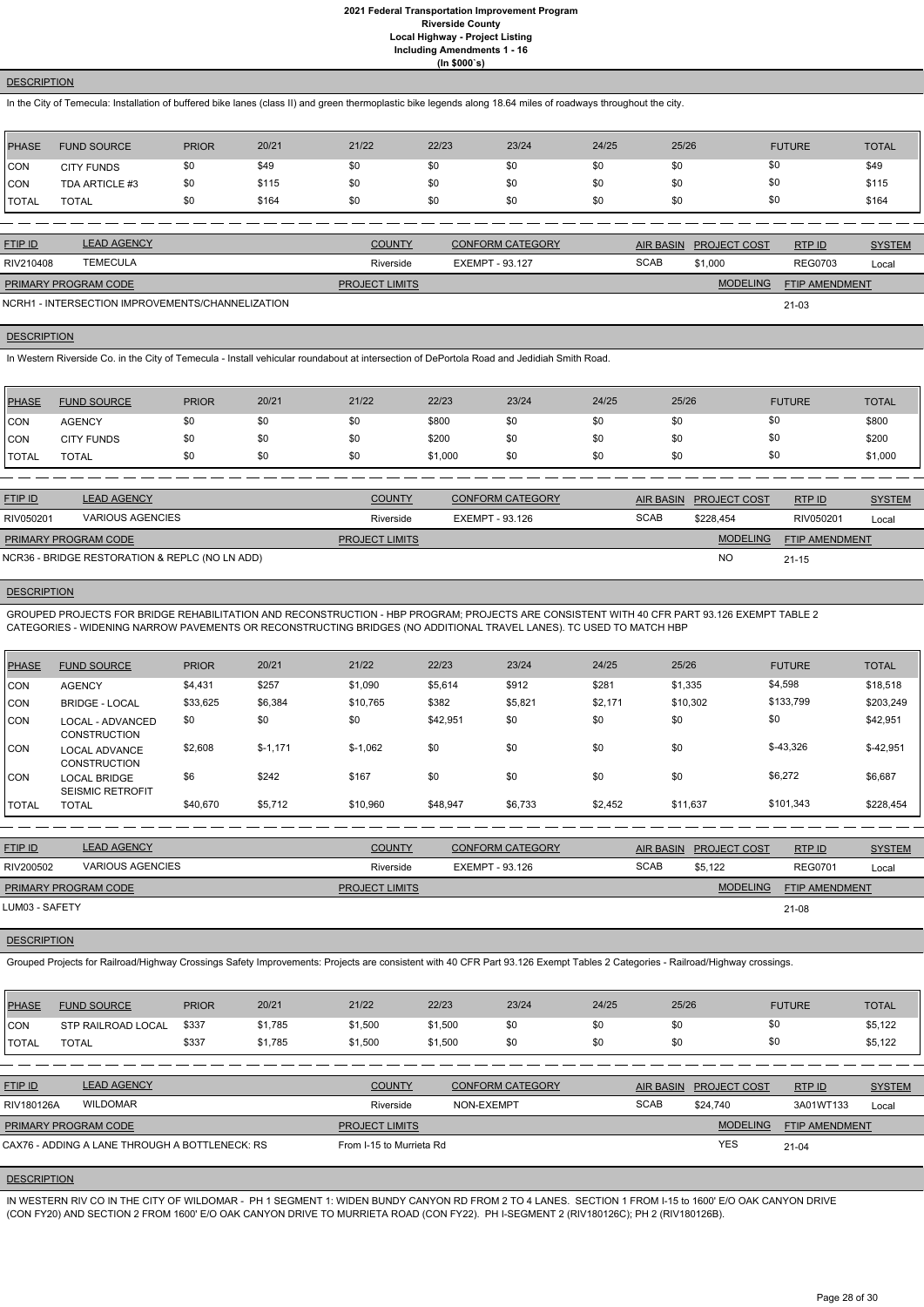|               | (ln \$000's)       |              |         |       |          |       |       |       |               |              |
|---------------|--------------------|--------------|---------|-------|----------|-------|-------|-------|---------------|--------------|
| PHASE         | <b>FUND SOURCE</b> | <b>PRIOR</b> | 20/21   | 21/22 | 22/23    | 23/24 | 24/25 | 25/26 | <b>FUTURE</b> | <b>TOTAL</b> |
| <b>IPE</b>    | <b>AGENCY</b>      | \$800        | \$0     | \$0   | \$0      | \$0   | \$0   | \$0   | \$0           | \$800        |
| <b>ROW</b>    | <b>AGENCY</b>      | \$5,529      | \$0     | \$0   | \$0      | \$0   | \$0   | \$0   | \$0           | \$5,529      |
| CON           | <b>AGENCY</b>      | \$0          | \$7,875 | \$0   | \$10,536 | \$0   | \$0   | \$0   | \$0           | \$18,411     |
| <b>ITOTAL</b> | <b>TOTAL</b>       | \$6,329      | \$7,875 | \$0   | \$10,536 | \$0   | \$0   | \$0   | \$0           | \$24,740     |

| <b>FTIP ID</b>              | <b>LEAD AGENCY</b>                             | <b>COUNTY</b>              | <b>CONFORM CATEGORY</b> | <b>AIR BASIN</b> | <b>PROJECT COST</b> | RTPID                 | <b>SYSTEM</b> |
|-----------------------------|------------------------------------------------|----------------------------|-------------------------|------------------|---------------------|-----------------------|---------------|
| RIV180126B                  | <b>WILDOMAR</b>                                | Riverside                  | NON-EXEMPT              | <b>SCAB</b>      | \$3,648             | 3A01WT134             | Local         |
| <b>PRIMARY PROGRAM CODE</b> |                                                | <b>PROJECT LIMITS</b>      |                         |                  | <b>MODELING</b>     | <b>FTIP AMENDMENT</b> |               |
|                             | CAX76 - ADDING A LANE THROUGH A BOTTLENECK: RS | From Mission Trail to I-15 |                         |                  | <b>YES</b>          | 21-06                 |               |

# **DESCRIPTION**

IN WESTERN RIV CO IN THE CITY OF WILDOMAR - PH 2: WIDEN BUNDY CANYON RD FROM 2 TO 4 LANES FROM MISSION TRAIL TO I-15. PH 1 IN RIV180126A.

In Western Riverside County in the City of Wildomar: At Bundy Canyon Rd, I-15 to Farm Road - install a 15' Class 1 shared bike and pedestrian path, separate from the roadway, including lighting and fencing.

| <b>PHASE</b> | <b>FUND SOURCE</b> | <b>PRIOR</b> | 20/21 | 21/22 | 22/23 | 23/24   | 24/25 | 25/26 | <b>FUTURE</b> | <b>TOTAL</b> |
|--------------|--------------------|--------------|-------|-------|-------|---------|-------|-------|---------------|--------------|
| <b>PE</b>    | <b>AGENCY</b>      | \$0          | \$0   | \$0   | \$300 | \$0     | \$0   | \$0   | \$0           | \$300        |
| ROW          | <b>AGENCY</b>      | \$0          | \$0   | \$0   | \$0   | \$400   | \$0   | \$0   | \$0           | \$400        |
| <b>CON</b>   | <b>AGENCY</b>      | \$0          | \$0   | \$0   | \$0   | \$2,948 | \$0   | \$0   | \$0           | \$2,948      |
| TOTAL        | <b>TOTAL</b>       | \$0          | \$0   | \$0   | \$300 | \$3,348 | \$0   | \$0   | \$0           | \$3,648      |

| <b>FTIP ID</b>              | <b>LEAD AGENCY</b>                | <b>COUNTY</b>                       | CONFORM CATEGORY | AIR BASIN   | <b>PROJECT COST</b> | RTPID                 | <b>SYSTEM</b> |
|-----------------------------|-----------------------------------|-------------------------------------|------------------|-------------|---------------------|-----------------------|---------------|
| RIV180126C                  | WILDOMAR                          | Riverside                           | тсм              | <b>SCAB</b> | \$5.305             | 3A01WT133             | Local         |
| <b>PRIMARY PROGRAM CODE</b> |                                   | <b>PROJECT LIMITS</b>               |                  |             | <b>MODELING</b>     | <b>FTIP AMENDMENT</b> |               |
|                             | NCN27 - PEDESTRIAN FACILITIES-NEW | From I-15 to 600' e/o The Farm Road |                  |             | <b>NO</b>           | $21 - 05$             |               |

### **DESCRIPTION**

| PHASE        | <b>FUND SOURCE</b>      | <b>PRIOR</b> | 20/21 | 21/22 | 22/23   | 23/24 | 24/25 | 25/26 | <b>FUTURE</b> | <b>TOTAL</b> |
|--------------|-------------------------|--------------|-------|-------|---------|-------|-------|-------|---------------|--------------|
| <b>CON</b>   | <b>AGENCY</b>           |              | \$0   | \$0   | \$4,514 | \$0   | \$0   | \$0   | 90            | \$4,514      |
| <b>CON</b>   | <b>WESTERN RIV TUMF</b> | \$0          | \$0   | \$0   | \$791   | \$0   | \$0   | \$0   | \$0           | \$791        |
| <b>TOTAL</b> | TOTAL                   |              | \$0   | \$0   | \$5,305 | \$0   | \$0   | \$0   | \$0           | \$5,305      |

| <b>FTIP ID</b>       | <b>LEAD AGENCY</b>                             | <b>COUNTY</b>                   | CONFORM CATEGORY |             | AIR BASIN PROJECT COST | RTPID                 | <b>SYSTEM</b> |
|----------------------|------------------------------------------------|---------------------------------|------------------|-------------|------------------------|-----------------------|---------------|
| RIV180127            | <b>WILDOMAR</b>                                | Riverside                       | NON-EXEMPT       | <b>SCAB</b> | \$4.641                | 3A01WT071             | Local         |
| PRIMARY PROGRAM CODE |                                                | <b>PROJECT LIMITS</b>           |                  |             | <b>MODELING</b>        | <b>FTIP AMENDMENT</b> |               |
|                      | CAX76 - ADDING A LANE THROUGH A BOTTLENECK: RS | From Arya Rd to Copper Craft Dr |                  |             | <b>YES</b>             | $21 - 04$             |               |

# **DESCRIPTION**

IN WESTERN RIV CO IN THE CITY OF WILDOMAR - WIDENENING OF CLINTON KEITH RD FROM ARYA RD TO COPPER CRAFT FROM 3 TO 6 LANES (3 LNS EA DIRECTION).

| PHASE        | <b>FUND SOURCE</b> | <b>PRIOR</b> | 20/21 | 21/22   | 22/23 | 23/24 | 24/25 | 25/26 | <b>FUTURE</b> | <b>TOTAL</b> |
|--------------|--------------------|--------------|-------|---------|-------|-------|-------|-------|---------------|--------------|
| <b>IPE</b>   | <b>AGENCY</b>      | \$0          | \$0   | \$357   | \$0   | \$0   | \$0   | \$0   | \$0           | \$357        |
| ROW          | <b>AGENCY</b>      | \$0          | \$0   | \$600   | \$0   | \$0   | \$0   | \$0   | \$0           | \$600        |
| CON          | <b>AGENCY</b>      | \$0          | \$0   | \$3,684 | \$0   | \$0   | \$0   | \$0   | \$0           | \$3,684      |
| <b>TOTAL</b> | <b>TOTAL</b>       | \$0          | \$0   | \$4,641 | \$0   | \$0   | \$0   | \$0   | \$0           | \$4,641      |

| <b>FTIP ID</b>              | <b>LEAD AGENCY</b>                                    | <b>COUNTY</b>                       | <b>CONFORM CATEGORY</b> | AIR BASIN   | <b>PROJECT COST</b> | RTP ID                | <b>SYSTEM</b> |
|-----------------------------|-------------------------------------------------------|-------------------------------------|-------------------------|-------------|---------------------|-----------------------|---------------|
| RIV200102                   | <b>WILDOMAR</b>                                       | Riverside                           | NON-EXEMPT              | <b>SCAB</b> | \$1.230             | 3M0727                | Local         |
| <b>PRIMARY PROGRAM CODE</b> |                                                       | <b>PROJECT LIMITS</b>               |                         |             | <b>MODELING</b>     | <b>FTIP AMENDMENT</b> |               |
|                             | CART3 - IC-MODIFY/REPLC/RECONFIG.-LN ADD'S W/TCM: NRS | From Orange Street to Cherry Street |                         |             | YES                 | $21 - 00$             |               |

# **DESCRIPTION**

In Western Riverside County in the City of Wildomar: Reconstruct/widen Bundy Canyon Rd. and I-15 IC from 2 to 4 lanes from Orange St. to Cherry St. and reconstruct ramps.

| PHASE        | <b>FUND SOURCE</b> | <b>PRIOR</b> | 20/21 | 21/22   | 22/23 | 23/24 | 24/25 | 25/26 | <b>FUTURE</b> | <b>TOTAL</b> |
|--------------|--------------------|--------------|-------|---------|-------|-------|-------|-------|---------------|--------------|
| <b>IPE</b>   | WESTERN RIV TUMF   | \$0          | \$0   | \$1,230 | \$Ο   | \$0   | \$0   | \$0   | \$0           | \$1,230      |
| <b>TOTAL</b> | TOTAL              |              | \$0   | \$1,230 |       | \$0   | \$0   | \$0   | \$0           | \$1,230      |
|              |                    |              |       |         |       |       |       |       |               |              |